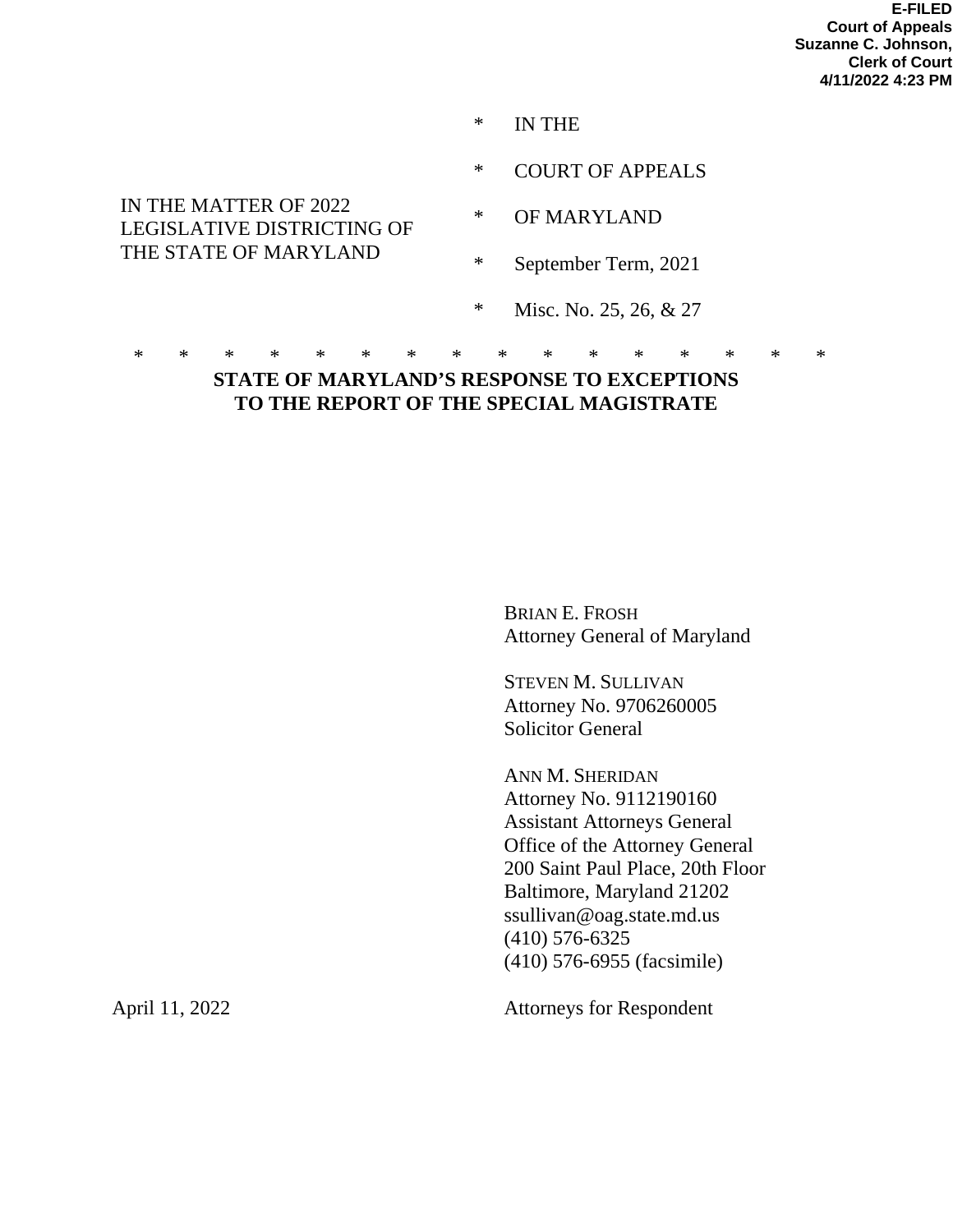# **TABLE OF CONTENTS**

|      |                                                                                                                           | Development of the General Assembly's Legislative Redistricting Plan  10                                                                |  |  |  |  |
|------|---------------------------------------------------------------------------------------------------------------------------|-----------------------------------------------------------------------------------------------------------------------------------------|--|--|--|--|
|      |                                                                                                                           |                                                                                                                                         |  |  |  |  |
|      |                                                                                                                           |                                                                                                                                         |  |  |  |  |
| I.   |                                                                                                                           |                                                                                                                                         |  |  |  |  |
| Π.   |                                                                                                                           |                                                                                                                                         |  |  |  |  |
|      | A.                                                                                                                        |                                                                                                                                         |  |  |  |  |
|      | <b>B.</b>                                                                                                                 |                                                                                                                                         |  |  |  |  |
|      | C.                                                                                                                        |                                                                                                                                         |  |  |  |  |
|      | D.                                                                                                                        |                                                                                                                                         |  |  |  |  |
|      | E.                                                                                                                        |                                                                                                                                         |  |  |  |  |
|      | F.                                                                                                                        | Due Regard for Natural Boundaries and Boundaries of Political                                                                           |  |  |  |  |
|      | G.                                                                                                                        | The Legislature's Constitutional Authority to Choose Between                                                                            |  |  |  |  |
| III. | MISCELLANEOUS NO. 25 EXCEPTION 3 SHOULD BE DENIED BECAUSE THE<br>SPECIAL MAGISTRATE PROPERLY DENIED DISCOVERY OF MATERIAL |                                                                                                                                         |  |  |  |  |
|      | A.                                                                                                                        | The Legislative Privilege Established by the Maryland Constitution<br>and Declaration of Rights Prevents Discovery into the Legislative |  |  |  |  |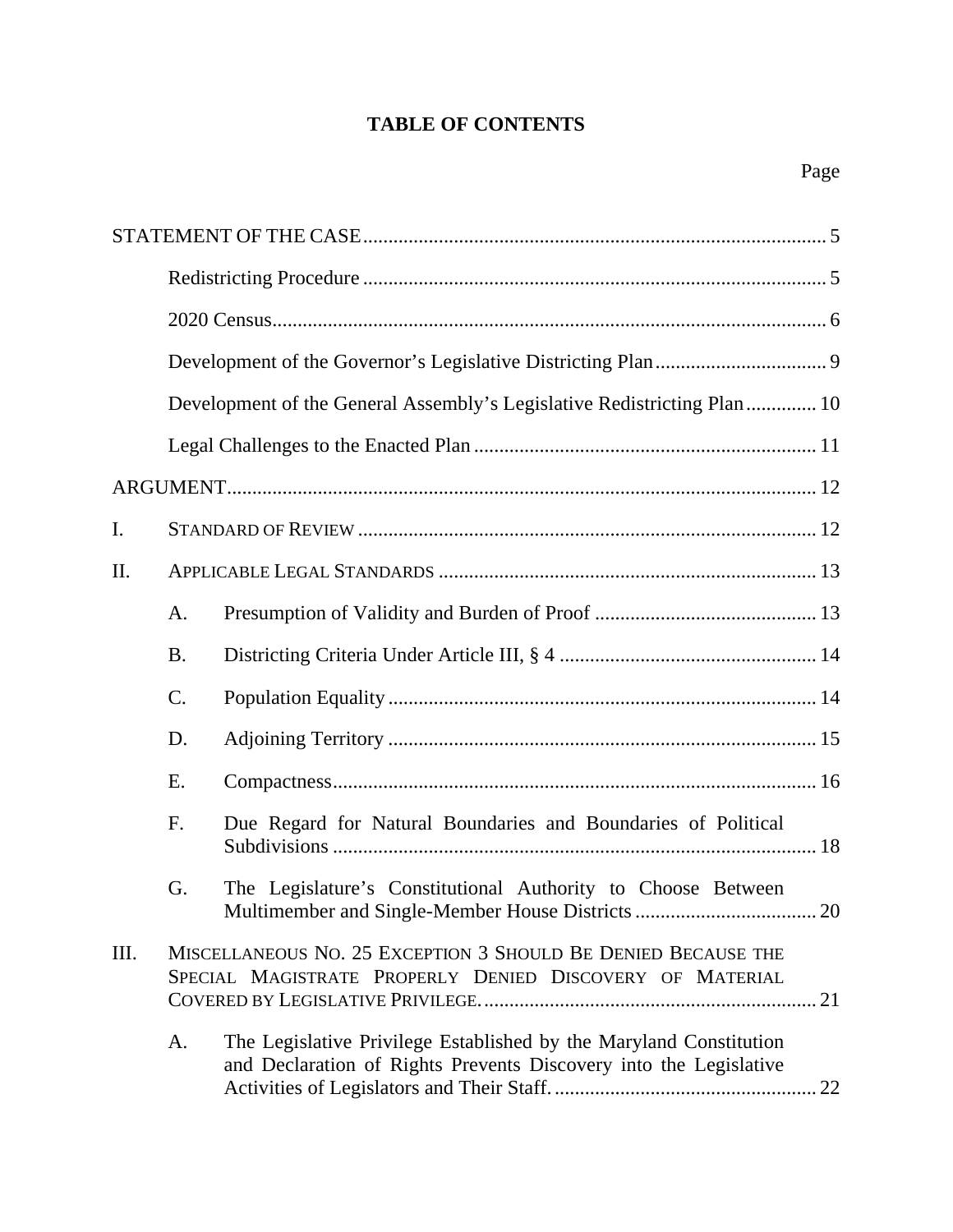|     | <b>B.</b>       | The Federal District Court Cases on Which Petitioners Rely Do Not                                                                                                                                       |  |
|-----|-----------------|---------------------------------------------------------------------------------------------------------------------------------------------------------------------------------------------------------|--|
|     | C.              | Even If Considered, Benisek's Analysis Is Inapplicable and Unhelpful<br>Because It Applied the Federal Common Law Privilege, Which<br>Differs Materially from Maryland's Constitution-Based Legislative |  |
|     | D.              | Petitioners' Delay in Seeking This Court's Review of the Special<br>Magistrate's Discovery Ruling Has Rendered Relief Unavailable                                                                       |  |
| IV. |                 | MISCELLANEOUS NO. 25 EXCEPTIONS 1 AND 2 SHOULD BE DENIED BECAUSE<br>THE SPECIAL MAGISTRATE CORRECTLY FOUND THAT PETITIONERS FAILED<br>TO PRESENT COMPELLING EVIDENCE THAT ANY SENATE DISTRICT           |  |
|     | A.              | Petitioners' Reliance Upon a Flawed Compactness Analysis to the<br>Exclusion of All Other Considerations Failed to Constitute<br>Compelling Evidence that Senate Districts 12, 21, 23, 24, 33, and 47   |  |
|     | <b>B.</b>       | Petitioners Failed to Present Compelling Evidence That Senate<br>District 27 Violates Article III, § 4 of the Maryland Constitution 43                                                                  |  |
| V.  |                 | MISCELLANEOUS NO. 26 EXCEPTIONS SHOULD BE DENIED BECAUSE<br>PETITIONERS HAVE NOT PRESENTED COMPELLING EVIDENCE THAT THE<br>ENACTED PLAN'S MIX OF MULTI-MEMBER AND SINGLE MEMBER DISTRICTS               |  |
|     | A.              | Article 7 of the Declaration of Rights Does Not Govern Legislative                                                                                                                                      |  |
|     | <b>B.</b>       | Articles 24 and 40 of the Declaration of Rights Do Not Govern                                                                                                                                           |  |
|     | $\mathcal{C}$ . | Article I, § 7 of the Constitution Does Not Govern Legislative                                                                                                                                          |  |
|     | D.              | Article III, § 3's Express Authorization of Mixed Single and Multi-<br>Member Districts Necessarily Overrides Any Implied Prohibition that                                                              |  |
|     | Е.              | Petitioners Have Failed to Demonstrate, or Even Allege, that the                                                                                                                                        |  |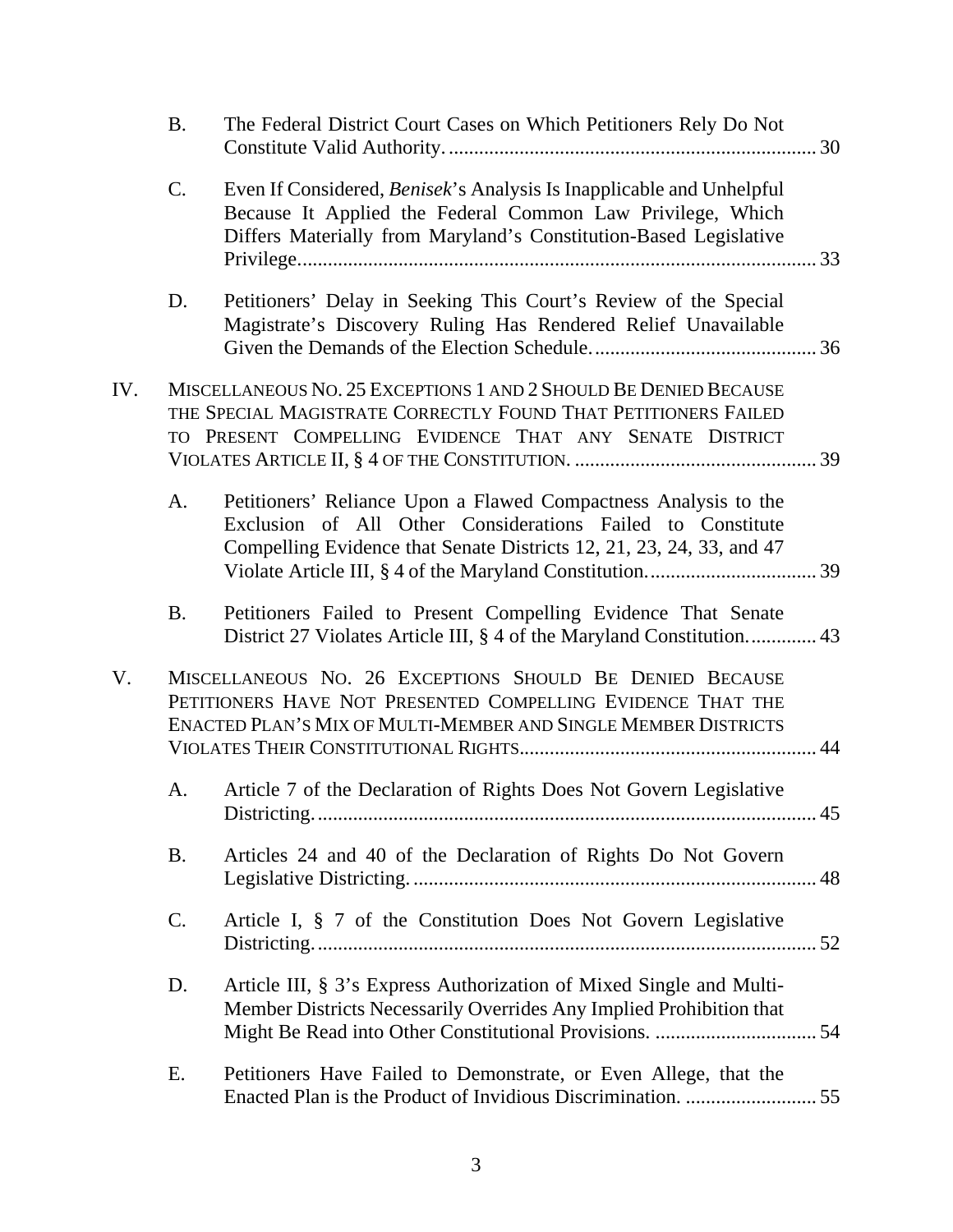| VI. MISCELLANEOUS NO. 27 EXCEPTIONS SHOULD BE DENIED BECAUSE THE |  |  |  |  |  |  |  |
|------------------------------------------------------------------|--|--|--|--|--|--|--|
| SPECIAL MAGISTRATE CORRECTLY FOUND THAT PETITIONER FAILED TO     |  |  |  |  |  |  |  |
| DEMONSTRATE THAT HOUSE DELEGATE DISTRICT 2A IS                   |  |  |  |  |  |  |  |
|                                                                  |  |  |  |  |  |  |  |
|                                                                  |  |  |  |  |  |  |  |
|                                                                  |  |  |  |  |  |  |  |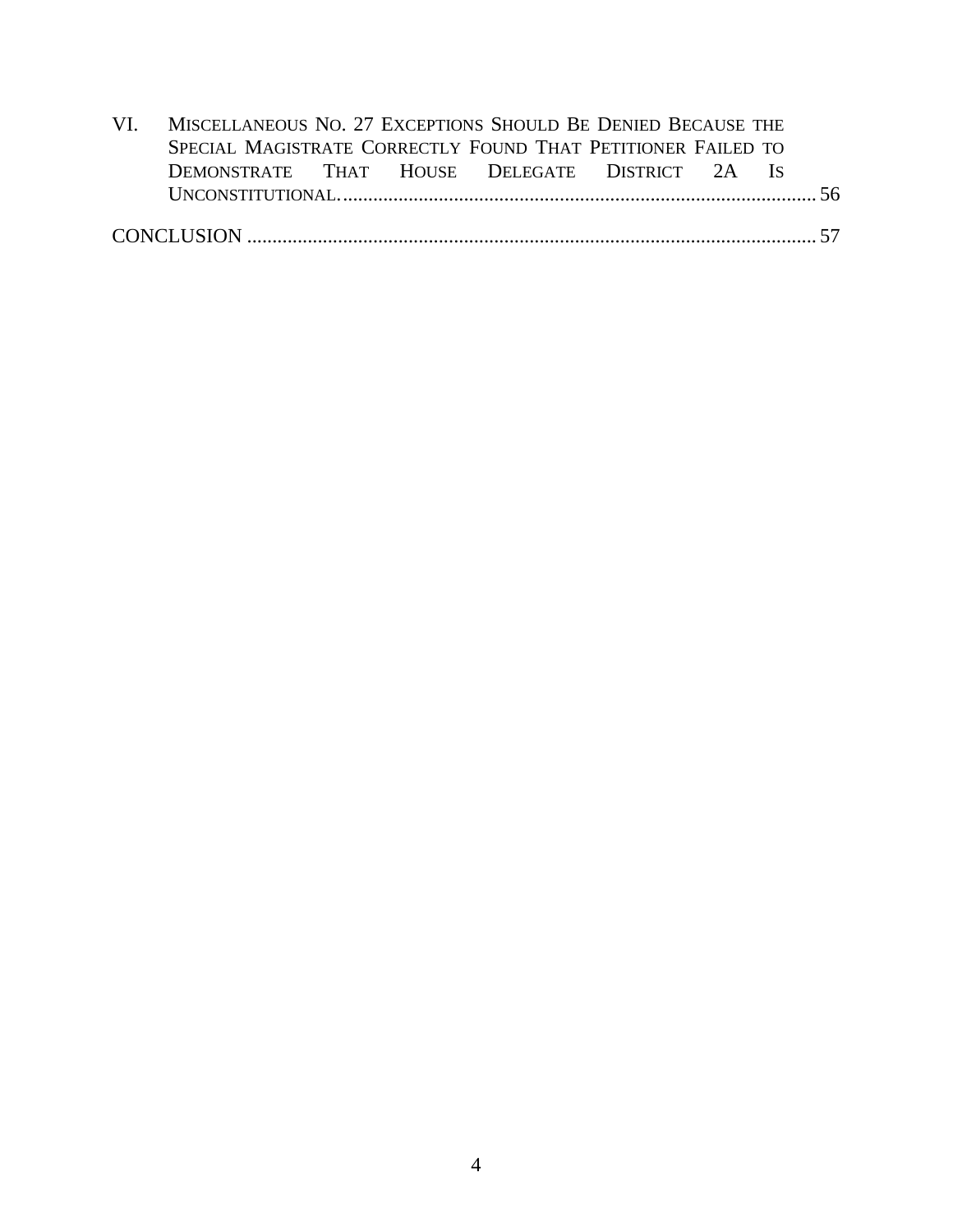### **STATE OF MARYLAND'S RESPONSE TO EXCEPTIONS TO THE REPORT OF THE SPECIAL MAGISTRATE**

The Court should deny in their entirety petitioners' challenges to the 2022 legislative districting plan (the "Enacted Plan"), 2022 Md. Laws, J. Res. 1, codified as Md. Code Ann., State Gov't §§ 2-201, 2-202. In their exceptions, petitioners have failed to establish that the Special Magistrate committed any error. The Special Magistrate correctly determined that certain discovery sought by the petitioners was protected from disclosure by legislative privilege and that petitioners had failed to submit compelling evidence that the Enacted Plan is unconstitutional.

#### **STATEMENT OF THE CASE**

### <span id="page-4-0"></span>**Redistricting Procedure**

<span id="page-4-1"></span>The Maryland Constitution prescribes a process for the creation of state legislative districts. Article III, § 3 establishes that the State shall be divided into legislative districts for the election of one senator and three delegates from each district, and that districts may be subdivided into single-member or mixed single- and double-member districts for delegates. Md. Const. art. III, § 3. Article III, § 4 requires that state legislative districts "consist of adjoining territory, be compact in form, and of substantially equal population," and that "due regard . . . be given to natural boundaries and the boundaries of political subdivisions" in their creation. *Id.* art. III, § 4. The "compactness" requirement, in particular, was "intended to prevent political gerrymandering," *Matter of Legis. Districting of State* ("*1984 Legis. Districting*"), 299 Md. 658, 687 (1984), although the framers of that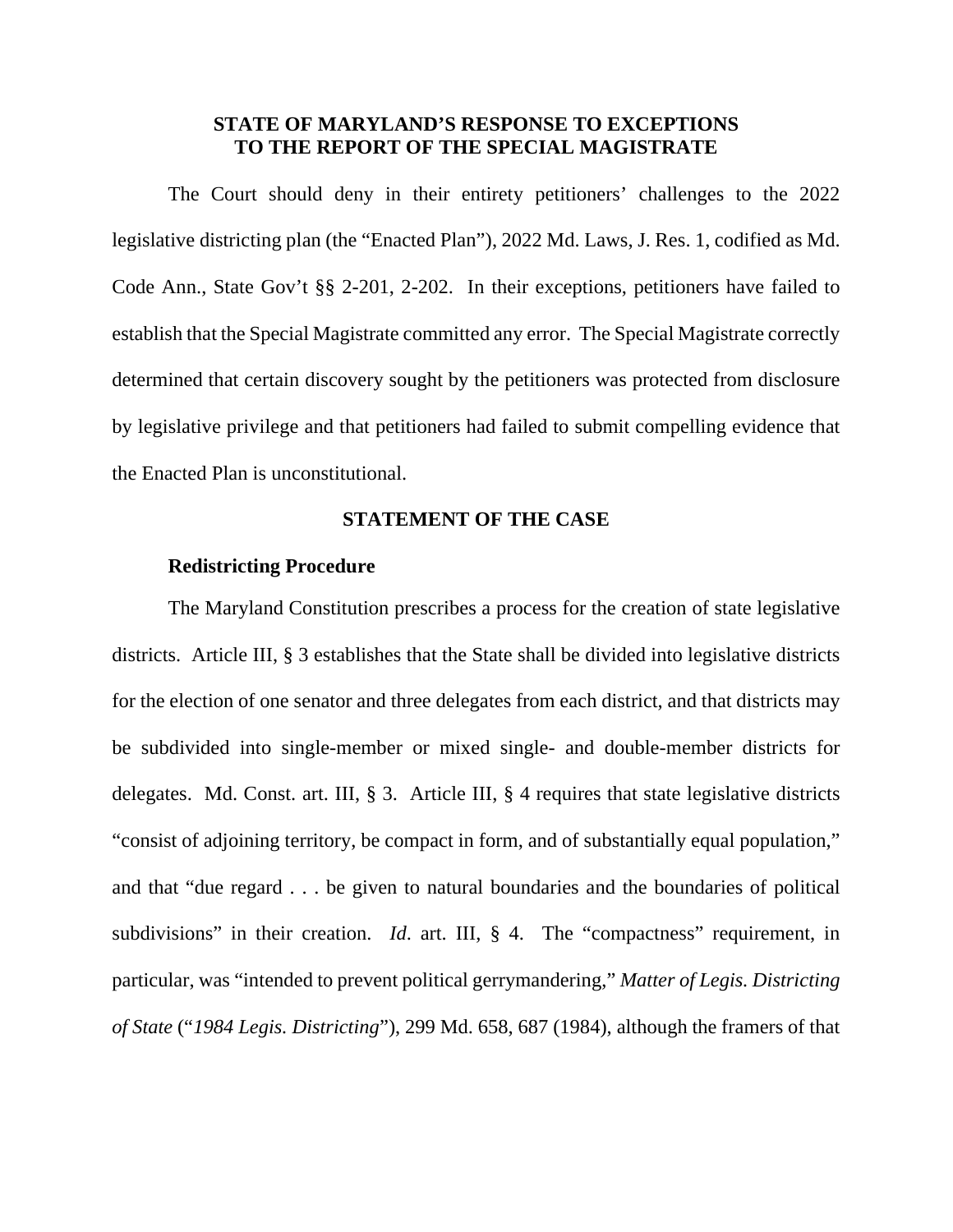provision understood that it did not completely foreclose consideration of political objectives in the districting process.

Article III, § 5, establishes the process for adopting a new legislative districting plan "following each decennial census of the United States." Md. Const. art. III, § 5. The Governor is required to hold "public hearings" and "prepare a plan" setting forth the boundaries of the districts, and present that plan to the leadership of the General Assembly "not later than" the first day of the legislative session in the second year following the census. *Id.* The General Assembly may adopt its own plan, but unless this is done within 45 days after the opening of the regular session in that second year following the census, the Governor's plan becomes law. *Id.* Under Article III, § 5 of the Maryland Constitution, any registered voter may petition this Court to review the legislative districting of the State for violations of the Maryland Constitution or the United States Constitution. Md. Const., art. III, § 5.

#### **2020 Census**

<span id="page-5-0"></span>On August 12, 2021, the Maryland Department of Planning released Marylandspecific population data relating to the 2020 United States Census. The Census data showed that Maryland's population had increased by 403,672 to 6,177,224 from the 2010 Census to the 2020 Census, an increase of approximately 7.0%. Report of Special Magistrate Appendix I (Stipulations of Fact) (hereinafter "Joint Ex. 1") at I. According to this data, Maryland's ideal population per Senate district would be 131,391, per twomember house district would be 87,594, and per single-member house district would be 43,797. Joint Ex. 1, J.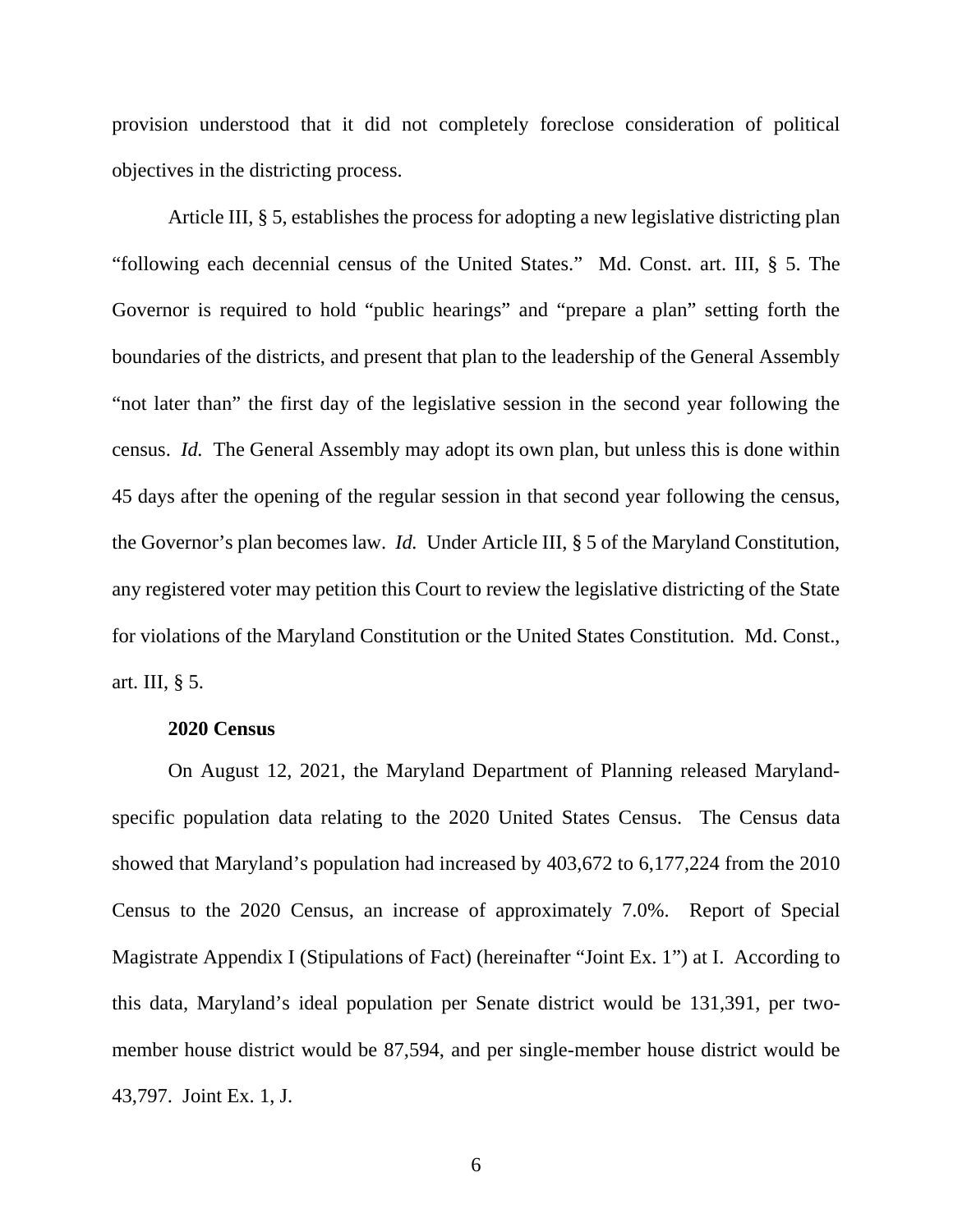Maryland's population growth shown by the 2020 Census was uneven across the State. The Western counties of Allegany and Garrett counties lost 6,981 and 1,291 residents from the last Census, decreases of approximately 9.3% and 4.3% respectively. Joint Ex. 1, I. By contrast, Washington County gained 7,275 residents, an increase of approximately 4.9%. Joint Ex. 1, I.

The suburban Washington D.C. area increased in population significantly. Frederick county gained 38,332 residents, an increase of approximately 16.4%. Joint Ex. 1, I. Montgomery County gained 90,284 residents, an increase of approximately 9.3%. Joint Ex. 1, I. Prince George's County gained 103,781 residents, an increase of approximately 12.0%. Joint Ex. 1, I.

The counties of Central Maryland grew by approximately 5.0% collectively, but this was marked by substantial growth in the counties surrounding Baltimore City and a substantial decline in Baltimore City itself. Joint Ex. 1, I. Whereas Anne Arundel, Baltimore, and Howard Counties grew by 9.4% (50,605 residents), 6.1% (49,506 residents), and 15.8% (45,232 residents), respectively, Baltimore City declined by 5.7% (35,253 residents). Joint Ex. 1, I. Carroll and Harford Counties also grew by 3.4% (5,757 residents) and 6.6% (16,098 residents), respectively. Joint Ex. 1, I.

Southern Maryland also grew significantly since the last Census. Although Calvert County only grew by 4.6% (4,046 residents), Charles County grew by 13.7% (20,066 residents) and St. Mary's County grew by 8.2% (8,626 residents). Joint Ex. 1, I.

The Eastern Shore exhibited modest growth as a whole. The counties with the largest increases included Wicomico (4.9%; 4,855 residents) and Queen Anne's (4.3%;

7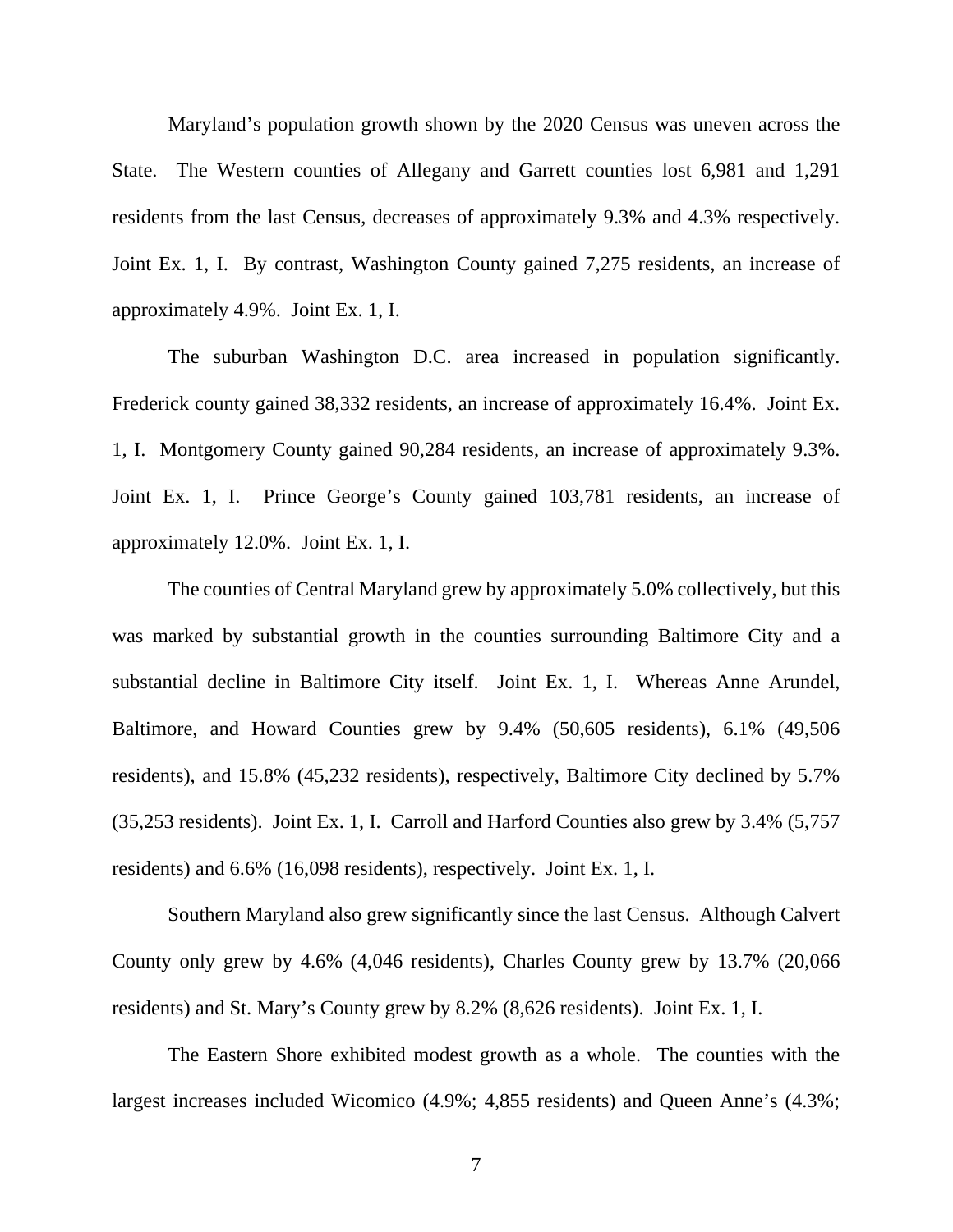2,076 residents), while those with the biggest declines included Somerset (7.0%; 1,850 residents), and Kent (4.9%; 999 residents). Joint Ex. 1, I. The remaining shore counties were fairly stable, with Cecil (2.6%; 2,617 residents), Worcester (2.0%; 1,006 residents), and Caroline (0.7%; 227 residents) exhibiting growth and Talbot (.7%; 256 residents) and Dorchester (.3%; 87 residents) exhibiting declines. Joint Ex. 1, I.

The counties, their populations under the 2020 Census, and the "ideal" number of Senate districts that each could support based on population alone, are as follows:

| County                | 2020       | Census | #                | of Ideal | Senate |
|-----------------------|------------|--------|------------------|----------|--------|
|                       | Population |        | <b>Districts</b> |          |        |
| Garrett               | 28,806     |        | .22              |          |        |
| Allegany              | 68,106     |        | .50              |          |        |
| Washington            | 154,705    |        | 1.15             |          |        |
| Frederick             | 271,717    |        | 2.07             |          |        |
| Montgomery            | 1,062,061  |        | 8.09             |          |        |
| Howard                | 332,317    |        | 2.53             |          |        |
| Carroll               | 172,891    |        | 1.31             |          |        |
| <b>Baltimore</b>      | 854,535    |        | 6.52             |          |        |
| Harford               | 260,924    |        | 1.99             |          |        |
| <b>Baltimore City</b> | 585,708    |        | 4.49             |          |        |
| Anne Arundel          | 588,261    |        | 4.46             |          |        |
| Prince George's       | 967,201    |        | 7.37             |          |        |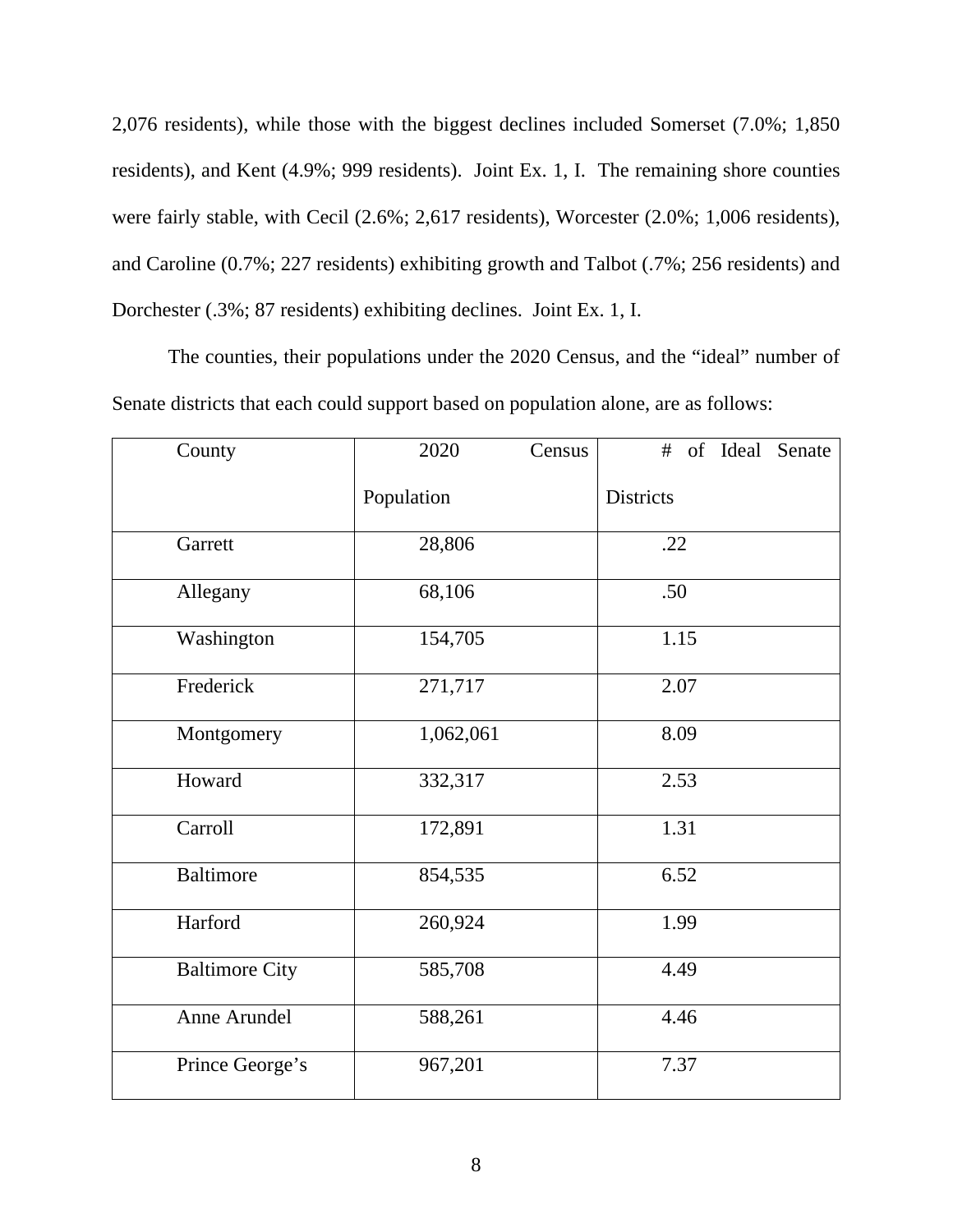| Charles      | 166,617 | 1.27 |
|--------------|---------|------|
| Calvert      | 92,783  | .71  |
| St. Mary's   | 113,777 | .87  |
| Cecil        | 103,725 | .79  |
| Kent         | 19,198  | .15  |
| Queen Anne's | 49,874  | .38  |
| Caroline     | 33,293  | .25  |
| Talbot       | 37,526  | .29  |
| Dorchester   | 32,531  | .25  |
| Wicomico     | 103,588 | .79  |
| Somerset     | 24,620  | .17  |
| Worcester    | 52,460  | .40  |

### **Development of the Governor's Legislative Districting Plan**

<span id="page-8-0"></span>On January 12, 2021, Governor Hogan issued an executive order establishing the Maryland Citizens Redistricting Commission (the "Governor's Commission") for the purpose of redrawing the state's congressional and legislative districting maps based on newly released census data. Joint Ex. 1, ¶ 2.

Under the executive order, Governor Hogan had ultimate authority over the appointment of the nine members of the Governor's Commission. Joint Ex. 1, ¶ 2. All nine were Maryland registered voters. Joint Ex. 1, ¶ 2. Although there are 2.2 Maryland Democratic voters to every Republican voter, the Governor chose an equal number of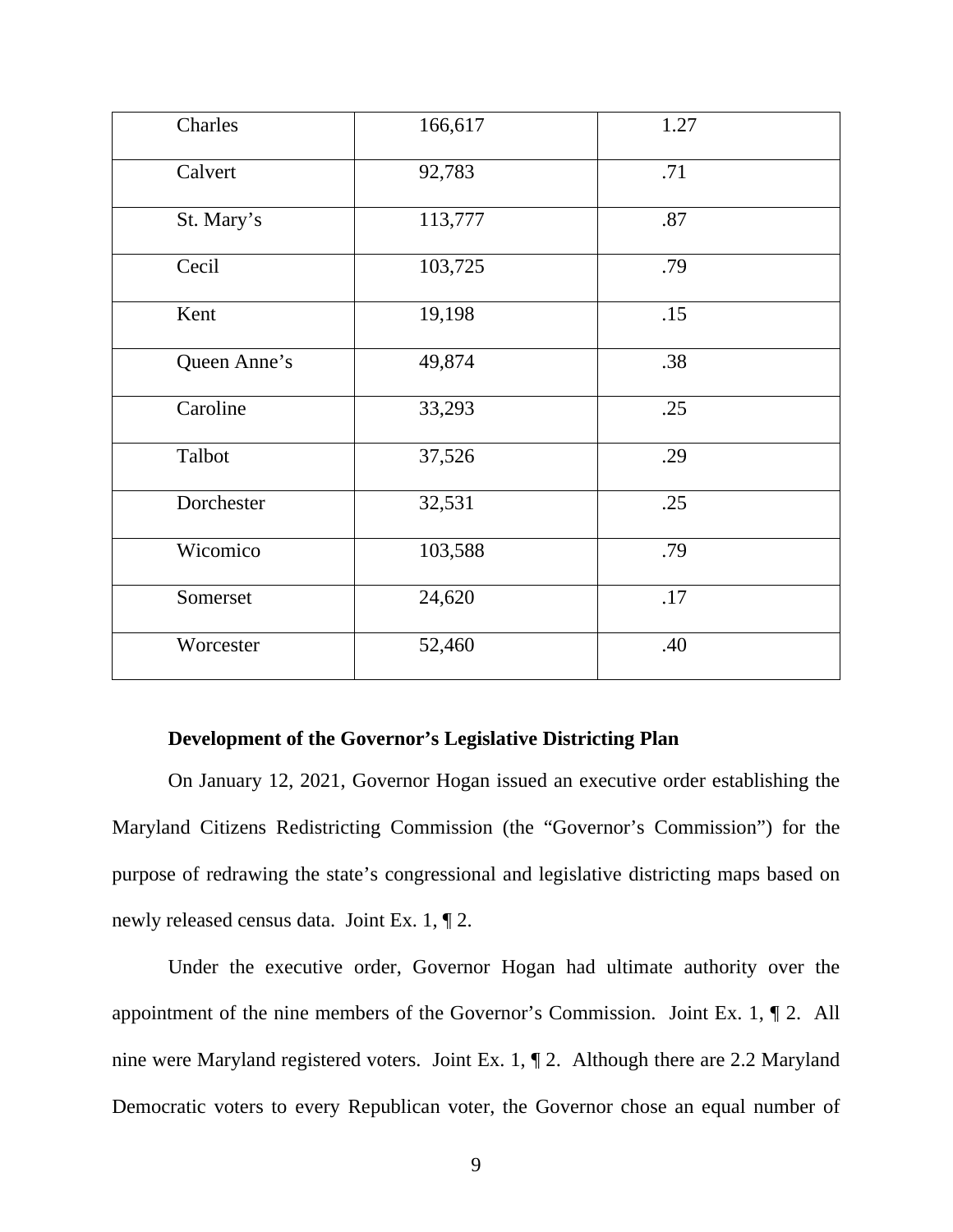Republicans and Democrats for the Commission. Joint Ex. 1, ¶ 2. Three were Republicans, three were Democrats, and three were registered with neither party. Joint Ex. 1, ¶ 2.

The Governor's Commission held 30 public hearings across several months. Joint Ex. 1, ¶ 3. After receiving public input and deliberating, on November 5, 2021, the Governor's Commission recommended a state legislative districting map to Governor Hogan. Joint Ex. 1, ¶ 4. On January 12, 2022, Governor Hogan submitted the Governor's Commission's proposed final legislative districting map to the Maryland General Assembly (the "Governor's Plan"). Joint Ex. 1, ¶ 5.

#### **Development of the General Assembly's Legislative Redistricting Plan**

<span id="page-9-0"></span>In July 2021, following the 2020 decennial census, Bill Ferguson, President of the Maryland Senate, and Adrienne A. Jones, Speaker of the Maryland House of Delegates (the "Leadership"), formed the General Assembly's Legislative Redistricting Advisory Commission (the "LRAC"). Joint Ex. 1, ¶ 6. The LRAC was charged with redrawing Maryland's congressional and state legislative maps. Joint Ex. 1, \intity 6. The LRAC included Senator Ferguson, Delegate Jones, Senator Melony Griffith, and Delegate Eric G. Luedtke, all of whom are Democratic members of Maryland's General Assembly. Joint Ex. 1, ¶ 7. The Leadership appointed two Republicans to the LRAC: Senator Bryan W. Simonaire and Delegate Jason C. Buckel, and named Karl S. Aro, who is not a member of Maryland's General Assembly, as Chair. Joint Ex. 1, ¶ 7. Mr. Aro previously served as Executive Director of the non-partisan Department of Legislative Services for 18 years until his retirement in 2015 and was appointed by this Court to assist in preparing a remedial redistricting plan that complied with state and federal law in 2002. Joint Ex. 1, ¶ 7.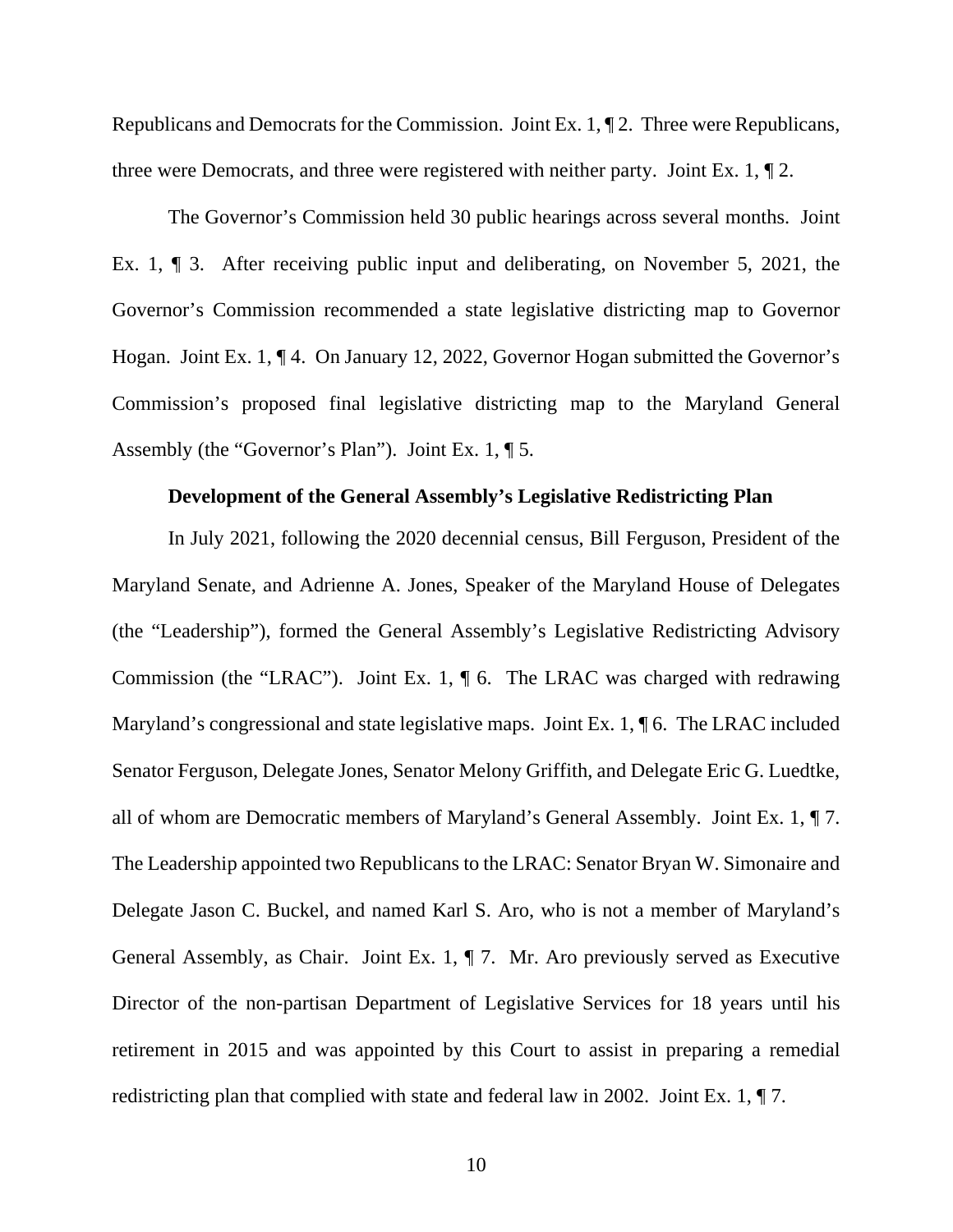The LRAC held 16 public hearings across Maryland. Joint Ex. 1, ¶ 8. At the hearings, the LRAC received testimony and comments from numerous citizens. Joint Ex. 1, ¶ 8. Near the conclusion of the public hearings, the Department of Legislative Services was directed to produce maps for the LRAC's consideration. On December 20, 2021, the LRAC released a draft concept legislative districting map for public comment. Joint Ex. 1, ¶ 9. On January 7, 2021, the LRAC adopted a final legislative districting map (the "2021 Plan"). Joint Ex. 1, ¶ 10. On January 12, 2022, the 2021 Plan was submitted to the General Assembly. Joint Ex. 1, ¶ 11. On January 27, 2022, the General Assembly passed the 2021 Plan (the "Enacted Plan"). Joint Ex. 1, ¶ 12; Md. Code Ann., State Gov't §§ 2-201 and 2- 202.

#### **Legal Challenges to the Enacted Plan**

<span id="page-10-0"></span>On January 28, 2022, this Court set forth procedures to govern all actions brought under Article III, § 5 of the Maryland Constitution to challenge the Enacted Plan. The Court set deadlines for filing petitions setting forth "the particular part or parts of the plan claimed to be unconstitutional under the Constitution of the United States of America, Constitution of Maryland, or federal law; the factual and legal basis for such claims; and the particular relief requested, including any alternative district configuration suggested or requested by the petitioner(s)." The Court appointed Judge Alan M. Wilner (retired) as a special magistrate to hold hearings on petitions and responses and prepare and file a report of findings and recommendations regarding them.

Within the time allowed by the Court's Order, four petitions were filed: No. 24 by David Whitney on February 9, 2022; No. 25 by Mark N. Fisher, Nicholaus R. Kipke, and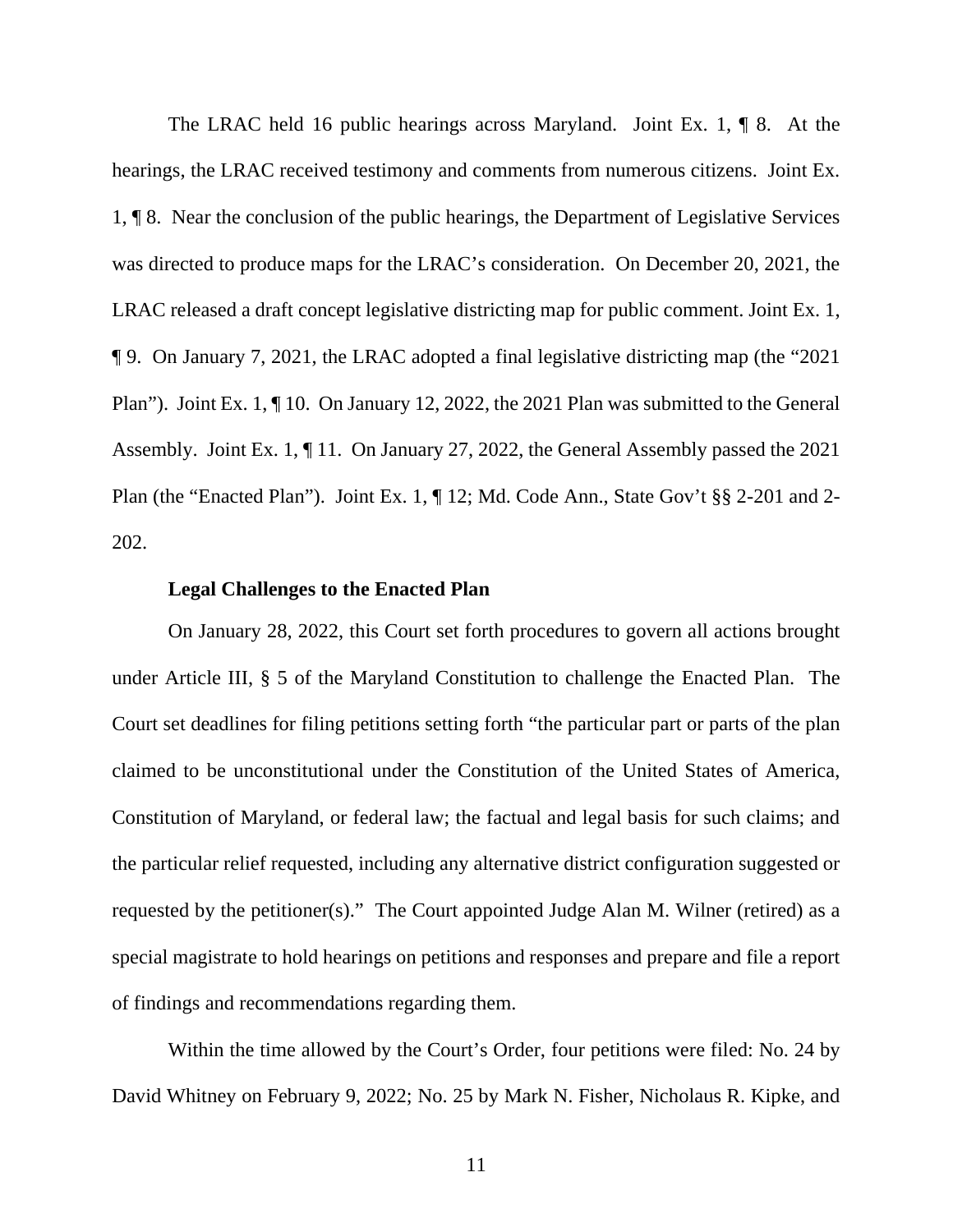Kathryn Szeliga on February 10, 2022; No. 26 by Brenda Thiam, Wayne Hartman, and Patricia Shoemaker on February 10, 2022; and No. 27 by Seth E. Wilson on February 10, 2022.

Judge Wilner held a scheduling conference on February 17, 2022 and set a schedule for the good faith exchange of discovery or notice of a dispute that may require a ruling. Judge Wilner scheduled a merits hearing on March 23, 2022. A discovery dispute arose between petitioners in No. 25 and the respondents. Following a hearing on petitioners' motion for discovery, on March 10, 2022, Judge Wilner determined that the requested discovery was barred by legislative privilege.

Judge Wilner held a merits hearing on the petitions on March 23 and 24, 2022, and issued a report and recommendations, on April 4, 2022, recommending that all petitions be denied. Petitioners in Nos. 25, 26, and 27 filed exceptions on April 8, 2022.

#### **ARGUMENT**

### <span id="page-11-1"></span><span id="page-11-0"></span>**I. STANDARD OF REVIEW**

This Court has original jurisdiction to consider challenges to the legal validity of the legislative apportionment plan. *In re 2012 Legis. Districting* ("*2012 Legis. Districting*"), 436 Md. 121, 128 (2013). The Court may, as it did in this case, designate a special magistrate to hold a hearing, receive evidence, hear argument, make findings of fact and conclusions of law, and recommendations. *Grant v. County Council of Prince George's County*, 465 Md. 496, 543-44 (2019) (describing process in legislative districting cases). Although the report of the special magistrate "is only advisory, the court should give full consideration to it, particularly with respect to the credibility of witnesses. . . .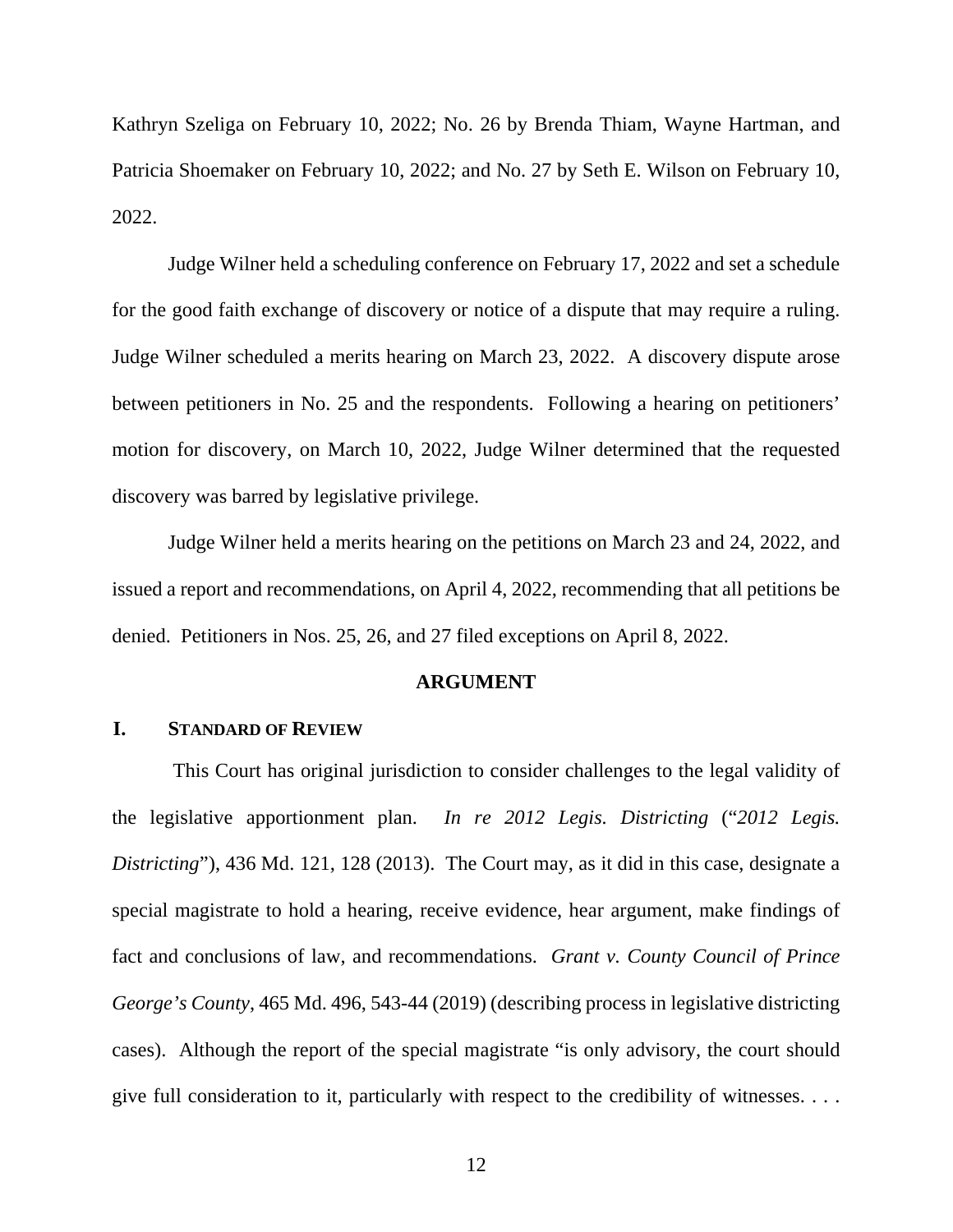[T]he [magistrate's] findings of fact from the evidence are prima facie correct and they will not be disturbed unless determined to be clearly erroneous." *In re Bennett*, 301 Md. 517, 530 (1984) (internal citation and quotation marks omitted).

In reviewing challenges to the Enacted Plan, the Court's role is limited to determining whether it complies with constitutional principles. *2012 Legis. Districting*, 436 Md. at 159. "It is not the Court's role to determine how a legislative apportionment plan best may embody the ideals supporting those principles." *Id.*

#### <span id="page-12-1"></span><span id="page-12-0"></span>**II. APPLICABLE LEGAL STANDARDS**

#### **A. Presumption of Validity and Burden of Proof**

Petitioners challenge a statute enacted by the General Assembly. Therefore, '"[t]he basic rule is that there is a presumption' that the statute is valid." *Whittington v. State*, 474 Md. 1, 19 (2021) (citation omitted). That is, '"enactments of the [General Assembly] are presumed to be constitutionally valid and . . . this presumption prevails until it appears that the [statute] is invalid or obnoxious to the expressed terms of the Constitution or to the necessary implication afforded by, or flowing from, such expressed provisions.'" *In re Adoption/Guardianship of Dustin R*., 445 Md. 536, 579 (2015) (citation omitted; brackets in original). For this reason, "all challengers to a legislative reapportionment plan[] carry the burden of demonstrating the law's invalidity." *2012 Legis. Districting*, 436 Md. 121, 137 (2013) (citation omitted). The State need make no showing unless "a proper challenge under Article III, § 4 is made and is supported by 'compelling evidence.'" *Id.* Only if petitioners present such "compelling evidence" will the State have "the burden of producing sufficient evidence to show that the districts are contiguous and compact, and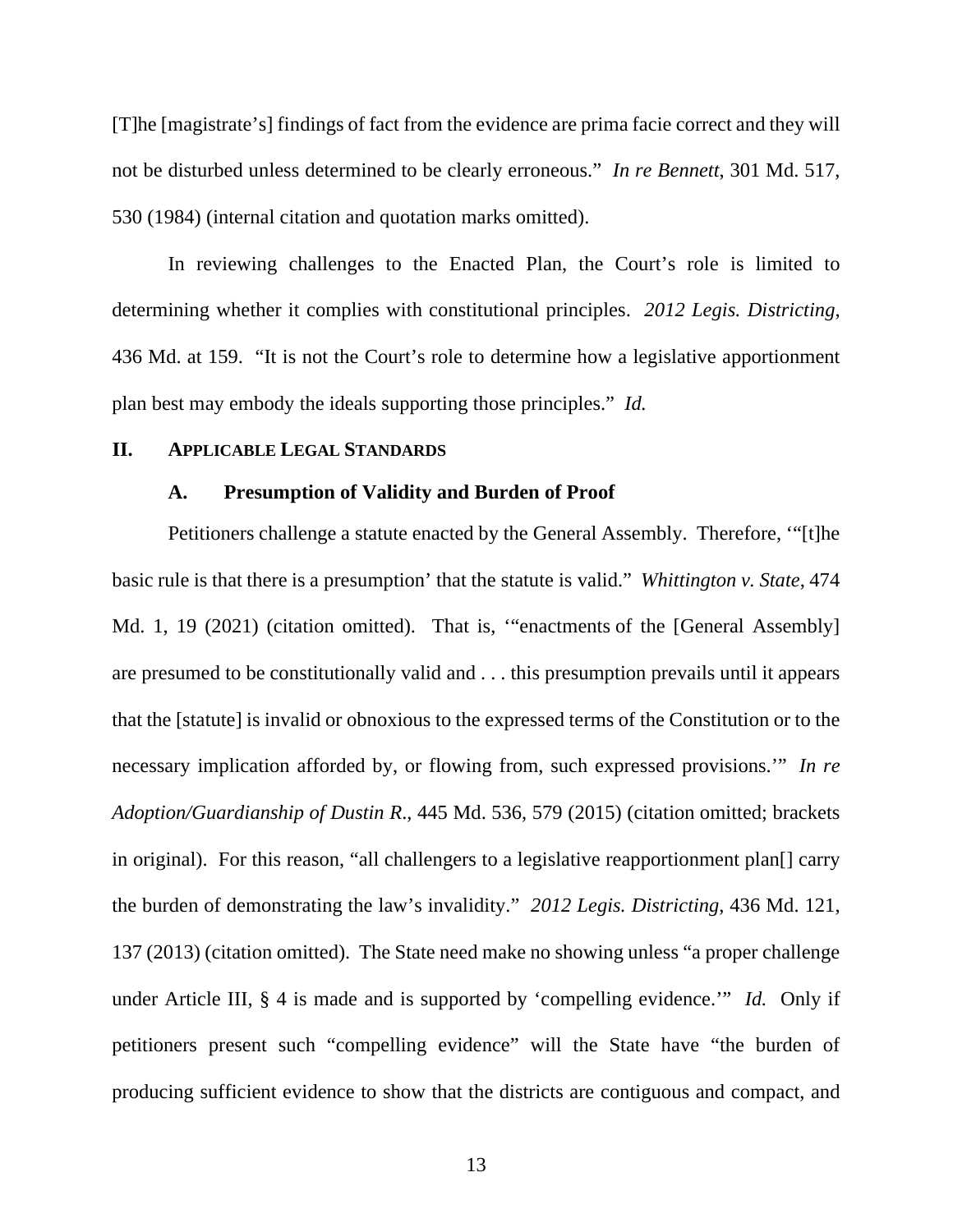that due regard was given to natural and political subdivision boundaries." *2012 Legis. Districting*, 436 Md. at 137-38.

#### **B. Districting Criteria Under Article III, § 4**

<span id="page-13-0"></span>Under Article III, § 4, "Each legislative district shall consist of adjoining territory, be compact in form, and of substantially equal population. Due regard shall be given to natural boundaries and the boundaries of political subdivisions."

The Court has recognized the tension between and among these three criteria. "Thus it is that the state constitutional requirements of § 4 work in combination with one another to ensure the fairness of legislative representation," but it is "a plain fact" that "they tend to conflict in their practical application, . . . *viz*, population could be apportioned with mathematical exactness if not for the territorial requirements, and compactness could be achieved more easily if substantially equal population apportionment and due regard for boundaries were not required." *1984 Legis. Districting*, 299 Md. at 681.

#### **C. Population Equality**

<span id="page-13-1"></span>Article III, § 4 of the Maryland Constitution, like Section 2 of the Fourteenth Amendment to the United States Constitution, requires that the State's legislative districts have substantially equal population. This standard has been interpreted to allow for less than precise mathematical equality among districts. The Court has held that Article III, § 4 "does not impose a stricter standard for population than the 10% rule imposed by the Fourteenth Amendment." *Legislative Redistricting Cases* ("*1993 Legis. Districting*"), 331 Md. 574, 600-01 (1993). The "10% rule" refers to the Supreme Court's holdings that, under the Fourteenth Amendment's Equal Protection Clause, maximum deviations of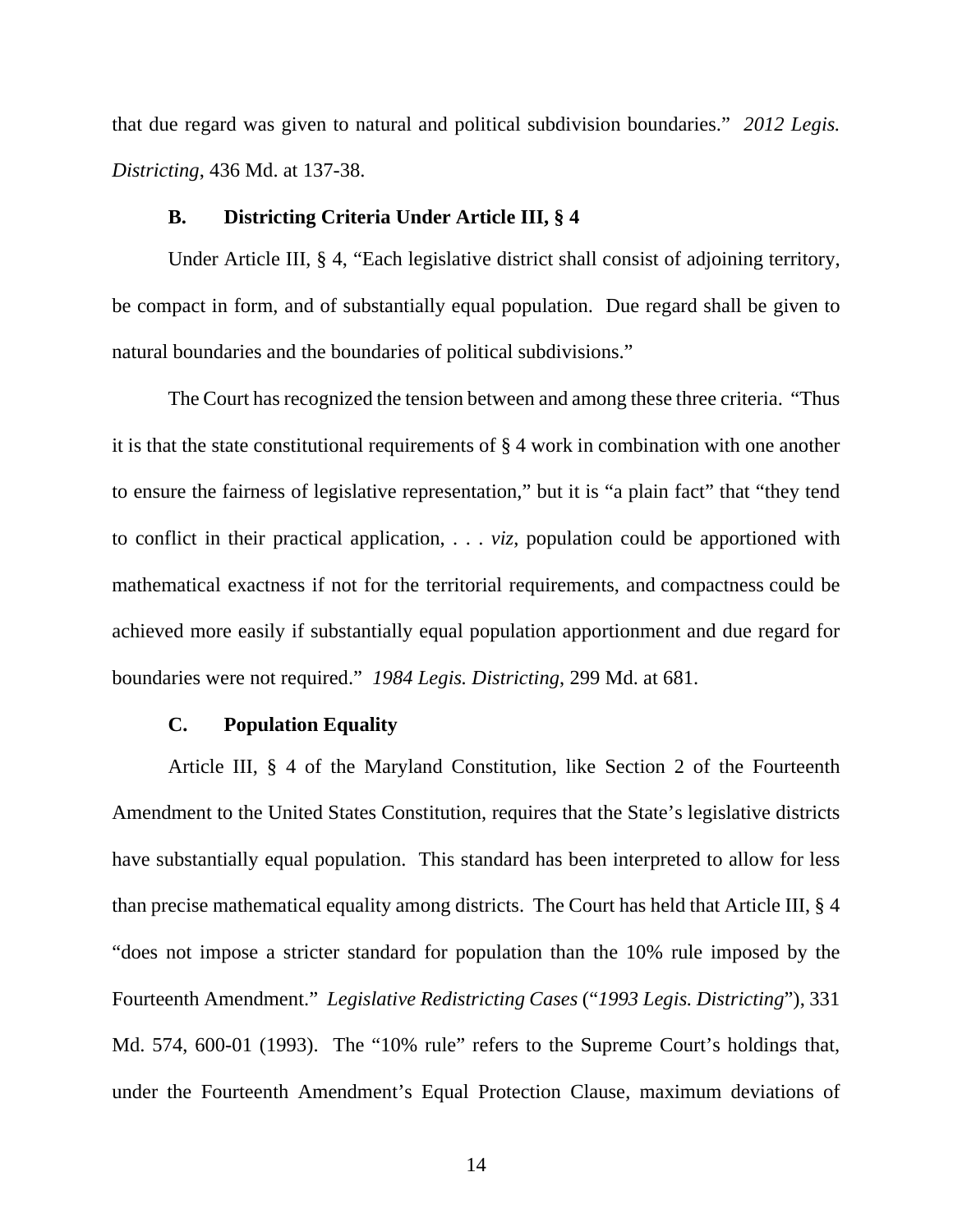district population of under 10% were "minor deviations" that did not require justification by the State, *Brown v. Thomson*, 462 U.S. 835, 842 (1983); *see also Gaffney v. Cummings*, 412 U.S. 735, 745 (1973), and that permissible rationales for justifying deviation from pure population equality may include "making districts compact, respecting municipal boundaries, preserving the cores of prior districts, and avoiding contests between incumbent Representatives," *Karcher v. Daggett*, 462 U.S. 725, 740 (1983).

#### **D. Adjoining Territory**

<span id="page-14-0"></span>The Court has interpreted Article III, § 4's "adjoining territory" provision to impose a "contiguity requirement," which '"mandates that there be no division between one part of a district's territory and the rest of the district; in other words, contiguous territory is territory touching, adjoining and connected, as distinguished from territory separated by other territory.'" *In re Legis. Districting of the State* ("*2002 Legis. Districting*"), 370 Md. 312, 360 (2002) (quoting *1984 Legis. Districting*, 299 Md. at 675-76 (other citations omitted)). The Court has never found a violation of the adjoining territory requirement in a state districting plan and did not reach the issue in 2002 or 2013. As noted by the dissenting opinion in the 2002 legislative districting case, however, the history of the provision reflects that "[m]ere separation of a district by any body of water does not render it noncontiguous." *Id.* at 383 (Raker, J., dissenting).

That observation by Judge Raker finds support in the 2002 Report of the Special Master, who reviewed the history of the "adjoining territory" provision's adoption:

This phrase "adjoining territory" in Section 4 was adopted from the Proposed Constitution of 1968. Consequently, the floor debate at the constitutional convention that drafted that document is an aid to the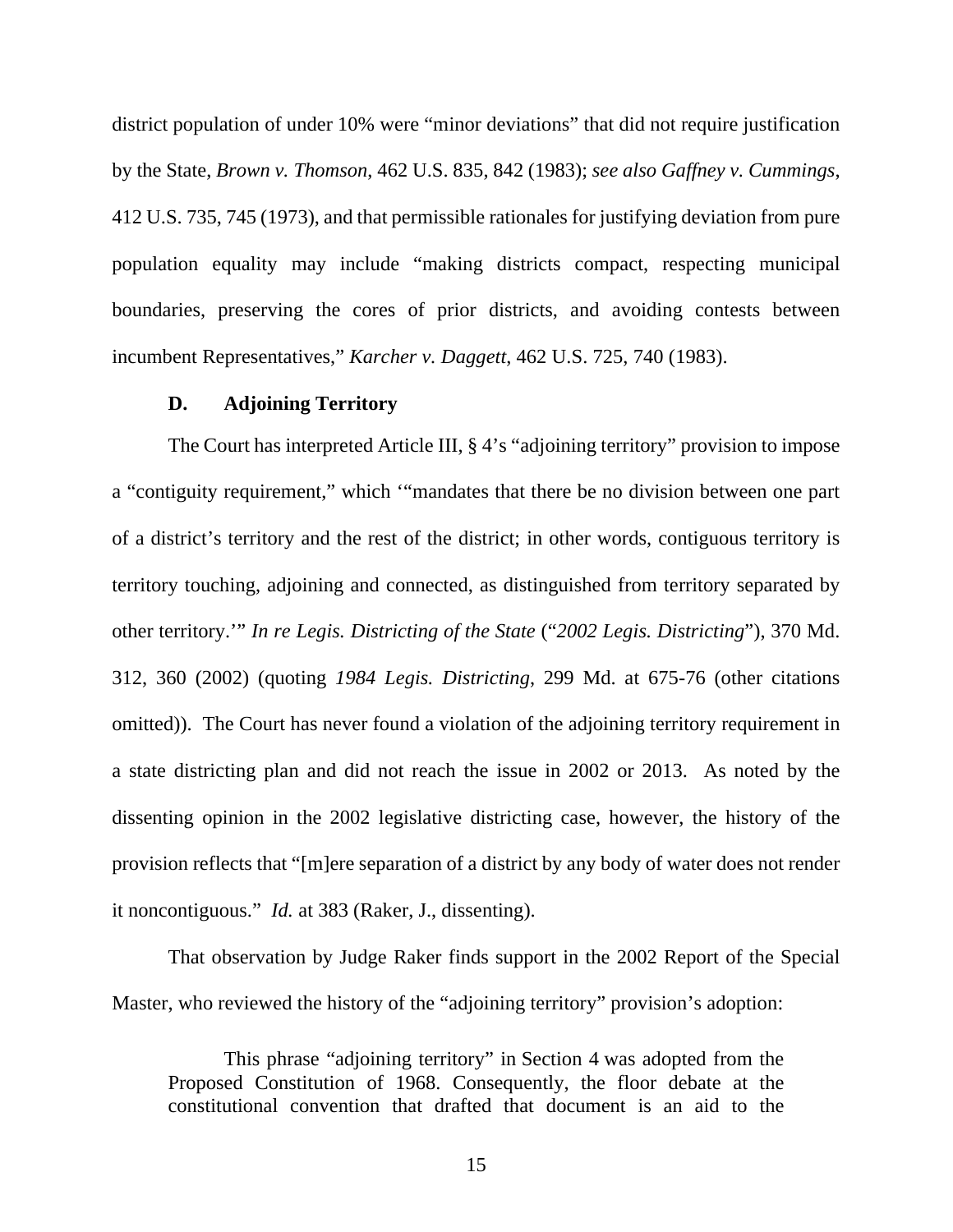interpretation of "adjoining territory." During the floor debate on December 1, 1967, an amendment was proposed to substitute the term "adjoining land area" for "adjoining territory." After that proposed amendment failed, the Chairman of the Committee on the Legislative Branch concluded that "we can't use a prohibition about crossing a body of water." [Minutes of Proceedings of the Constitutional Convention] at 6315-16, 6332-35. Later, another amendment was offered to prohibit the creation of a district "that crosses the center of the Chesapeake Bay." *Id.* at 6525-31, 6439-42. When it appeared, however, that the proposed amendment might also prevent the creation of a district which crossed the Susquehanna River, the Committee Chairman expressed his concern that "if we start adding tributaries, estuaries, and other bodies of water . . . . we won't know where we stand." *Id.* The Chairman stated that he would support the amendment only if it was limited to the Bay. *Id.* at 6529-31. As a result, the proposed amendment was withdrawn. *Id.* at 6541-42.

Subsequently, the Committee of the Whole of the Convention placed on the record a statement that it was "our intention that under the interpretation of the words adjoining and compact . . . a redistricting commission or the General Assembly could not form a district, either a Senate district or a Delegate district by crossing the Chesapeake Bay." *Id.* at 6574-75.

In other contexts, this Court has interpreted the term "adjoining territory" so that separation of two areas by water does not render them noncontiguous. *See Anne Arundel County v. City of Annapolis*, 352 Md. 117, 721 A.2d 217 (1998) (under municipal annexation statute, areas of land separated by water does not render them non-contiguous).

<span id="page-15-0"></span>*2002 Legis. Districting*, 370 Md. at 414-15.

#### **E. Compactness**

The Court's interpretation of Article III, § 4's compactness requirement has proceeded from a recognition of Maryland's distinctive geography, which would have been well understood by the framers. Because of the State's "bizarre geographic configuration," including its oddly shaped border and an "internal structure" that "is further fragmented by numerous other rivers, water bodies and topographic irregularities," "[c]learly, the State's geography inhibits the geometric fashioning of districts of symmetrical compactness and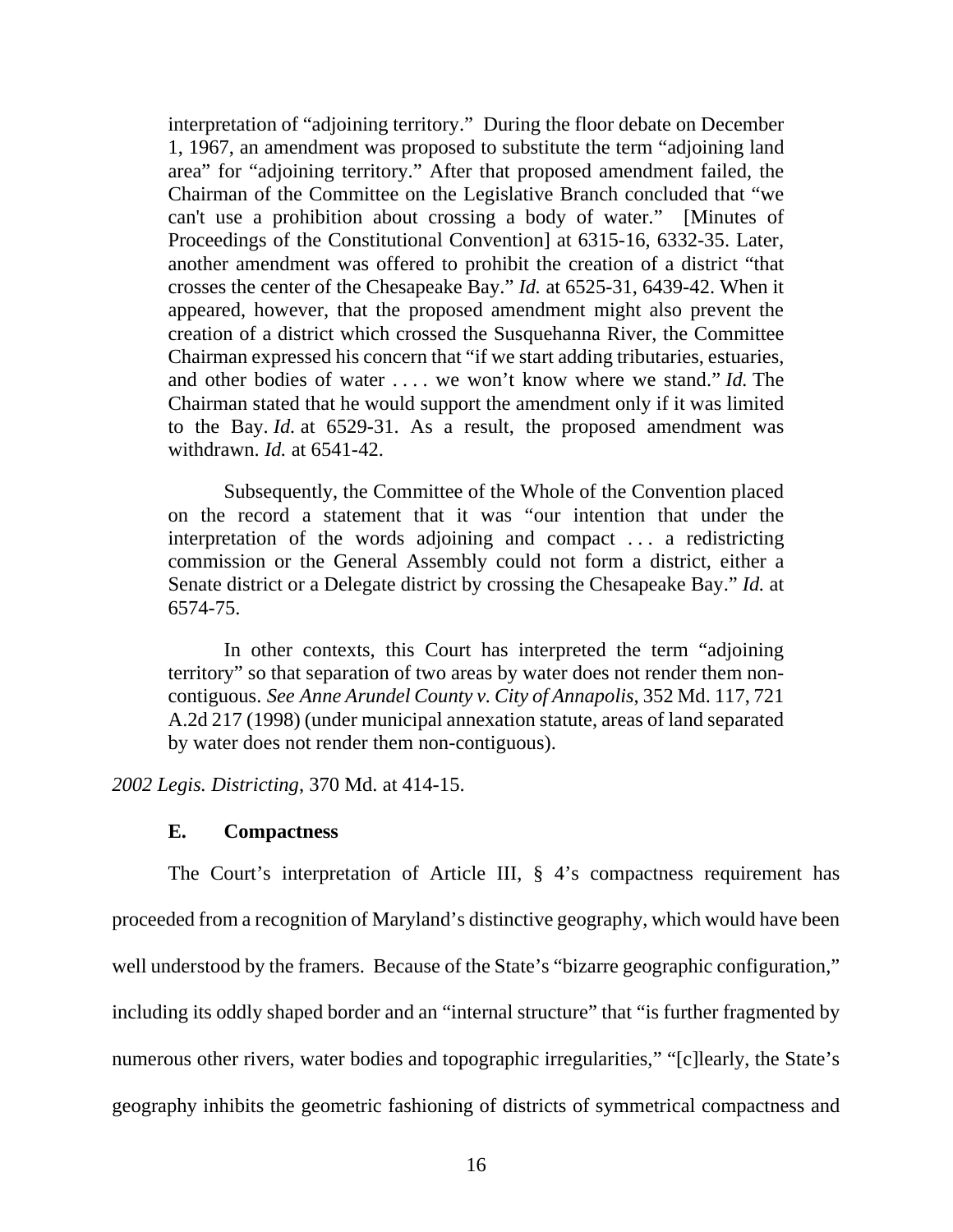it was hardly the purpose of the compactness requirement to promote aesthetically pleasing district configuration forms." *1984 Legis. Districting*, 299 Md. at 687. Rather, the Court has found "it obvious that a mathematical formulation for determining whether a particular district is unconstitutionally noncompact was not within the contemplation of the constitutional framers when proposing adoption of § 4 of Article III of the Maryland Constitution." *Id.* Consequently, "[o]ddly shaped or irregularly sized districts of themselves do not, therefore, ordinarily constitute evidence of gerrymandering and noncompactness," and "irregularity of shape or size of a district is not a litmus test proving violation of the compactness requirement." *Id.*

Instead, the Court's precedent sees compactness "as a requirement for a close union of territory (conducive to constituent-representative communication), rather than as a requirement which is dependent upon a district being of any particular shape or size." *Id.* at 688. "[I]n determining whether there has been compliance with the mandatory compactness requirement, due consideration must be afforded . . . to the 'mix' of constitutional and other factors which make some degree of noncompactness unavoidable, *i.e.*, concentration of people, geographic features, convenience of access, means of communication, and the several competing constitutional restraints, including contiguity and due regard for natural and political boundaries, as well as the predominant constitutional requirement that districts be comprised of substantially equal population." *Id.* When considering a compactness challenge "it is not the province of the judiciary to strike down a district as being noncompact simply because a more geometrically compact district might have been drawn"; instead, "the function of the courts is limited to assessing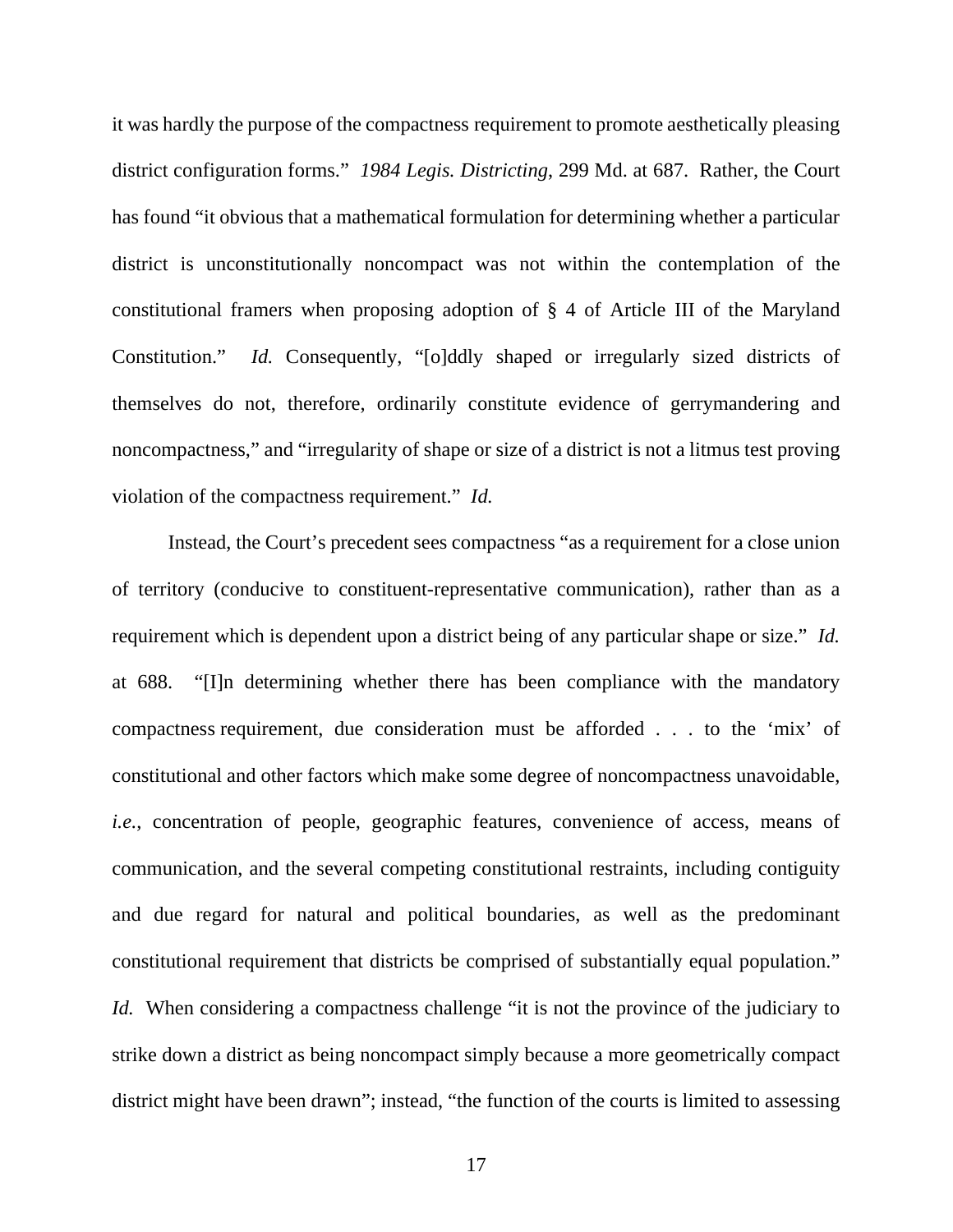whether the principles underlying the compactness and other constitutional requirements have been fairly considered and applied in view of all relevant considerations." *Id.*

### <span id="page-17-0"></span>**F. Due Regard for Natural Boundaries and Boundaries of Political Subdivisions**

The "primary intent" of Article III, § 4's "due regard" provision is "to preserve those fixed and known features which enable voters to maintain an orientation to their own territorial areas." *Id.* at 681. "Like compactness and contiguity, the 'due regard' requirement is of mandatory application, although by its very verbiage it would appear to be the most fluid of the constitutional components outlined in § 4." *Id.*

The Court's 2013 decision clarified the correct application of Article III, § 4 in a "due regard" to political boundaries challenge, which necessarily involves consideration of the other legal requirements for districting, starting with the need for equal population. Summarizing the Special Master's report, with which the Court agreed, the decision explains that "the critical question at issue in a due regard inquiry is whether a challenged border crossing can be justified as necessary to accomplish a superseding, or equally significant, constitutional requirement." *2012 Legis. Districting*, 436 Md. at 146. It is only '"upon the presentation of compelling evidence tending to indicate an unnecessary incursion'" that '"the State has the burden of demonstrating compliance with the due regard requirement with respect to the incursion.'" *Id.* (quoting Special Master's report). "If a county's adjusted population cannot justify an additional Legislative District, substantially equal in population to all others within the State, a political subdivision crossing will be necessary in order to achieve substantial equality in population. In this situation, the due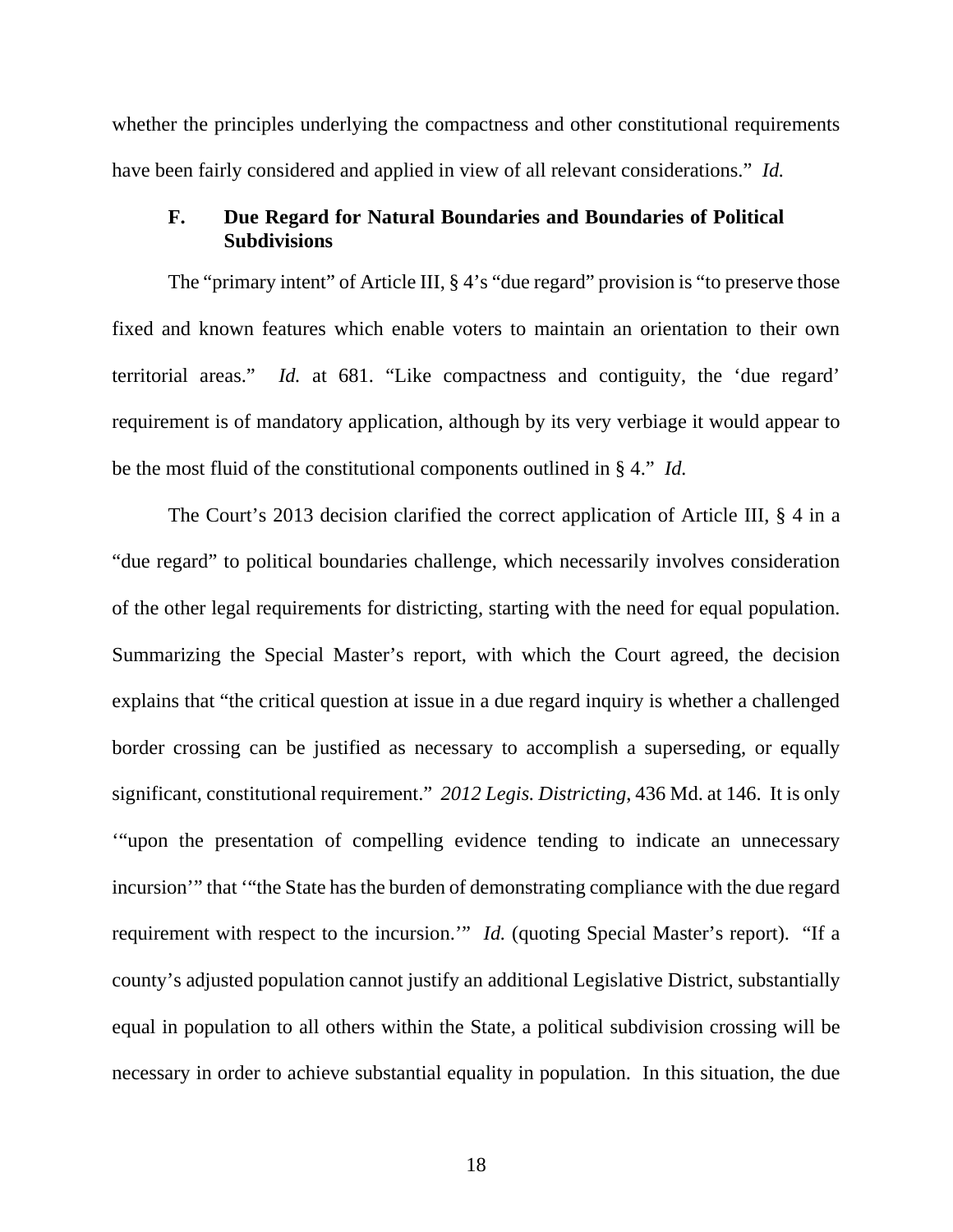regard requirement is subordinated to the Fourteenth Amendment requirement of substantially equal population across legislative districts." *2012 Legis. Districting*, 436 Md. at 156. To conduct this analysis, the Court must consider not only whether one county has an excess or deficit of population needed to form a district, but also whether a neighboring county has an excess or deficit of population. *Id.* (observing that Baltimore *City*'s population amounting to "approximately 5.1 ideal legislative districts" was "a fact to be considered" but "another fact that must be considered is that Baltimore *County* did require the creation of an additional legislative district in order to achieve population equality"). If the crossing is necessary, whether to achieve population equality or for another legal reason that is "superseding, or equally significant," *id.* at 146, then "the Enacted Plan [does] not violate the due regard requirement," *id.* at 157. Under these circumstances, "[w]here that crossing should have been placed is not for this Court to determine," because "the choice of where the . . . crossing would be located and what form that crossing would take was a political one, well within the authority of the political branches to make." *Id.* at 159.

As to which governmental entities are "political subdivisions" within the meaning of the "due regard" provision, the Court has concluded that the requirement applies to the boundaries of counties and "incorporated municipalities." *2002 Legis. Districting of State*, 370 Md. at 358-59, 362 (citing *In re Legis. Districting of State*, 271 Md. 320, 324 (1974)). On the other hand, the "due regard to natural boundaries" provision has not been analyzed to any significant extent in the Court's redistricting cases. The Court has never identified a specific instance of a redistricting plan's failure to give due regard to a natural boundary.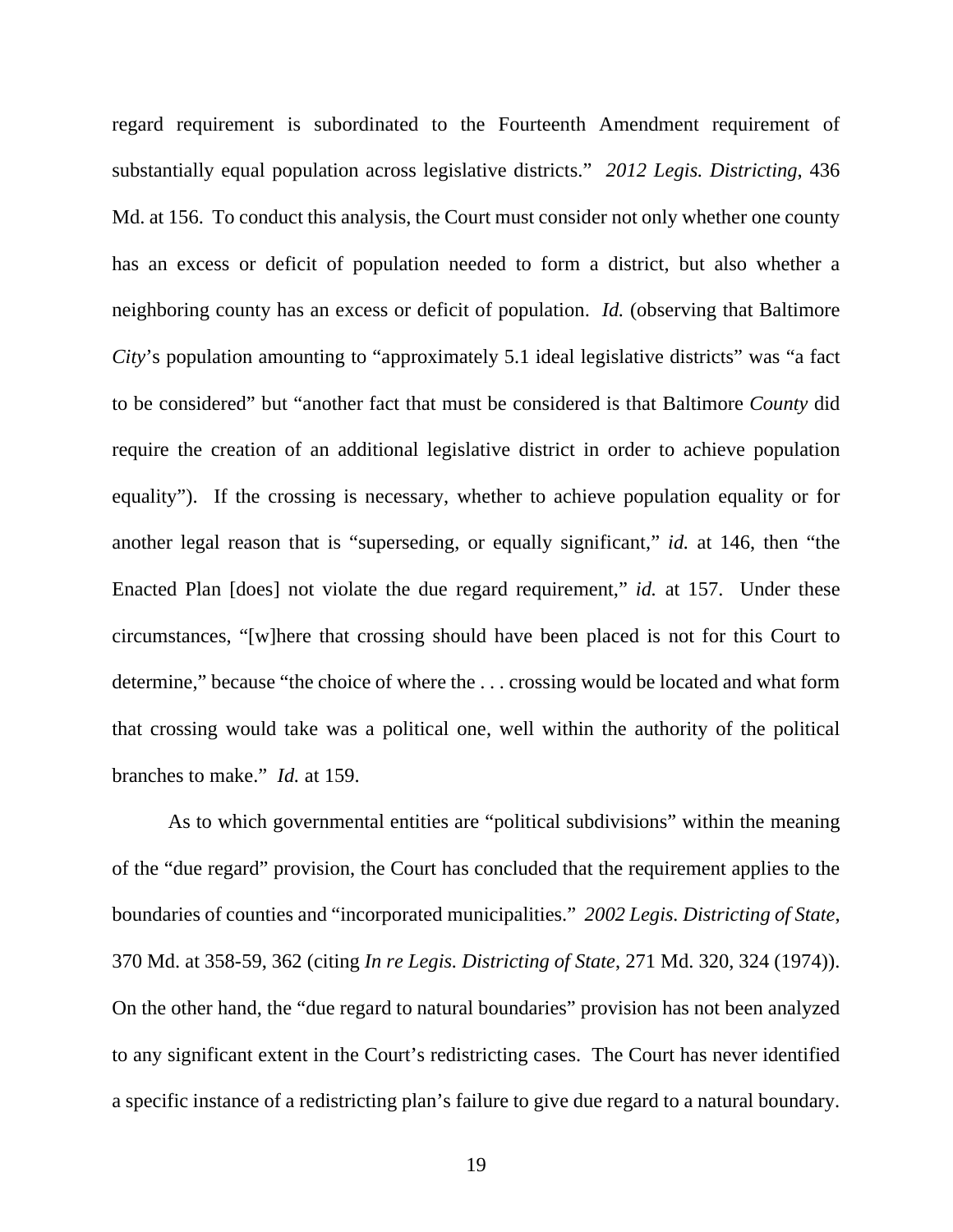In striking down the 2002 plan, the Court held that the record did not show "that in its formulation, due regard was given to natural boundaries and the boundaries of political subdivisions," *id.* at 368, but the Court's decision did not discuss any crossing of natural boundaries. The decision's description of the Court's own plan points out the lower number of shared districts, while saying nothing about natural boundaries of any kind. *Id*.

<span id="page-19-0"></span>at 374-75.

# **G. The Legislature's Constitutional Authority to Choose Between Multimember and Single-Member House Districts**

Under Article III, § 3 of the Constitution,

The State shall be divided by law into legislative districts for the election of members of the Senate and the House of Delegates. Each legislative district shall contain one (1) Senator and three (3) Delegates. Nothing herein shall prohibit the subdivision of any one or more of the legislative districts for the purpose of electing members of the House of Delegates into three (3) singlemember delegate districts or one (1) single-member delegate district and one (1) multi-member delegate district.

This provision specifically rejects any prohibition on "subdivi[ding] any one or more of the legislative districts . . . into three (3) single-member delegate districts or one (1) single-member delegate district and one (1) multi-member delegate district." Thus, § 3 expressly preserves the General Assembly's power to choose whether to subdivide a legislative district and to select from two constitutionally permissible methods of subdivision. By contrast, no mention of legislative district subdivision appears in either the districting criteria set forth in Article III, § 4, or the procedural requirements for enactment and judicial review of a legislative districting plan found in Article III, § 5, or elsewhere in the Maryland Constitution or Declaration of Rights. By expressly addressing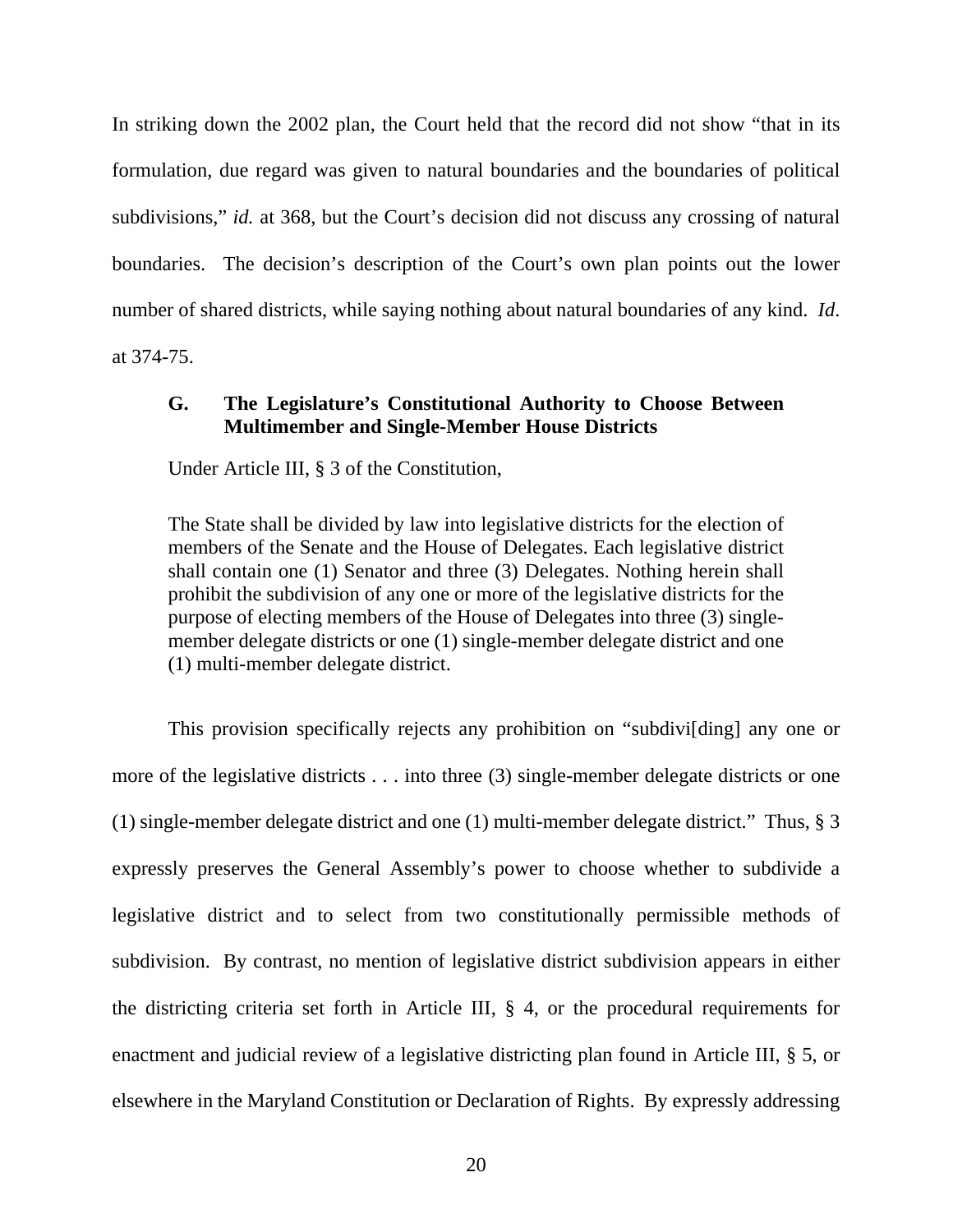subdivision of legislative districts, § 3 necessarily overrides any implied prohibition that might arguably be found in Article III, § 4 or other portions of the Maryland Constitution and Declaration of Rights.

### <span id="page-20-0"></span>**III. MISCELLANEOUS NO. 25EXCEPTION 3 SHOULD BE DENIED BECAUSE THE SPECIAL MAGISTRATE PROPERLY DENIED DISCOVERY OF MATERIAL COVERED BY LEGISLATIVE PRIVILEGE.**

The Court should reject the Fisher petitioners' third exception challenging Judge Wilner's ruling on their request for discovery into the legislative process, for at least four reasons:

First, in light of Article 10 of the Maryland Declaration of Rights, Article II, § 18 of the Maryland Constitution, and the precedent construing and applying the legislative privilege and immunity established by these provisions, Judge Wilner correctly concluded that "legislators and their staff and consultants cannot be compelled to explain their legislative conduct or events that occurred in a legislative session, other than before the legislative body." Amend. Order of the Special Magistrate Regarding Discovery 9 (Mar. 11, 2022).

Second, the petitioners' challenge to this discovery ruling relies primarily on federal district court decisions that do not constitute valid authority, even within the courts that issued them, and, therefore, they cannot provide useful guidance to this Court.

Third, even if those federal court decisions could be considered, they do not purport to analyze or apply the legislative privilege afforded to legislators and their staff under the Declaration of Rights and the Maryland Constitution; that is, the courts in the cases petitioners cite were considering a separate and distinct federal common law legislative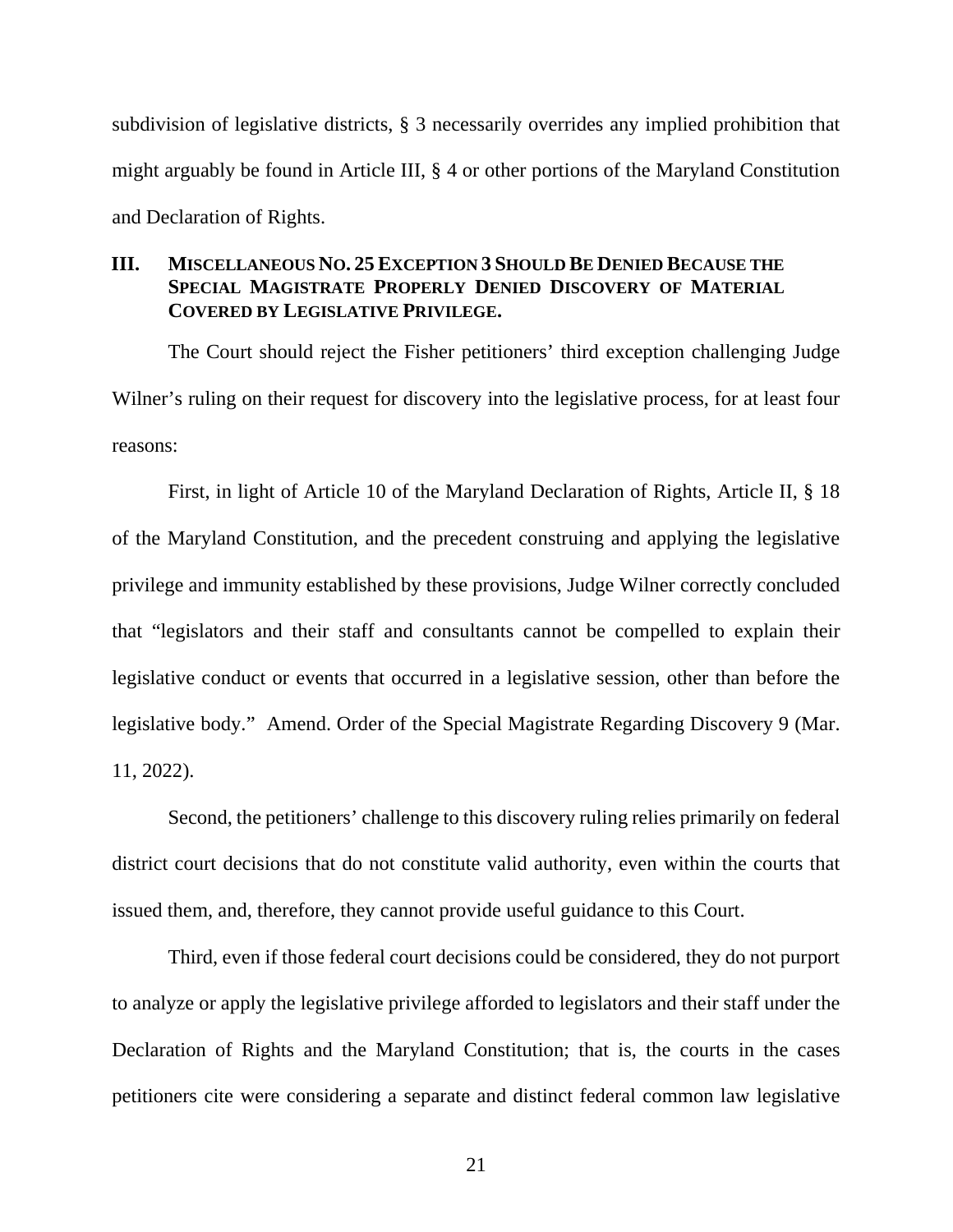privilege, which does not derive from, and pays no heed to, the Maryland Constitution. Unlike federal courts, this Court has no ability to disregard the requirements of Maryland's Constitution.

Finally, the Court should decline to consider the petitioners' challenge to Judge Wilner's discovery ruling because of their delay in seeking this Court's review of the ruling until after the evidentiary hearing's completion. The relief sought by petitioners' third exception, if granted, would amount to discovery of information that would be of little practical benefit to them unless Judge Wilner were to conduct further evidentiary hearings, for which there is no time available, given the exigencies of the election schedule.

# <span id="page-21-0"></span>**A. The Legislative Privilege Established by the Maryland Constitution and Declaration of Rights Prevents Discovery into the Legislative Activities of Legislators and Their Staff.**

Petitioners' discovery requests sought information regarding details of the legislative process that led to the enactment of the statute establishing the 2022 State legislative districting plan. Specifically, petitioners sought disclosure of the following: who specifically drafted the legislation; what specific criteria, if any, were used to draft the legislation; who, if anyone, provided instructions to the drafters regarding what criteria should be used in drafting the challenged portions of the legislation; and what specific instructions, if any, were given to the drafters regarding those portions of the legislation.<sup>[1](#page-21-1)</sup> This requested information falls squarely within the scope of Maryland's constitutional legislative privilege.

<span id="page-21-1"></span><sup>&</sup>lt;sup>1</sup> Amend. Order of the Special Magistrate Regarding Discovery 4-5.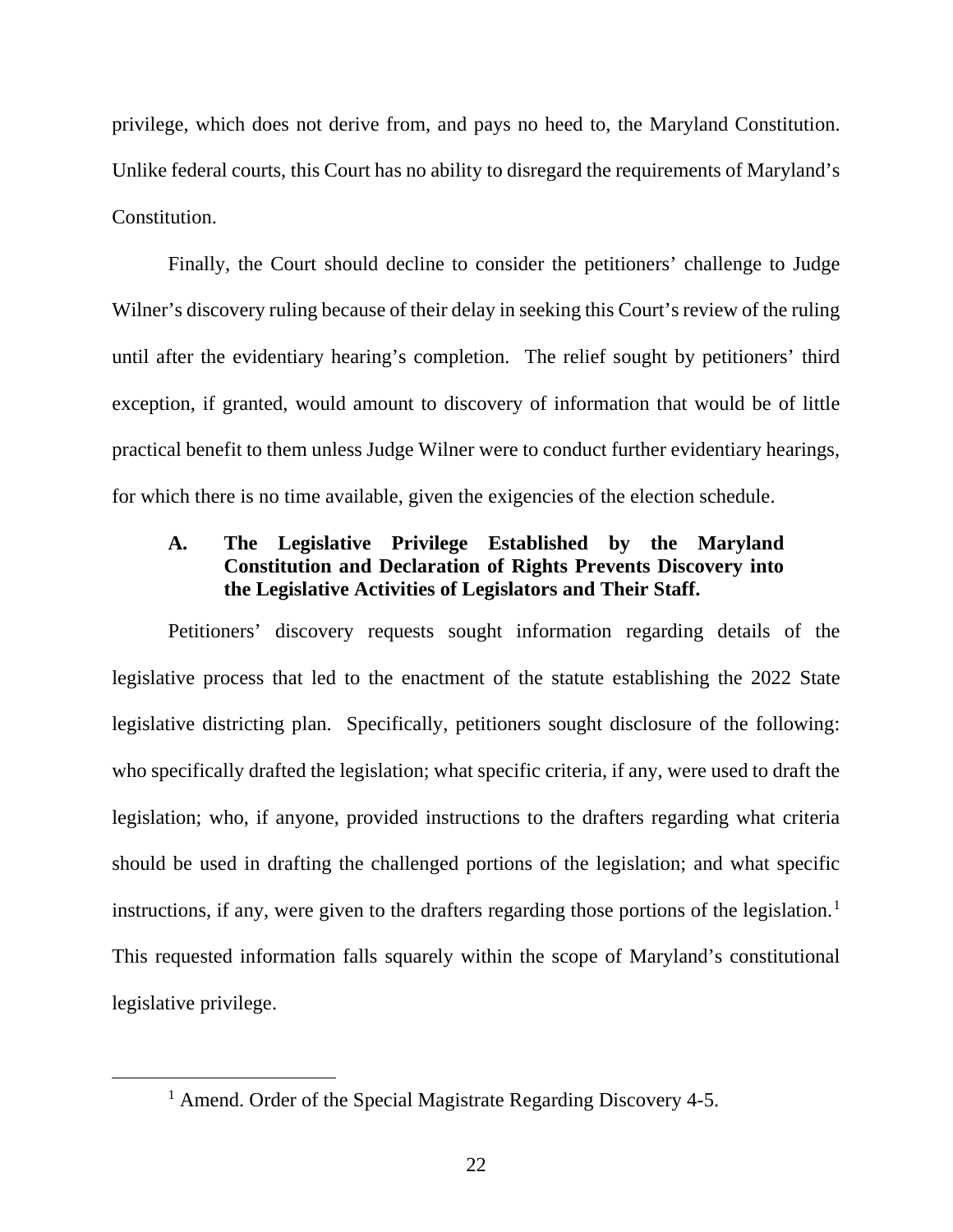Article 10 of the Maryland Declaration of Rights<sup>[2](#page-22-0)</sup> and Article III  $\S$  18 of the Maryland Constitution<sup>[3](#page-22-1)</sup> afford Maryland legislators and their staff absolute immunity, and a corresponding privilege, with respect to legislative activities and related communications. *Mandel v. O'Hara*, 320 Md. 103, 113 (1990); *Blondes v. State*, 16 Md. App. 165, 175 (1972). This privilege "has served both to protect the integrity of the legislative process by insuring the independence of individual legislators and to reinforce the separation of powers embodied in our tripartite form of government." *Blondes*, 16 Md. App. at 175. As explained in *Montgomery County v. Schooley*, 97 Md. App. 107, 113-14 (1993) (Wilner, C.J.), the privilege afforded under the Maryland Constitution is read *in pari materia* with similar protections afforded members of Congress and their staff under the federal Constitution's Speech or Debate Clause, *see U.S.* Const. art. I, § 6, cl. 1,<sup>[4](#page-22-2)</sup> and both provisions "are to be read broadly to effectuate their purposes and to protect not only words spoken in debate but anything generally done in a session of the House by one of its members in relation to the business before it." *Schooley*, 97 Md. App. at 114 (internal quotation marks and alterations omitted).

<span id="page-22-0"></span><sup>&</sup>lt;sup>2</sup> "The freedom of speech and debate, or proceedings in the Legislature, ought not to be impeached in any Court of Judicature." Md. Decl. of Rights. art. 10.

<span id="page-22-1"></span><sup>&</sup>lt;sup>3</sup> "No Senator or Delegate shall be liable in any civil action, or criminal prosecution, whatever, for words spoken in debate." Md. Const. art. III, § 18.

<span id="page-22-2"></span><sup>&</sup>lt;sup>4</sup> "The Senators and Representatives] shall in all Cases, except Treason, Felony and Breach of the Peace, be privileged from Arrest during their Attendance at the Session of their respective Houses, and in going to and returning from the same; and for any Speech or Debate in either House, they shall not be questioned in any other Place." U.S. Const. art. 1, §6, cl. 1.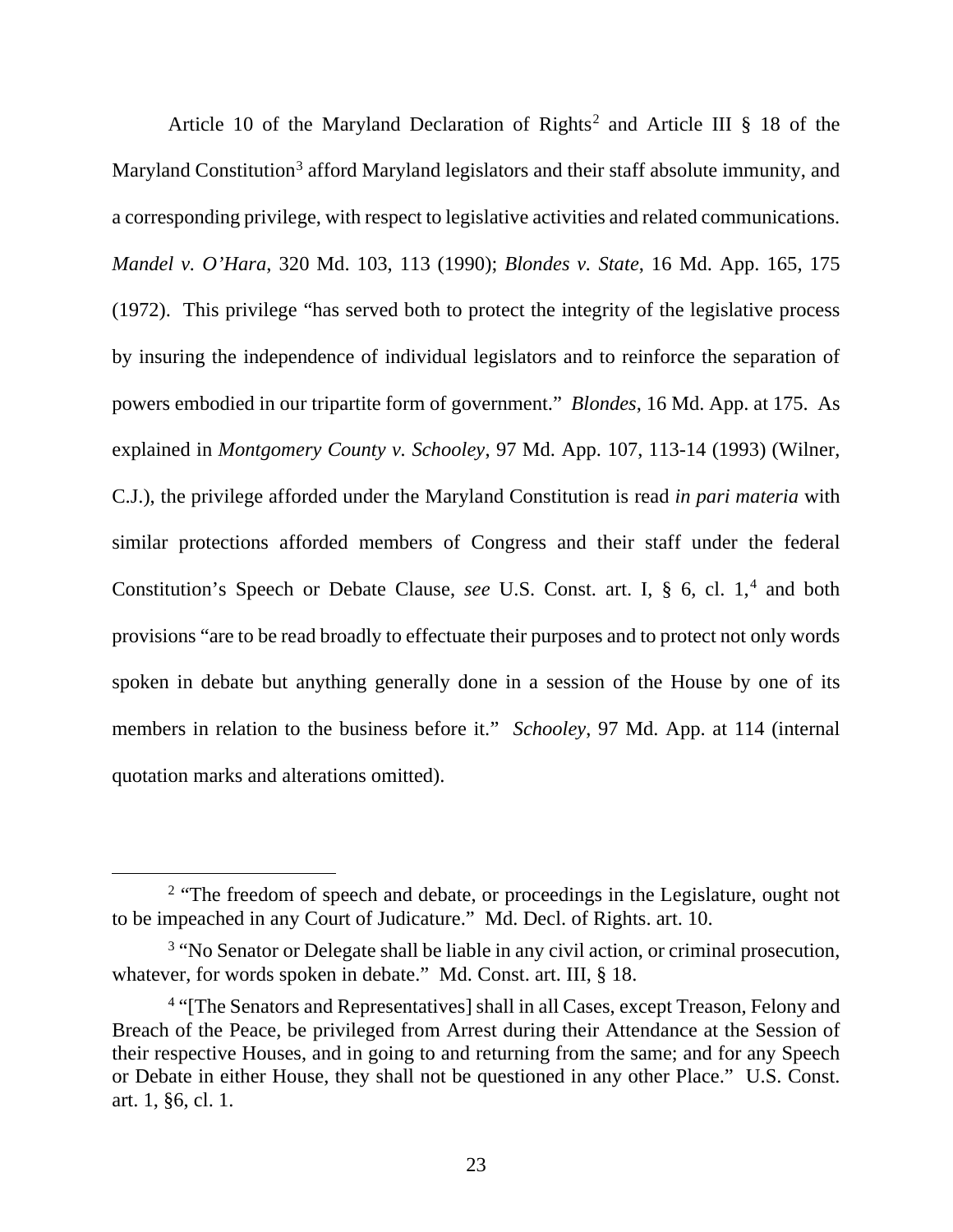"Absolute legislative immunity attaches to all actions taken 'in the sphere of legitimate legislative activity'" and bars any suit based on legislative conduct. *Bogan v. Scott-Harris*, 523 U.S. 44, 54 (1998) (quoting *Tenney v. Brandhove*, 341 U.S. 367, 372 (19[5](#page-23-0)1)); *Mandel*, 320 Md. at 106.<sup>5</sup> "[L]egislative immunity not only protects state legislators from civil liability, it also functions as an evidentiary and testimonial privilege. . . .'" *Schooley*, 97 Md. App. at 118 (citation omitted). This privilege covers not only legislators, but also legislative aides performing legislative acts. *Gravel v. United States*, 408 U.S. 606, 618 (1972). That is, "for the purpose of construing the privilege a Member [of the legislature] and his aide are to be 'treated as one,'" meaning "the 'Speech or Debate Clause prohibits inquiry into things done by . . . the [legislator's] agent or assistant which would have been legislative acts, and therefore privileged, if performed by the [legislator] personally.'" *Id.* at 616. "[T]he day-to-day work of such aides is so critical to the Members' performance that they must be treated as the latter's alter egos; and . . . if they are not so recognized, the central role of the Speech or Debate Clause—to prevent intimidation of legislators by the Executive and accountability before a possibly hostile judiciary—will inevitably be diminished and frustrated." *Id.* at 616-17.

The protection of legislative privilege does not depend upon whether a legislator has been sued. Under Maryland's counterpart to the federal Speech or Debate Clause, a

<span id="page-23-0"></span><sup>&</sup>lt;sup>5</sup> Courts distinguish between two categories of immunity: absolute and qualified. "An absolute immunity from tort liability stands even if the official acts in bad faith, or with malice or corrupt motives. . . . Oualified immunity is destroyed by bad faith, malice, or improper intent." *Mandel*, 320 Md. at 107 (quoting *Prosser & Keeton on Torts* § 132, at 1057, 1059-60 (5th ed. 1984)) (citations omitted).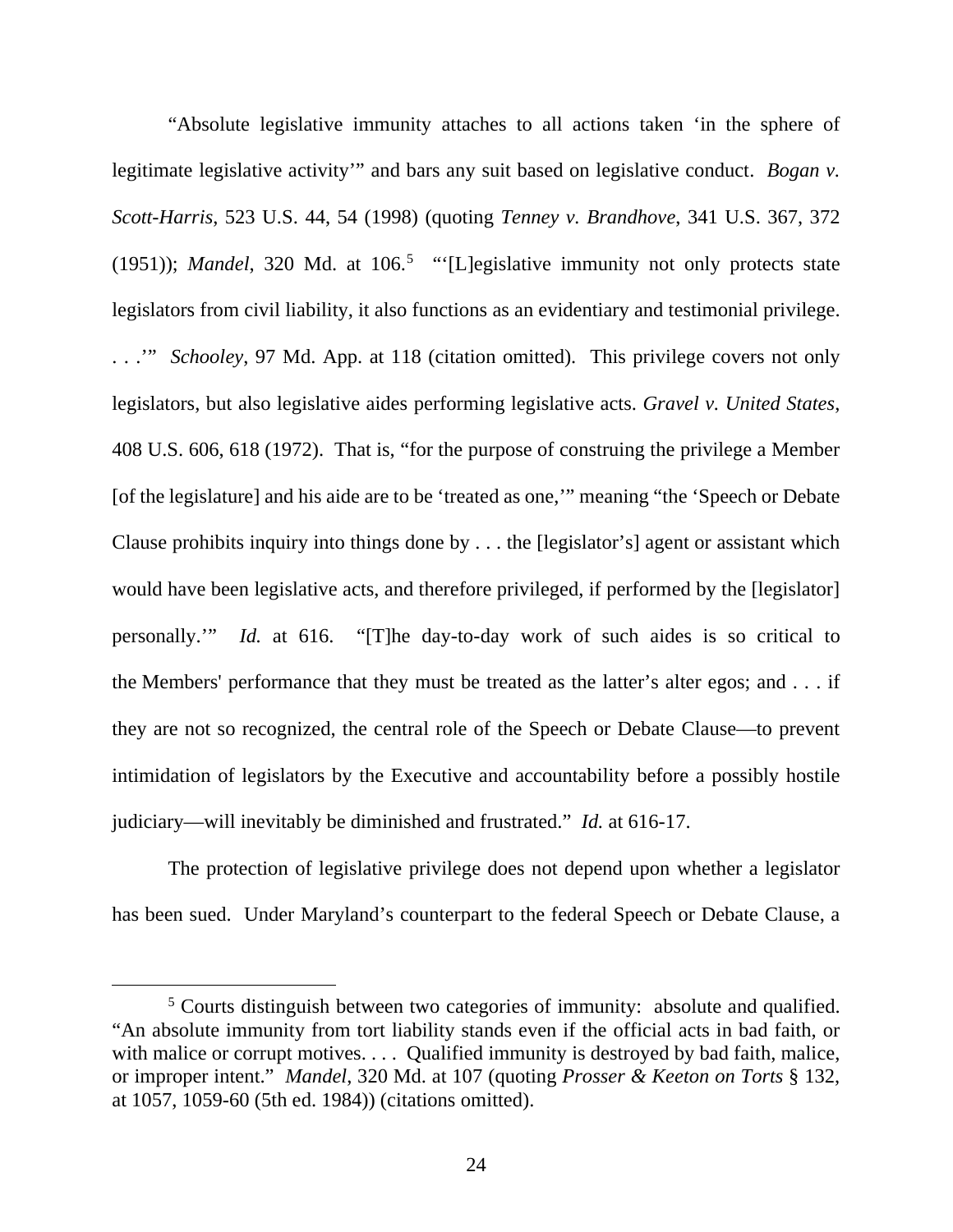legislator and any legislative aide, "even if not a party to the action and thus not subject to any direct consequence of it, cannot be compelled to explain, other than before the legislative body of which he is a member, either his legislative conduct or 'the events that occurred' in a legislative session." *Schooley*, 97 Md. App. at 117. This "testimonial immunity" afforded by constitutional legislative privilege has been held to protect legislators from both compelled oral testimony and compelled production of documents. *Brown & Williamson Tobacco Co. v. Williams*, 62 F.3d 408, 420-21 (D.C. Cir. 1995); *id.* at 421 ("A party is no more entitled to compel congressional testimony—or production of documents—than it is to sue congressmen."); *see MINPECO, S.A. v. Conticommodity Servs., Inc*., 844 F.2d 856, 859 (D.C. Cir. 1988) ("A litigant does not have to name members or their staffs as parties to a suit in order to distract them from their legislative work. Discovery procedures can prove just as intrusive."). When, as in this case, litigation or attempted discovery focuses "on the legislative process itself or on the end product of that process," the legislative privilege cannot be waived for the body or an individual member by another member. *Schooley*, 97 Md. App. at 121.

Under these principles, Judge Wilner correctly concluded that Maryland's constitutional legislative privilege required denial of petitioners' requests for discovery into the legislative process. Unquestionably, the legislative process that generated the 2022 Plan is protected by legislative privilege. The privilege protects legislators "acting in the sphere of legitimate legislative activity." *State v. Holton*, 193 Md. App. 322, 339 (2010), *aff'd*, 420 Md. 530 (2011) (internal quotation marks and citation omitted). The creation of the legislative districting plan is committed to the General Assembly by the Constitution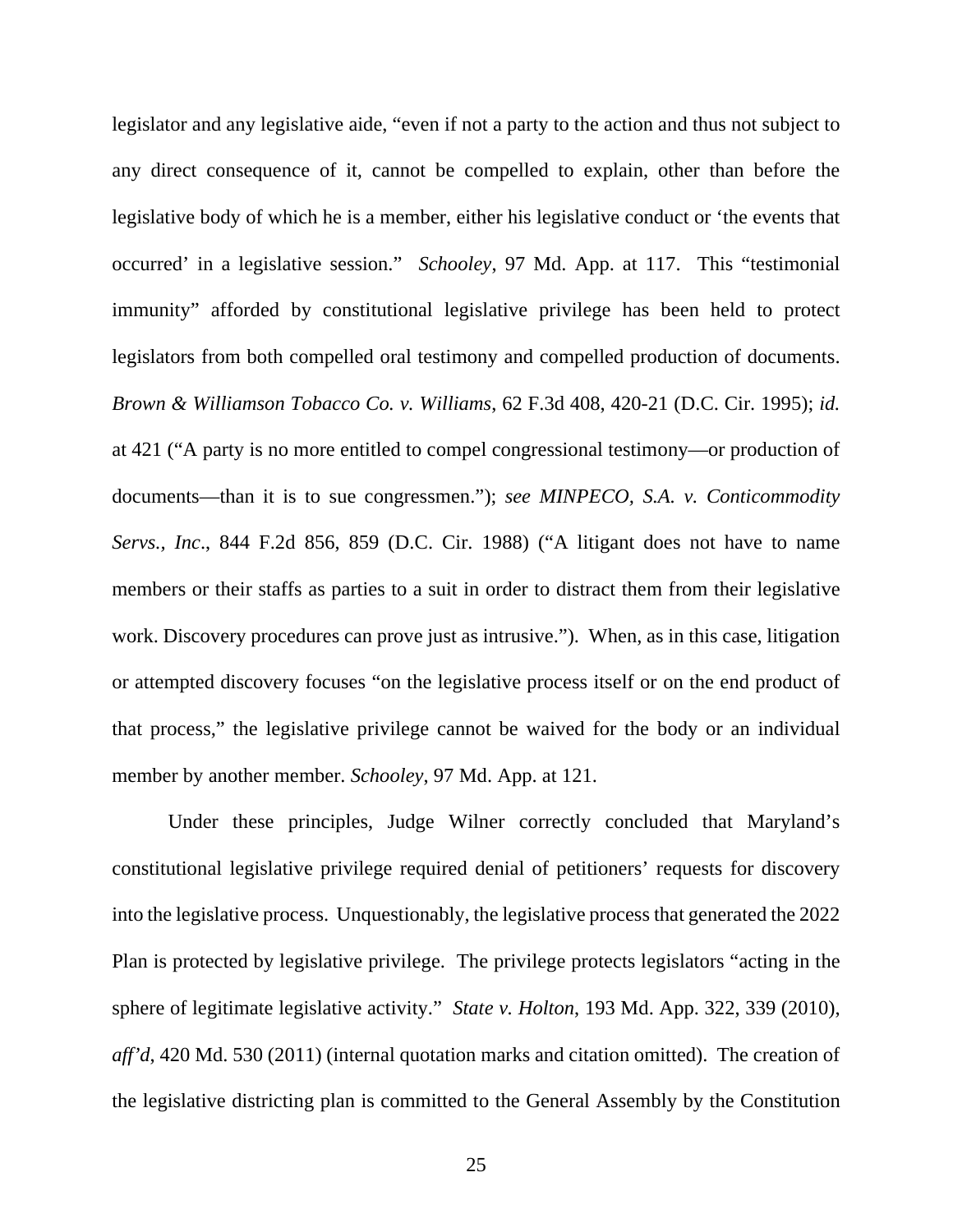itself. *See* Md. Const. art. III, § 5. And the LRAC was formed by the General Assembly to assist it in discharging these constitutional duties. *See, e.g.*, *Schooley*, 97 Md. App. at 118-19 ("It is evident, and appellees do not contend otherwise, that, in considering the councilmanic redistricting plan in general and Bill No. 56–91 in particular, the County Council was acting in a legislative capacity.").

It is equally apparent that the information sought by petitioners—the details of who did what and told what to whom during the legislative process—epitomizes the type of information that is protected by legislative privilege. In *Floyd v. Baltimore City Council*, 241 Md. App. 199 (2019), for example, the plaintiff sued to remedy alleged violations of the Open Meetings Act with respect to committee meetings held in the city council's process of enacting legislation, and she subpoenaed the testimony of two council members. The circuit court granted a motion to quash the subpoenas on grounds of legislative privilege. On appeal, the intermediate appellate court looked to *Schooley*, as well as other authority, from which it gleaned that "[l]egislative privilege may be invoked to protect a legislator from being 'required to testify regarding . . . actions' taken within the sphere of legitimate legislative activity." *Id.* at 213. In affirming the circuit court's order quashing the subpoenas, the court noted that the questions Ms. Floyd wished to ask the council members "were directed to certain amendments to the legislation, and why certain actions were taken in regard to its passage." *Id.* These kinds of questions, the court concluded, "involve 'the deliberative and communicative processes . . . with respect to the consideration and passage or rejection' of the legislation at issue." *Id*. Similarly, here petitioners sought discovery into "why certain actions were taken," *id.*, in the drafting of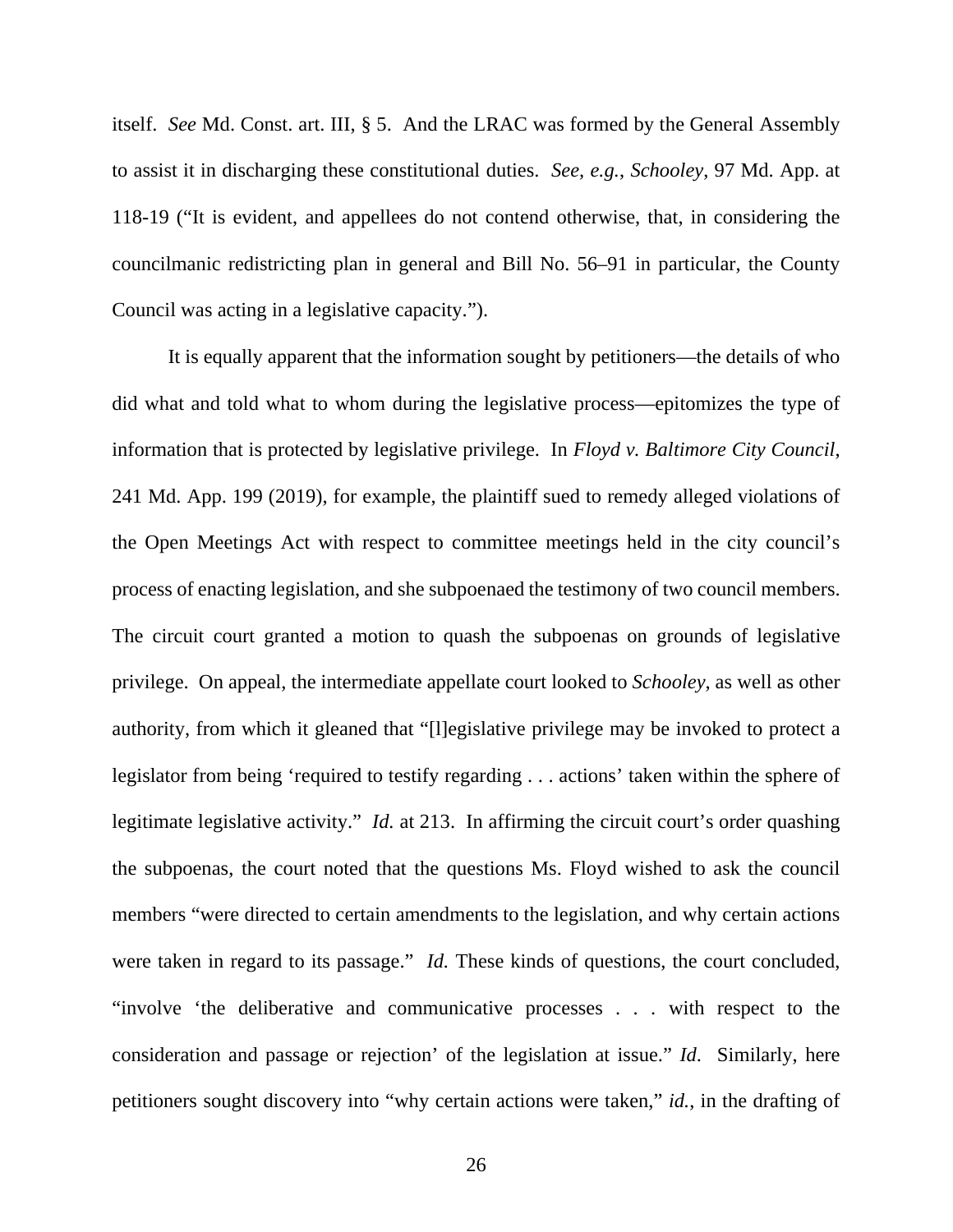the 2022 Plan, and, consistent with the holding in *Floyd*, Judge Wilner concluded that the legislative privilege precluded that discovery.

Finally, there is no question that the legislative privilege extends to legislative staff, as well as to advisory bodies such as the LRAC convened by the legislature to assist it in its legislative functions. The analogous federal "Speech or Debate Clause applies not only to a Member but also to his aides insofar as the conduct of the latter would be a protected legislative act if performed by the Member himself." *Gravel*, 408 U.S. at 618. Legislative privilege extends beyond proceedings and meetings for a legislative body and includes "a meeting with citizens or private interest groups" as well as "caucuses and meetings with political officials called to discuss pending or proposed legislation." *Schooley*, 97 Md. App. at 123. Moreover, this Court, like the Supreme Court, has taken a "functional" approach, according to which the "scope of immunity," and therefore the scope of legislative privilege, "is determined by function, not office.'" *Mandel*, 320 Md. at 120 (quoting *Harlow v. Fitzgerald*, 457 U.S. 800, 810 (1982); *Nixon v. Fitzgerald*, 457 U.S. 731, 785 (1982) (White, J., dissenting)). Consequently, even "officials outside the legislative branch are entitled to legislative immunity when they perform legislative functions." *Bogan*, 523 U.S. at 55; *Kensington Volunteer Fire Dep't. Inc. v. Montgomery County*, 684 F.3d 462, 471 (4th Cir. 2012) (same).

These principles make clear that petitioners cannot evade the protection of legislative privilege by insisting that they are pursuing information available to legislative staff and "that their discovery requests could be satisfied without testimony from any member of the General Assembly." Misc. No. 25 Exceptions at 35 n.5. Petitioners

27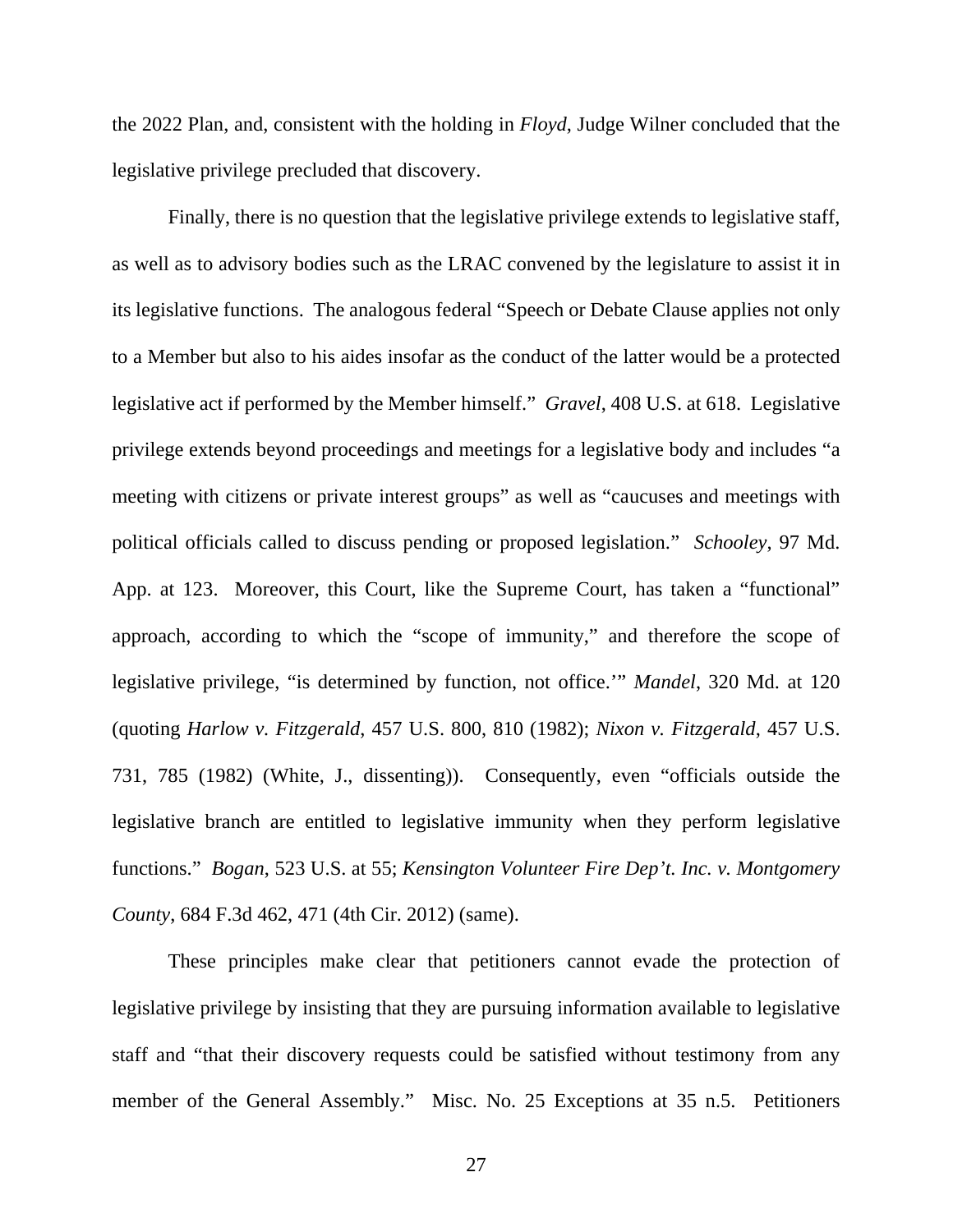themselves have acknowledged that the ultimate aim of their discovery requests was to impute the requested information to legislators, since their professed objective was to obtain evidence of legislators' intent. *See* Report of Special Magistrate Appendix III, Misc. No. 25 Petitioners' Proposed Findings at 14 n.4.

To justify their demand for information from legislative staff, petitioners cite *Floyd*  for the proposition that the legislative privilege "is not absolute—particularly when applied to legislative staff members, officers, or other employees of the legislative body." Misc. No. 25 Exceptions at 35. But petitioners misunderstand *Floyd*, which does not stand for the notion that legislative staff lack the full protection of legislative privilege. True, the opinion in *Floyd* does state in passing that legislative privilege "extends as well to legislative staff members, officers, or other employees of the legislative body, but, as to them, it is 'less absolute' than to the 'legislators themselves.'" 241 Md. App. at 213 (quoting *Dombrowski v. Eastland*, 387 U.S. 82, 85 (1967)). But the significance that may be attributed to the quoted statement is, at most, very limited, for at least three reasons.

First, it cannot be deemed part of *Floyd*'s holding, because the questions presented there, as summarized by the opinion, did not include any question pertaining to the applicability of legislative privilege to legislative staff. *See Floyd*, 241 Md. App. at 204 and n.2 (stating questions presented). Second, the Supreme Court decision quoted in *Floyd*'s statement, *Dombrowski*, has been superseded and limited by subsequent Supreme Court decisions holding that legislative privilege and legislative immunity apply equally to legislators and their staff when they engage in the legislative process and, thus, the Supreme Court will "draw no distinction" between the two. *Eastland v. U. S. Servicemen's*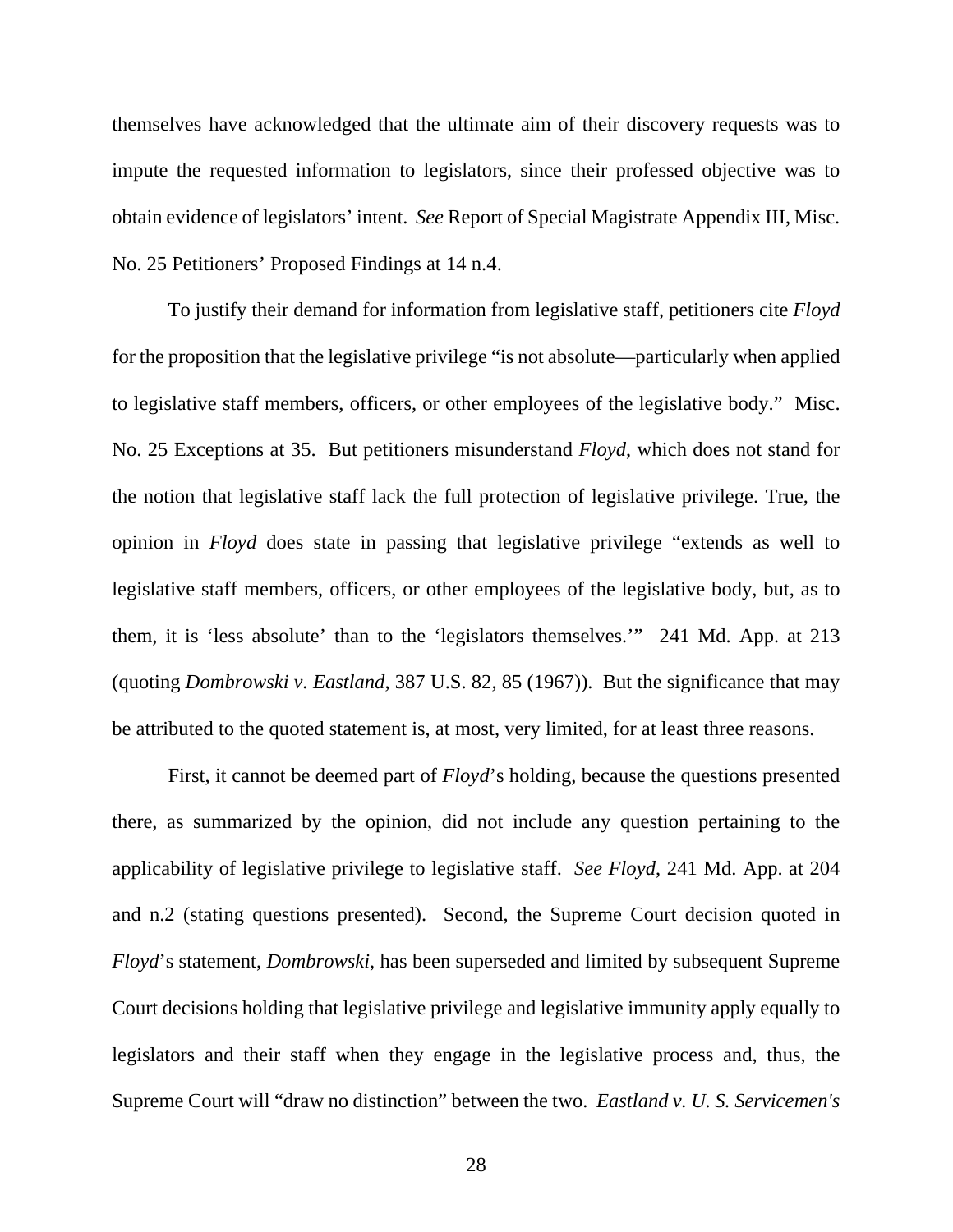*Fund,* 421 U.S. 491, 507 (1975); *see Gravel*, 408 U.S. at 616 ("for the purpose of construing the privilege a Member and his aide are to be 'treated as one'"); *Doe v. McMillan*, 412 U.S. 306, 312 (1973) ("[I]t is plain to us that the complaint in this case was barred by the Speech or Debate Clause insofar as it sought relief from the Congressmen-Committee members, from the Committee staff, from the consultant, or from the investigator, for introducing material at Committee hearings that identified particular individuals, for referring the Report that included the material to the Speaker of the House, and for voting for publication of the report."); *Eastland,* 421 U.S. at 506, 507 (1975) ("[T]he actions of the Members [of Congress] and the Chief Counsel [to a congressional subcommittee] fall within the 'sphere of legitimate legislative activity'"; "We conclude that the Speech or Debate Clause provides complete immunity for the Members for issuance of this subpoena. We draw no distinction between the Members and the Chief Counsel").

The Supreme Court in *Gravel* expressly distinguished *Dombroski* on the ground that there the record contained nothing to suggest involvement of a member of Congress in the wrongdoing alleged, whereas the legislative aide, who was counsel to a Senate committee, "was charged with conspiring with state officials to carry out an illegal seizure of records[.]" *Gravel*, 408 U.S. at 619. As limited by *Gravel*, *Dombroski* at most stands for the principle that legislative immunity does not completely prevent an action against a legislative aide for engaging in unlawful acts, where legislators themselves are not implicated in the wrongdoing. That limited exception would have no pertinence in this case, where there is no allegation of wrongdoing by legislative aides, and the purpose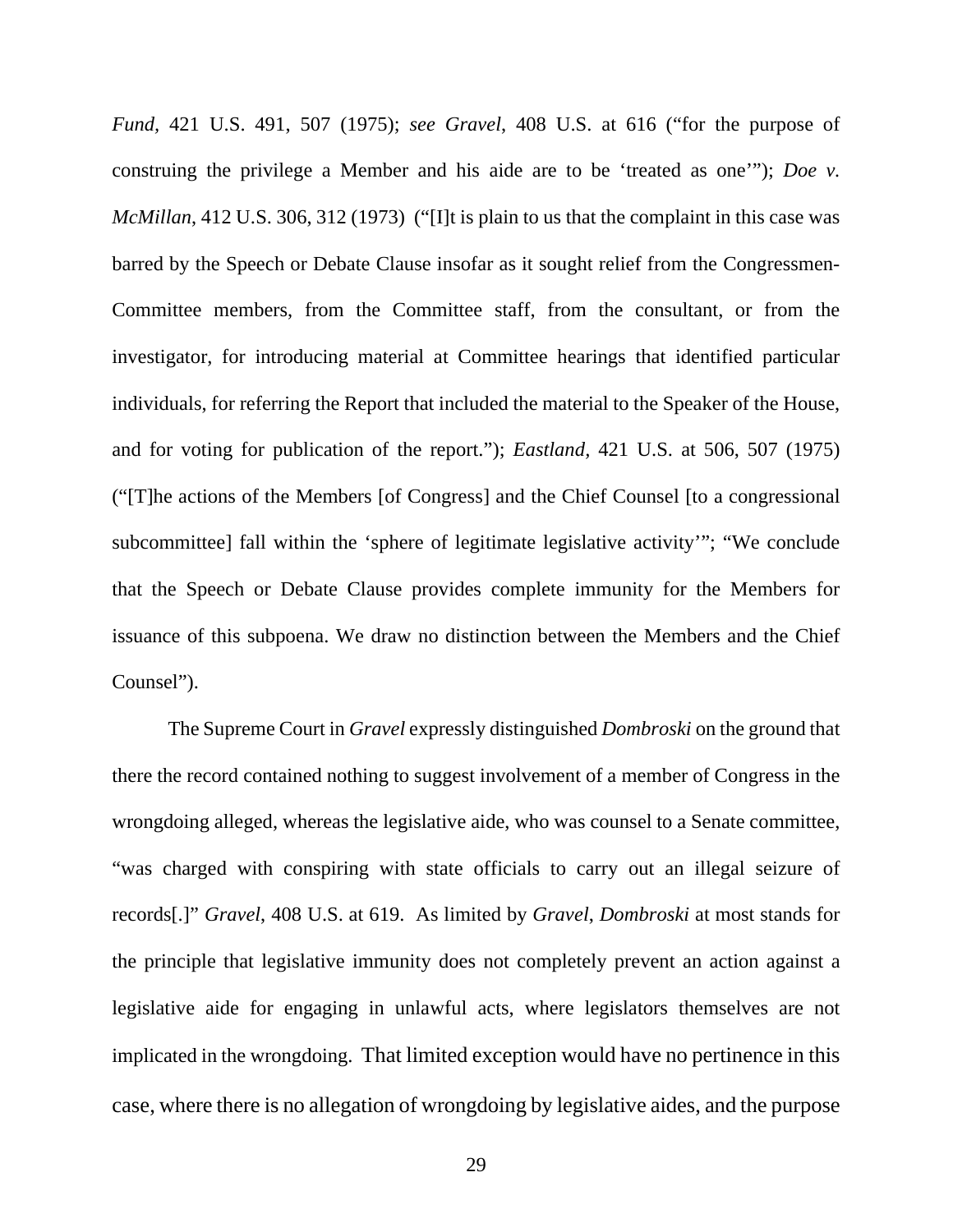of the petitioners' discovery requests is to pursue evidence that the legislature itself violated the Constitution.

Finally, the circumstances in *Floyd* offer little support for the petitioners' effort to obtain discovery from legislative staff about the legislative process. In a pretrial ruling in *Floyd* that was not challenged on appeal, the circuit court cited legislative privilege as the ground for granting a motion in limine to limit the testimony of a legislative aide to "administrative details" concerning "only those matters related to the Council's compliance with the requirements of the [Open Meetings] Act." 241 Md. App. at 208, 206. As circumscribed by the order in limine, the scope of permissible testimony did not include questions "directed to certain amendments to the legislation, and why certain actions were taken in regard to its passage." *Id.* at 213. Unlike the testimony allowed in *Floyd*, the information sought by the petitioners here goes directly to "why certain actions were taken in regard to [the] passage" of the 2022 Plan. *Id.* Under *Floyd*, legislative privilege bars access to that information, whether it is sought from legislators directly or from legislative staff.

Therefore, the Constitution and applicable precedent fully support Judge Wilner's decision to deny petitioners' request for discovery into the legislative process.

### <span id="page-29-0"></span>**B. The Federal District Court Cases on Which Petitioners Rely Do Not Constitute Valid Authority.**

In arguing to Judge Wilner, the Fisher petitioners "rel[ied] principally on *Benisek v. Lamone*, 241 F. Supp.3d 566, 575 (D. Md. 2017)," Amended Order of Special Magistrate Regarding Discovery at 6. In their third exception, the petitioners continue to rely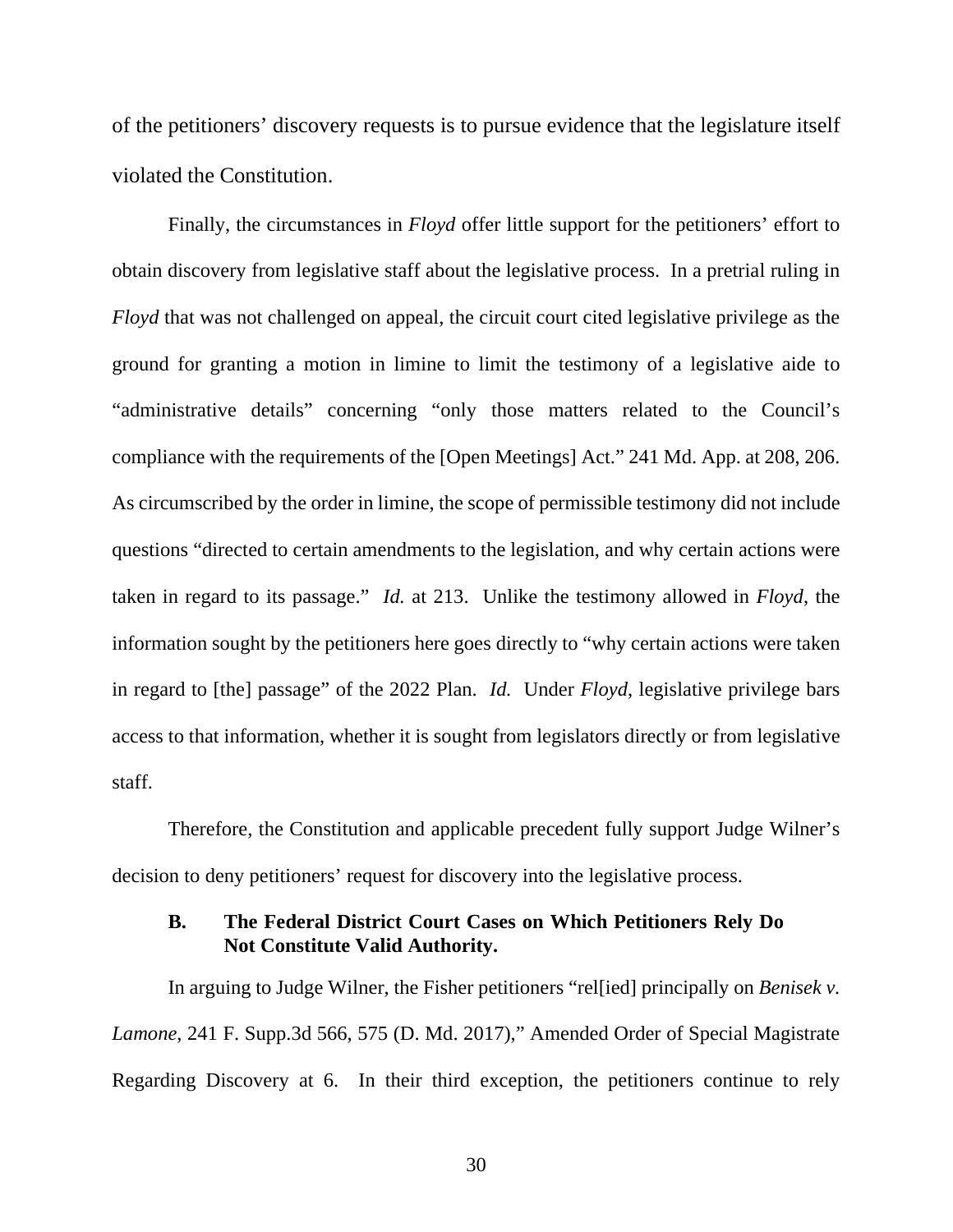primarily on *Benisek*, but also attempt to enlist support from an opinion in another federal district court decision, *Marylanders for Fair Representation*, *Inc. v. Schaefer*, 144 F.R.D. 292, 304 (D. Md. 1992) (Murnaghan, J., and Motz, J.). Neither decision can serve as valid authority for the petitioners' contentions.

First, the two decisions were issued by federal district courts, and, even under the best of circumstances, "district court opinions do not have precedential authority." *Matheny v. United States*, 469 F.3d 1093, 1097 (7th Cir. 2006) (citations omitted). As the Supreme Court has explained, '"A decision of a federal district court judge is not binding precedent in either a different judicial district, the same judicial district, or even upon the same judge in a different case.'" *Camreta v. Greene*, 563 U.S. 692, 709 n.7 (2011) (citation omitted). For this reason, "[m]any Courts of Appeals . . . decline to consider district court precedent when determining if constitutional rights are clearly established for purposes of qualified immunity." *Id.* (citation omitted). "Otherwise said, district court decisions unlike those from the courts of appeals—do not necessarily settle constitutional standards or prevent repeated claims of qualified immunity." *Id.* If, according to the Supreme Court, a federal district court decision lacks the ability to "settle constitutional standards" under the federal Constitution regarding qualified immunity, it certainly cannot serve as reliable authority to determine the applicability of absolute legislative immunity and legislative privilege under the Maryland Constitution.

Yet, the two decisions the petitioners emphasize lack even the limited value of a typical district court decision. As for *Benisek*, "the judgment in that case was vacated by the United States Supreme Court, which remanded to the U.S. District with instructions to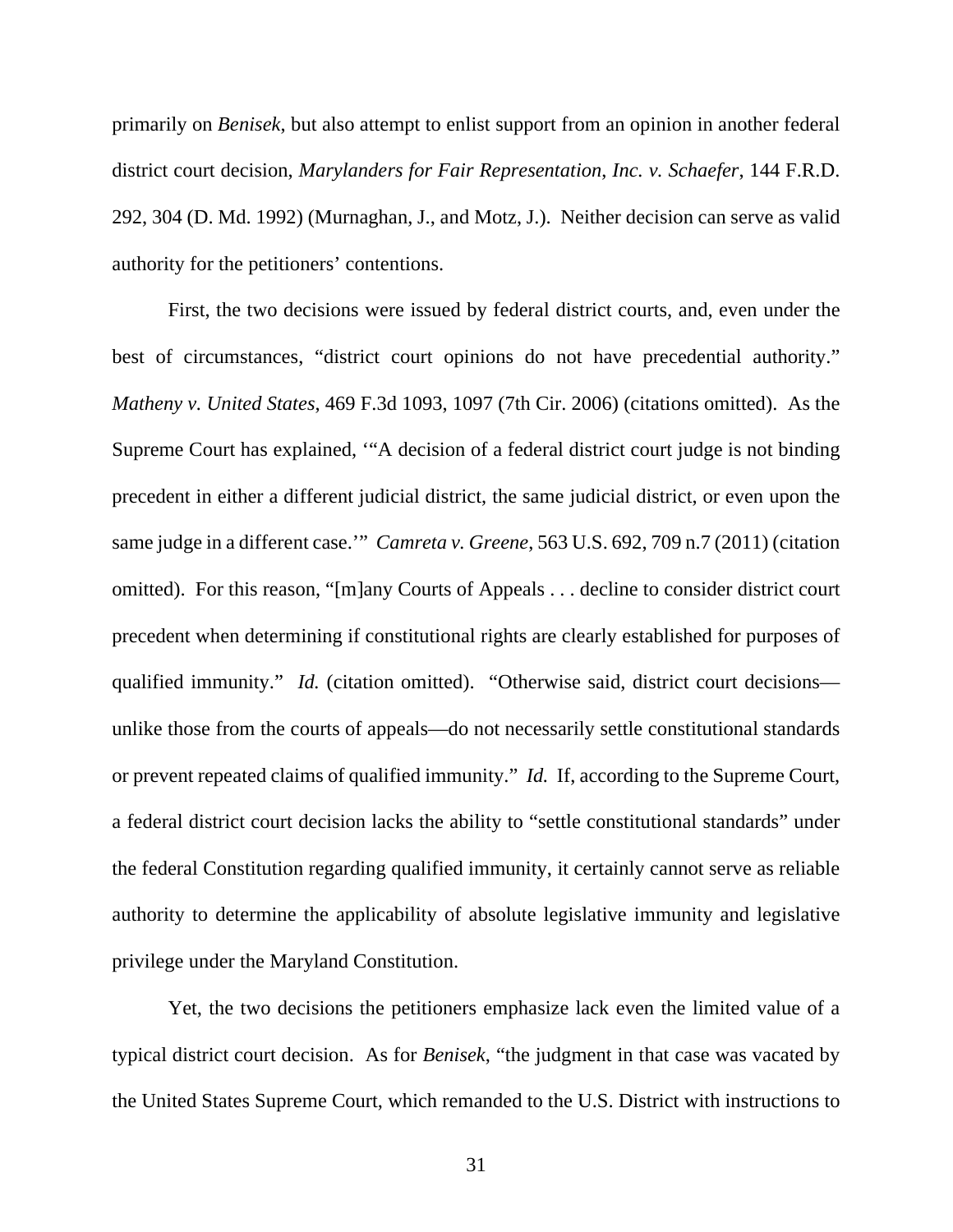'dismiss for lack of jurisdiction.'" Amend. Order of the Special Magistrate Regarding Discovery 8 (quoting *Rucho v. Common Cause*, 139 S. Ct. 2484, 2508 (2019)). Specifically, the Supreme Court answered in the negative the question "whether the courts below [in *Benisek* and *Rucho*] appropriately exercised judicial power . . .," and determined the claims asserted "to be nonjusticiable—outside the courts' competence and therefore beyond the courts' jurisdiction." *Rucho*, 139 S. Ct. at 2491, 2494. "Given that the district court [in *Benisek*] did not have subject matter jurisdiction . . ., the activities in the district court"—including the discovery dispute ruling on which petitioners rely—"are a nullity when the district court lacks subject matter jurisdiction to consider a matter." *Board of Trs. of Leland Stanford Junior Univ. v. Chinese Univ. of Hong Kong*, 860 F.3d 1367, 1374 (Fed. Cir. 2017) (citing *Ruhrgas AG v. Marathon Oil Co*., 526 U.S. 574, 577 (1999); *Steel Co. v. Citizens for a Better Env't*, 523 U.S. 83, 94-95 (1998)). A federal district court's discovery ruling in a case declared by the Supreme Court to be "outside the courts' competence," *Rucho*, 139 S. Ct. at 2494, and therefore a "nullity," does not constitute authority at all, and cannot supply a basis for granting petitioners' exception.

Similarly unhelpful are the statements from *Marylanders for Fair Representation* that petitioners quote, which were subsequently abrogated by the Supreme Court's decision in *Bogan v. Scott-Harris*, 523 U.S. 44 (1998). Petitioners quote *Marylanders for Fair Representation* for the idea that "legislative privilege 'does not . . . necessarily prohibit judicial inquiry into legislative motive where the challenged legislative action is alleged to have violated an overriding, free-standing public policy," 144 F.R.D. at 304 (Murnaghan, J., and Motz, J.), and they further assert that "[t]his is particularly true in the unique context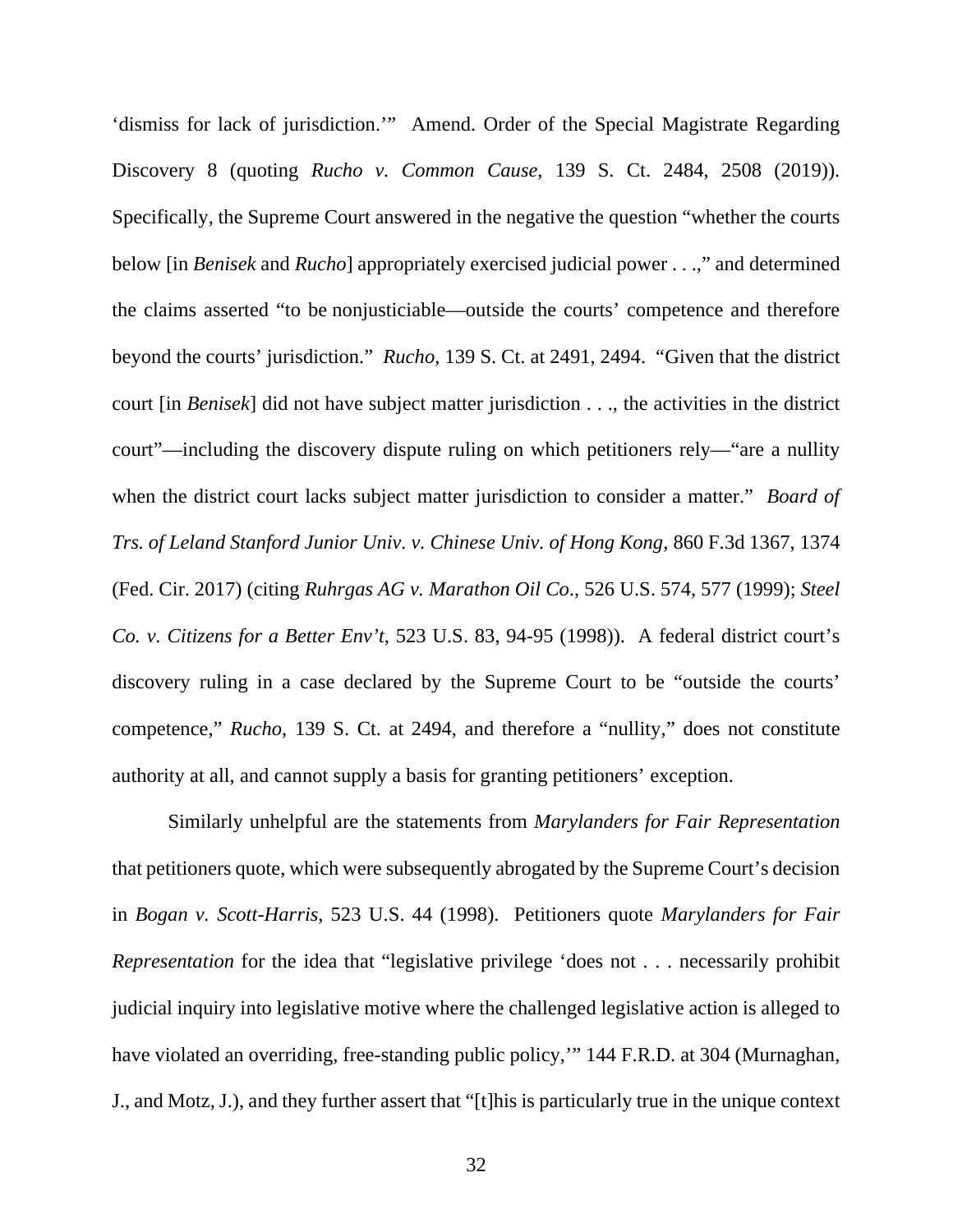of legislative redistricting[.]" Misc. No. 25 Exceptions at 35-36. But the Supreme Court in *Bogan* rejected that line of thinking entirely. Instead, *Bogan* made clear that "officials"—whether inside or "outside the legislative branch"— "are entitled to legislative immunity when they perform legislative functions," and "[w]hether an act is legislative turns on the nature of the act, rather than on the motive or intent of the official performing it." *Bogan*, 523 U.S. at 55, 54. The Supreme Court based this conclusion on its longstanding recognition that "it simply is 'not consonant with our scheme of government for a court to inquire into the motives of legislators.'" *Id.* at 55 (quoting *Tenney v. Brandhove*, 341 U.S. 367, 377 (1951)). Thus, a court's determination of whether legislative privilege applies must be "stripped of all considerations of intent and motive." *Bogan*, 523 U.S. at 55.

# <span id="page-32-0"></span>**C. Even If Considered, Benisek's Analysis Is Inapplicable and Unhelpful Because It Applied the Federal Common Law Privilege, Which Differs Materially from Maryland's Constitution-Based Legislative Privilege.**

If the Court were to consider the *Benisek* analysis urged by petitioners, the *Benisek* decision itself clearly shows that it does not even purport to provide guidance on how to apply the legislative privilege when it is based on a constitutional guarantee like the one found in Maryland's Constitution. Instead, the district court applied the legislative privilege recognized under the federal common law for state officials and did not apply the federal Constitution's Speech or Debate Clause or the Maryland Constitution's counterpart to that Clause. *See id.* at 573. That is, *Benisek,* like the federal court case law on which it exclusively relied, analyzed and applied only the federal "common law doctrine" of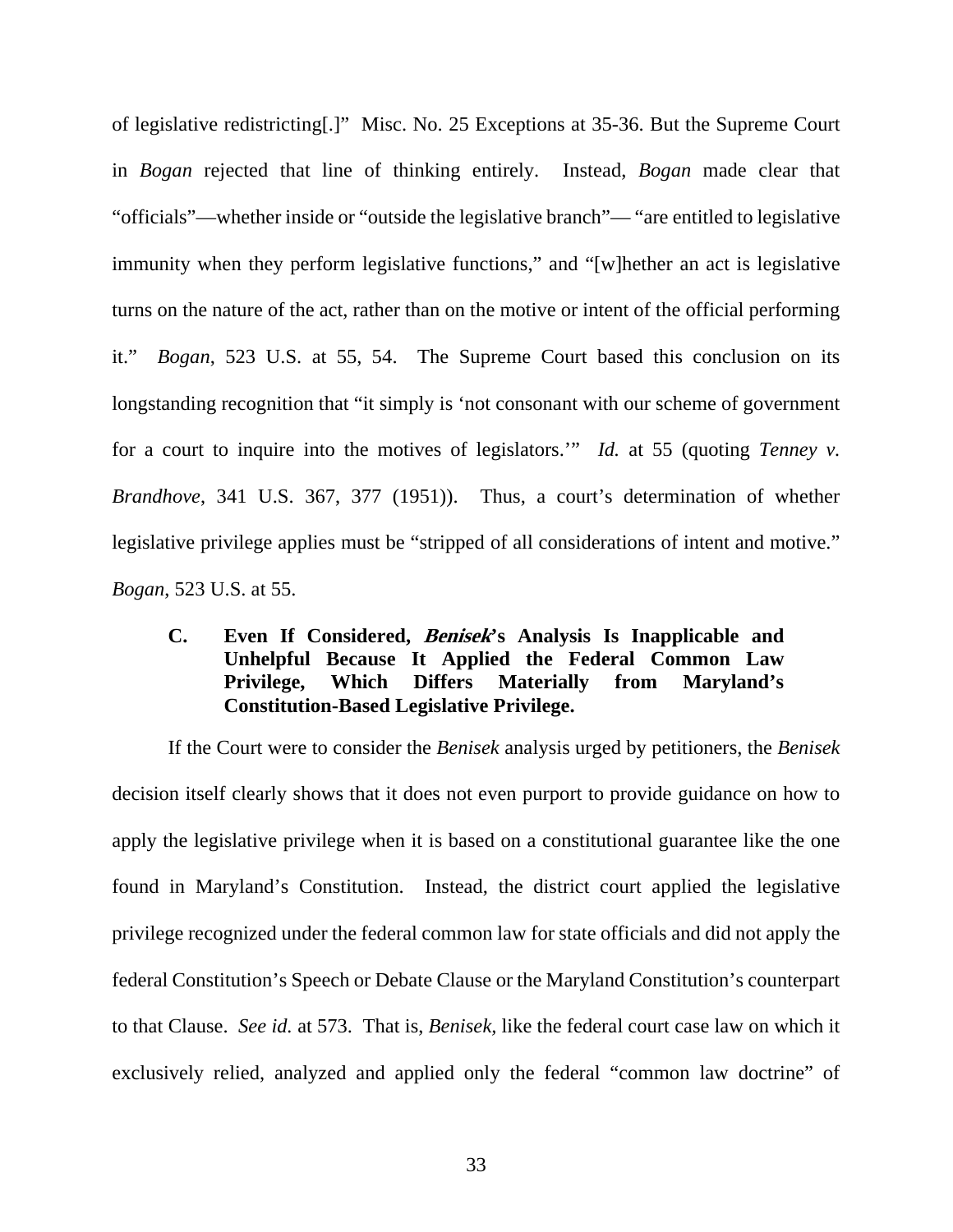legislative immunity and legislative privilege that "is rooted in principles of comity[.]" *Id.*  While the common law privilege has similarities to the constitutional privilege, "the Supreme Court's decisions make clear that the [common law] privilege does not *absolutely* protect state legislative officials from discovery into communications made in their legislative capacity." *Id.* at 574 (emphasis in original). The district court in *Benisek* relied on *United States v. Gillock*, 445 U.S. 360 (1980), to explain that "where important federal interests are at stake," the interests in comity that might otherwise counsel extension of the privilege to State officers must "yield." *Benisek*, 241 F. Supp. 3d at 574 (D. Md. 2017) (quoting *Gillock*, 445 U.S. at 372). In *Gillock*, the Supreme Court reasoned that the separation of powers interests that undergirded the federal Speech and Debates Clause were simply not present when State officers were involved in federal proceedings. *Gillock* considered separation of powers irrelevant to the relationship of the federal government to the states, because "where the Constitution grants the Federal Government the power to act, the Supremacy Clause dictates that federal enactments will prevail over competing state exercises of power," thus eliminating "the struggles for power between the federal and state systems such as inspired the need for the Speech or Debate Clause as a restraint on the Federal Executive to protect federal legislators." 445 U.S. at 370. The Court further declined to apply the Tennessee Constitution's Speech or Debate Clause, or to grant a privilege equivalent to the one afforded by federal Speech or Debate Clause, in part because Congress might have, but had chosen not to, provide by statute "that a state legislator . . . should be accorded the same evidentiary privileges as a Member of Congress." *Id.* at 374.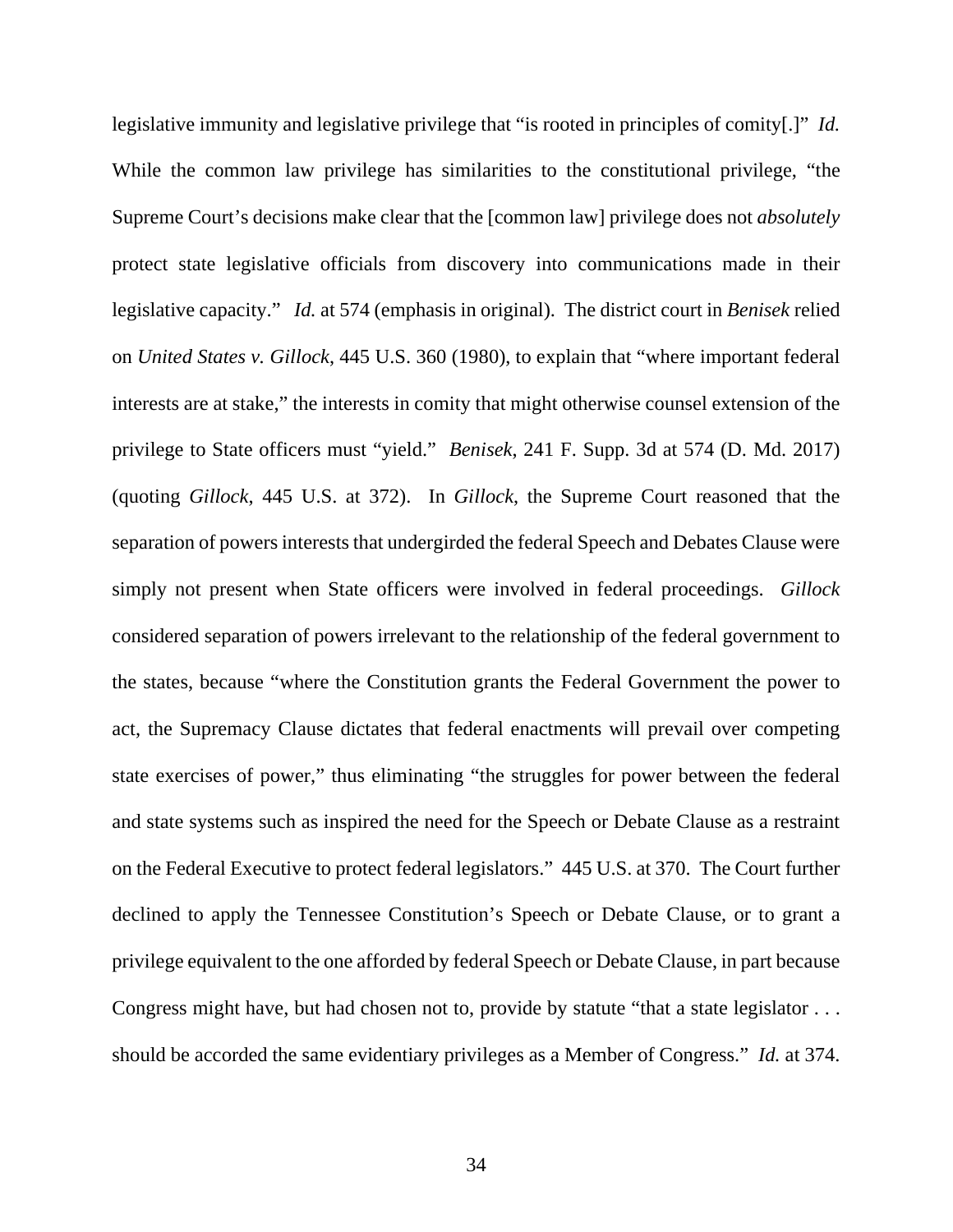Here, where the Maryland Constitution supplies both the authorization for this Court's original jurisdiction and the basis of petitioners' claims, the Maryland Speech or Debate Clause unavoidably pertains to the petitioners' requests for discovery into the legislative process. Moreover, unlike the analysis that applies in federal court, the privilege conferred by Maryland's Clause necessarily implicates "the core doctrine of separation of powers" under Article 8 of the Declaration of Rights, especially when, as here, the petitioners challenge "the end product" of the legislative process. *Schooley*, 97 Md. App. at 114, 121. Unlike the federal district court in *Benisek* and the other federal courts that have applied the federal common law privilege, this Court and other Maryland courts applying Maryland's constitutional legislative privilege must take care to prevent the "dismantling [of] the separation of powers pillar upon which the privilege is, in part, based." *Id.* at 121. Also unlike the circumstances in the federal common law cases, the petitioners do not assert any federal interest that might justify their discovery request, but they instead insist that the discovery they sought was needed to help them establish their claims regarding "the requirements of Article III, § 4" of the Maryland Constitution. Misc. No. 25 Exceptions at 38. Nor is the privilege question before the Court derived from some common law right that is subject to "balanc[ing]" against "the significance of the [other] interests at stake." *Benisek*, 241 F. Supp. 3d at 574. Instead, the question is governed by Maryland Constitution's Speech or Debate Clause, in a proceeding before a tribunal that was created by, is subject to, and is charged with applying, that same Constitution.

Unlike the federal common law privilege, the legislative privilege established in the Maryland Constitution is not a conditional one; it is absolute. *See Mandel,* 320 Md. at 107,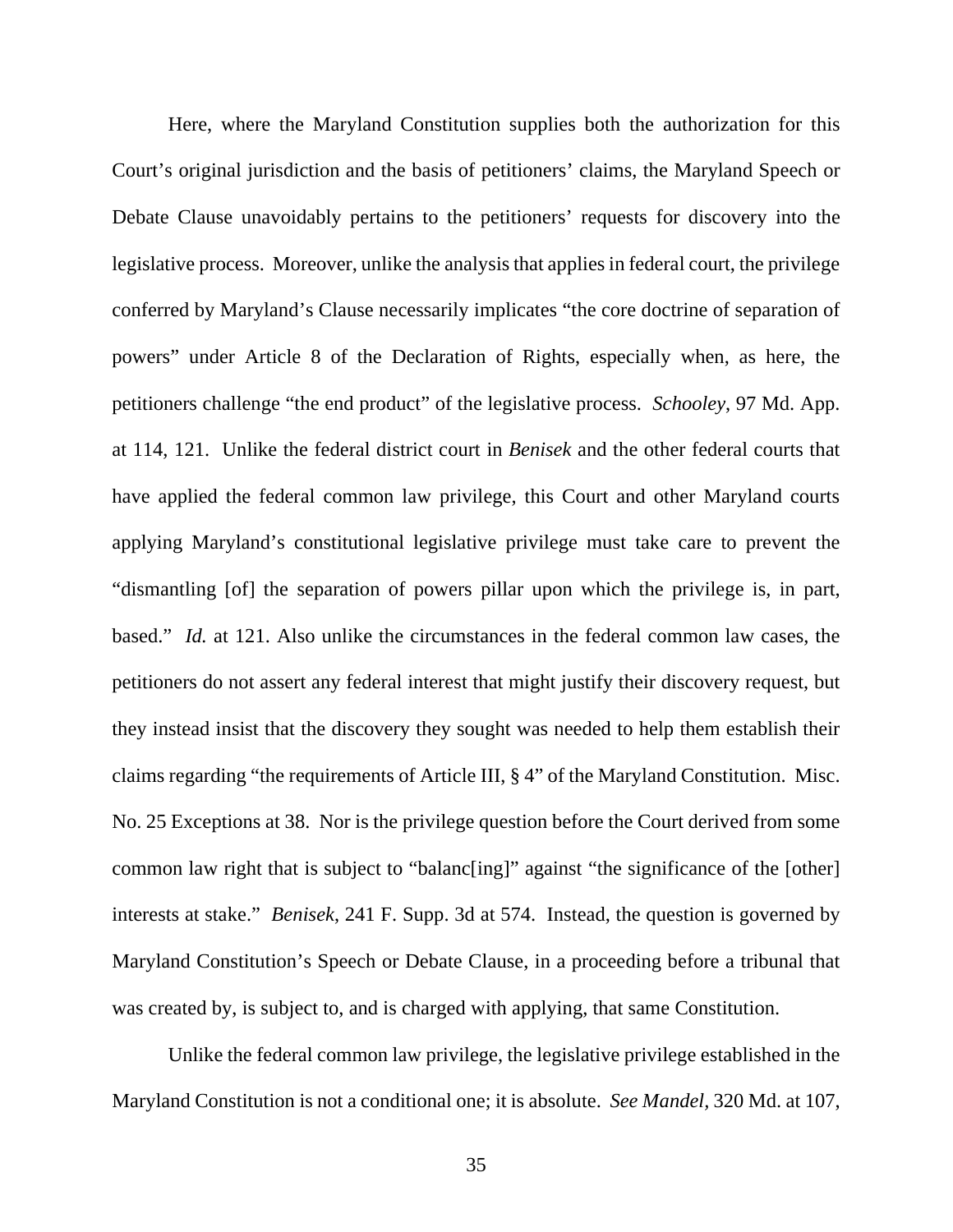134. The protection of legislative immunity is particularly warranted "[i]f the attack is on the legislative process itself or the end product of that process," because "the motives and legislative conduct of each member associated with the challenged process or product necessarily comes into question." *Schooley,* 97 Md. App. at 121. In *Floyd*, the Court of Special Appeals rejected the plaintiff's call for it to carve out an exception to the legislative privilege based on her argument that applying the privilege would "strip[] the [Open Meetings] Act of all force and purpose"; the court explained that "a judicial carve-out of an exception to the application of that doctrine" was "a policy issue to be addressed by the General Assembly and not by the courts." *Floyd*, 241 Md. App. at 214. Here, petitioners contend that they have no other way of getting the information they have requested. Under the jurisprudence of Maryland appellate courts, even if the contention were true, it would not suffice to overcome the protections of Article 10 of the Declaration of Rights and Article III, § 18 of the Constitution. This Court has been fulfilling its duties under Article III, § 5 for five decades, and in that time, the Court has been able to resolve legislative redistricting challenge without engaging in or permitting inquiries into legislators' motives or deliberations. Judge Wilner rightly concluded that the legislative privilege does not permit such an inquiry in this case.

# <span id="page-35-0"></span>**D. Petitioners' Delay in Seeking This Court's Review of the Special Magistrate's Discovery Ruling Has Rendered Relief Unavailable Given the Demands of the Election Schedule.**

When this Court issued its January 28, 2022 Order establishing procedures for all challenges to the 2022 legislative districting plan, the Court declared that, "[g]iven the nature of this matter, and limitations and constraints attendant thereto, time is of the essence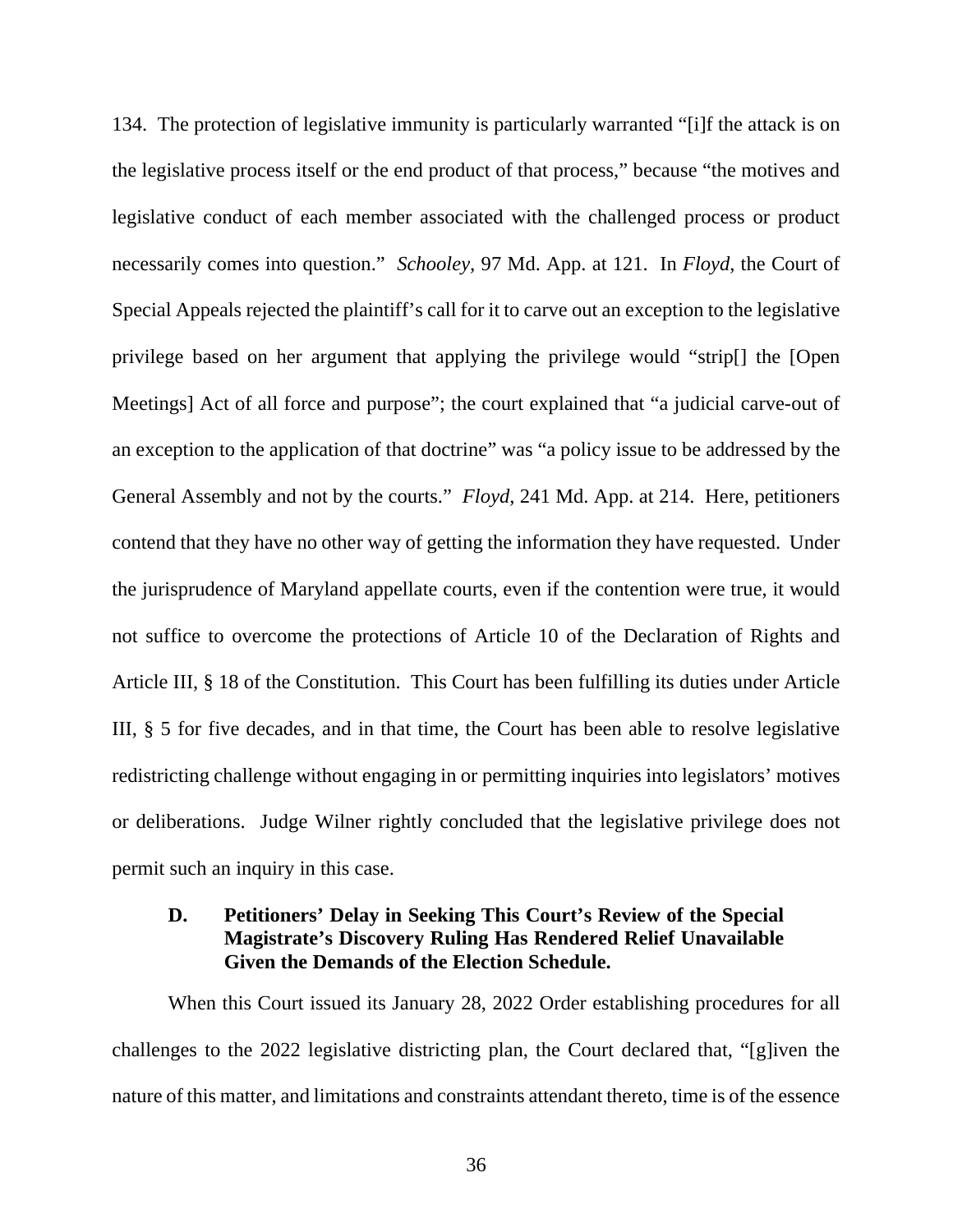in determining the validity of the 2022 legislative districting plan." Order 2. The Court also put all potential petitioners on notice that the Court was poised to issue "further order(s) . . . upon advice of the Special Magistrate" concerning matters to include "procedures for discovery[.]" *Id.* at 2-3. After conferring with the parties, Judge Wilner, on February 18, 2022, issued Interim Scheduling Order No. 1, which established the schedule that would govern the proceedings, including a deadline of March 11, 2022 for "good faith exchange of all discovery"; an advance deadline of March 8, 2022 for the parties to inform the Special Magistrate "of an inability to achieve that objective"; and a remote hearing date of March 10, 2022 to resolve "any outstanding issues." Int. Sched. Order No. 1, at 3. The same order further established the clear expectation that "an exchange of proposed findings of fact" would occur on March 22, 2022; a "hearing on the merits" would "commence on March 23, 2022 and extend, if necessary, through March 25, 2022"; and Judge Wilner would aim "to file his Report with the Court of Appeals on April 5, 2022." *Id.* at 4. Thus, as early as February 18, the parties knew that the entirety of the Special Magistrate proceedings would conclude by March 25, 2022, and that the Report was likely to issue by April 5, 2002.

On March 10, 2022, after considering written and oral argument from counsel, Judge Wilner issued a written order "Regarding Discovery" denying, on legislative privilege grounds, the Fischer petitioners' request for discovery into the legislative process. Despite their awareness that "time is of the essence" and that their ability to make use of the requested information in evidentiary hearings before Judge Wilner would expire no later than March 25, 2022, the petitioners made no attempt to seek this Court's review of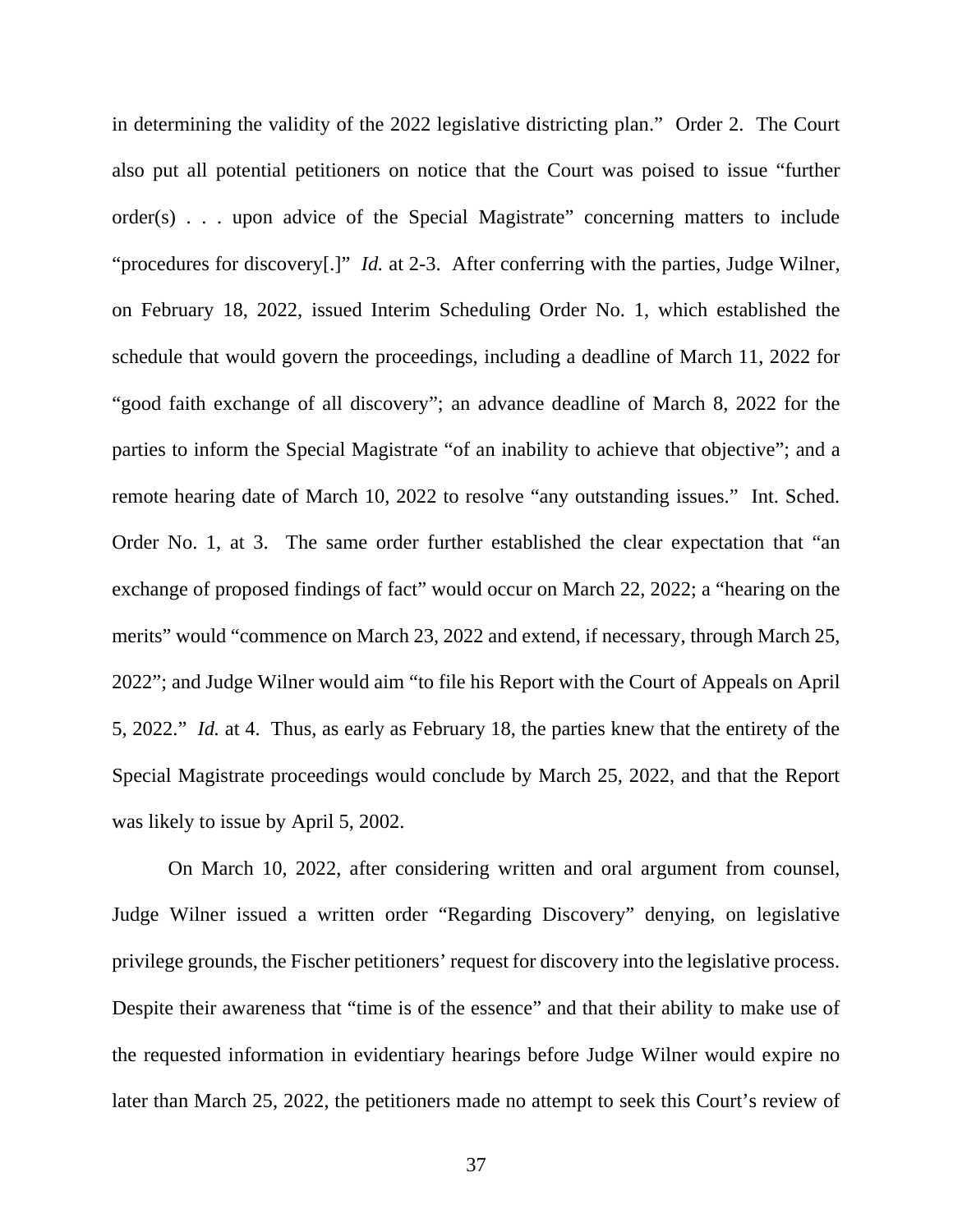the discovery order until April 8, 2022—15 days after the evidentiary hearing concluded on March 24, 2022. Were this not an original jurisdiction case, such delay might be understandable, since parties in cases within the circuit courts' general jurisdiction must ordinarily await final judgment before seeking review of discovery rulings. But in this case, where this Court already has jurisdiction, there is no reason to await an appeal from final judgment, since no appeal is necessary to secure redress from this Court, whose attention has been focused on this important matter since at least January 28, 2022.

Under these circumstances, the Court should decline to consider the petitioners' objections to the Special Magistrate's discovery order, because it is too late for any meaningful relief to be granted. As early as January 28, the Court recognized the severe time constraints imposed by the need to conduct elections in an orderly manner, Even if the constitutional legislative privilege did not prevent the Court from granting petitioners' request for discovery into the legislative process, as it certainly does, the information petitioners have sought would not benefit them unless the Court were to direct that the Special Magistrate conduct further evidentiary proceedings to assess what bearing, if any, the discovered facts might have on the petitioners' claims. But the parties have known since February 18, 2022, that the window of opportunity for evidentiary hearings would be severely limited, and that the window would close on March 25, 2022. As a practical matter, the election schedule does not permit the luxury of further evidentiary hearings. For this reason, in addition to the others explained above, the Fisher petitioners' Exception 3 should be rejected.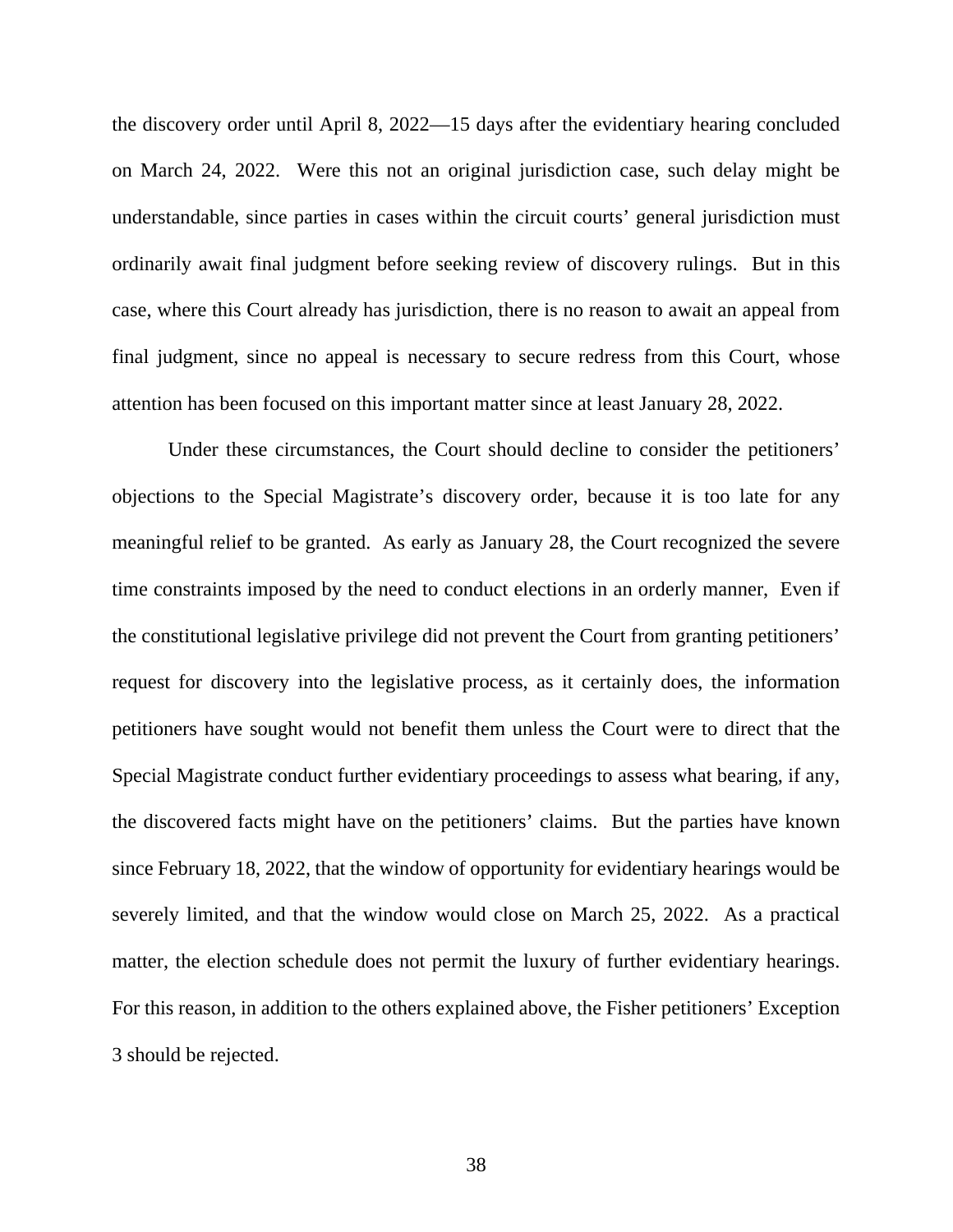<span id="page-38-0"></span>**IV. MISCELLANEOUS NO. 25 EXCEPTIONS 1 AND 2 SHOULD BE DENIED BECAUSE THE SPECIAL MAGISTRATE CORRECTLY FOUND THAT PETITIONERS FAILED TO PRESENT COMPELLING EVIDENCE THAT ANY SENATE DISTRICT VIOLATES ARTICLE II, § 4 OF THE CONSTITUTION.**

# <span id="page-38-1"></span>**A. Petitioners' Reliance Upon a Flawed Compactness Analysis to the Exclusion of All Other Considerations Failed to Constitute Compelling Evidence that Senate Districts 12, 21, 23, 24, 33, and 47 Violate Article III, § 4 of the Maryland Constitution.**

Judge Wilner correctly recognized that the Enacted Plan was entitled to a presumption of constitutional validity, and that petitioners had the burden of demonstrating the law's invalidity by compelling evidence. *2012 Legis. Districting*, 436 Md. at 137. In the absence of such "compelling evidence" the State was not required to demonstrate "that the districts are contiguous and compact, and that due regard was given to natural and political subdivision boundaries." *Id.* at 137-38. Because the petitioners' case did not constitute compelling evidence, they are incorrect that Judge Wilner erred in assessing the burdens of proof.

As an initial matter, petitioners have abandoned all challenges to Senate Districts 12, 21, 23, 24, 33, and 47 with the exception of compactness.<sup>[6](#page-38-2)</sup> Compactness, however, is but one factor the Maryland General Assembly must consider and balance when undertaking legislative districting. Md. Const. art. III, § 4. The Maryland Constitution and

<span id="page-38-2"></span><sup>&</sup>lt;sup>6</sup> Nine days prior to the evidentiary hearing, Former Governors Michael F. Easley, Arnold Schwarzenegger, William Weld, and Christine Todd filed an amicus brief in support of petitioners arguing that extreme partisan gerrymandering harms democracy and violates the Maryland Constitution. Although petitioners had alleged that the challenged districts were drawn to favor Democrats and disfavor Republicans, they put on no evidence to support that assertion. Given the lack of evidence that the Enacted Plan constituted extreme partisan gerrymandering, the brief of amici is not pertinent to any issue in this case.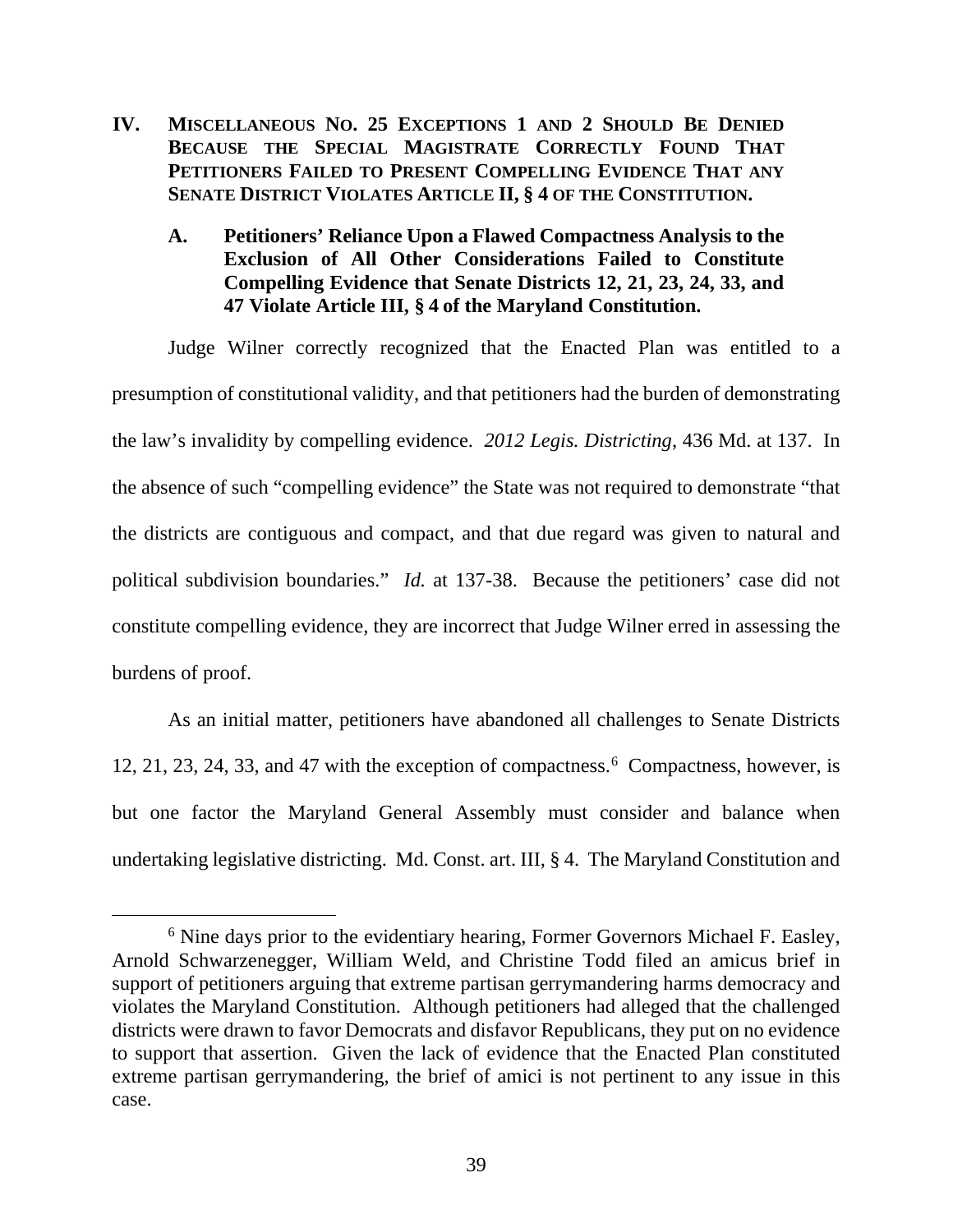the Equal Protection Clause of the Fourteenth Amendment also require that each district be of substantially equal population. *Id*.; *2012 Legis. Districting*, 436 Md. at 130-31 (citing *Reynolds v. Sims*, 377 U.S. 533 (1964)). Additionally, legislative districting in Maryland must give "[d]ue regard" "to natural boundaries and the boundaries of political subdivisions." Md. Const. art. III, § 4. Finally, any legislative districting plan must avoid disenfranchising or abridging the right to vote of any citizen on account of race. *2012 Legis. Districting*, 436 Md. at 132 (citing § 2 of the Voting Rights Act of 1965 (42 U.S.C. § 1973)). When these requirements conflict, as they often do, they must be balanced against each other.

Judge Wilner was correct that petitioners' compactness analysis did not constitute compelling evidence of a violation of Article III, § 4. Petitioners attempted to make their case through their expert Sean Trende who applied four of "hundreds" of available compactness measures to the challenged districts. March 23, 2022 Evid. Hrg., https://www.courts.state.md.us/sites/default/files/import/coappeals/media/2022legislative districting/20220322legislativedistrictingevidentiaryhearing, Part 1, at 1:32:09-45.[7](#page-39-0) As Mr. Trende acknowledged, however, there is "no magic number" that indicates a district is not compact. Part 1, 1:48:00-20; *see Matter of Legis. Districting of State*, 299 Md. at 687 (observing that "it [is] obvious that a mathematical formulation for determining whether a particular district is unconstitutionally noncompact was not within the contemplation of the

<span id="page-39-0"></span> $<sup>7</sup>$  Due to the unavailability of transcripts, all citations to the evidentiary hearing will</sup> be to the webcast available at this link and will be referred to as March 23, 2022 Evid. Hrg., Part 1 or Part 2 with the time stamp.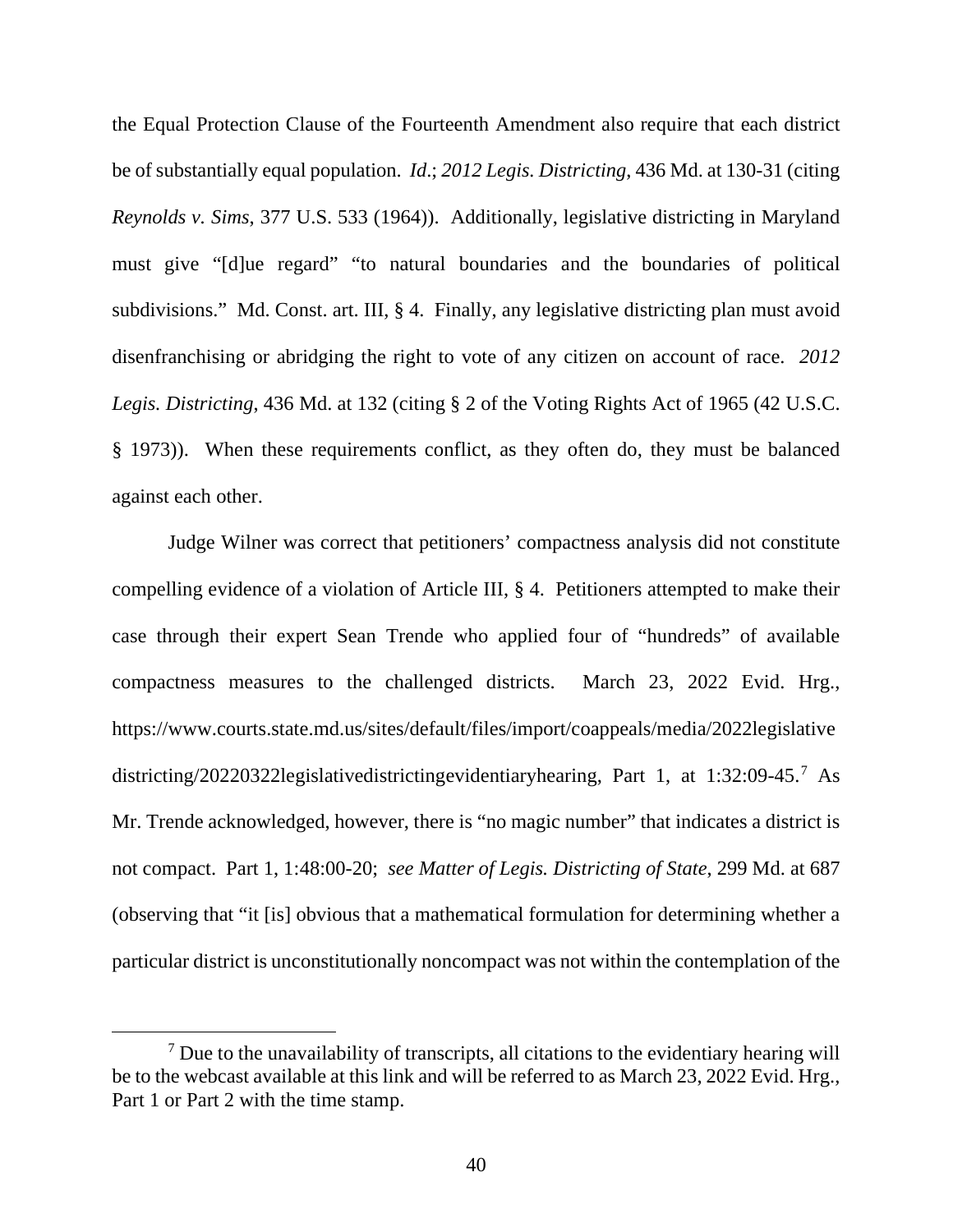constitutional framers when proposing adoption of § 4 of Article III of the Maryland Constitution"). In an attempt to illustrate the noncompactness of the challenged districts, Mr. Trende compared them to over 13,000 house and senate districts enacted in every state in the country between 2002 and 2020. March 23, 2022 Evid. Hrg., Part 1, 1:48:50-49:20, 2:29:25-30:03. Mr. Trende did not examine the comparator districts to account for differences in population distributions, geographic features, or legal requirements. He did not compare the challenged districts to the districts in the Governor's Commission's proposed plan. March 23, 2022 Evid. Hrg., Part 1, 2:30:08-18. Nor did he do a direct comparison with previously enacted Maryland plans. March 23, 2022 Evid. Hrg., Part 1, 2:31:40-55.

Mr. Trende did no analysis of county or municipal border crossings. March 23, 2022 Evid. Hrg., Part 1, 2:34:31-43. He did no analysis of whether districts crossed natural boundaries. March 23, 2022 Evid. Hrg., Part 1, 2:34:49-35:00. Significantly, he did not examine whether the challenged districts were drawn to favor Democrats or disadvantage Republicans. March 23, 2022, Evid. Hrg., Part 1, 2:35:00-26. By contrast, the State's expert Dr. Alan Lichtman did conduct a gerrymandering analysis of the Enacted Plan and concluded that it did not constitute a partisan gerrymander in favor of Democrats. March 23, 2022 Evid. Hrg., Part 2, 2:00:34-01:02.

The insufficiency of Mr. Trende's flawed analysis of compactness is demonstrated by examining the 2002 legislative district map that was commissioned and ordered by this Court after it found the 2002 enacted plan invalid. With legislative elections imminent, the Court had no time to return the matter to the political branches, so it appointed its own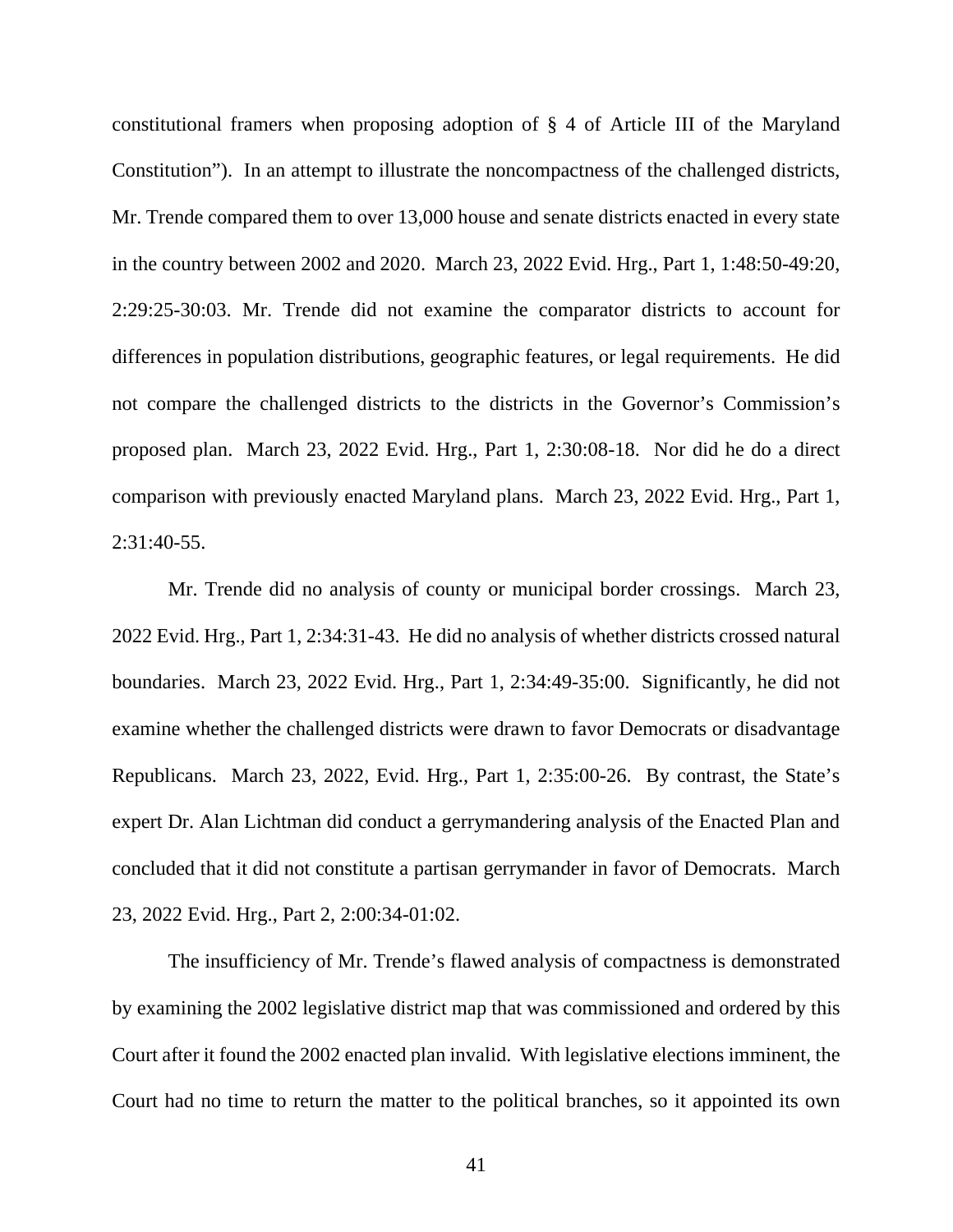technical consultants to assist it in preparing a legislative redistricting plan. *2002 Legis.* Districting of State, 370 Md. at 31[8](#page-41-0)-19.<sup>8</sup> Because the Court, unlike the political branches, was required to avoid partisan politics, its "only guideposts [were] the strict legal requirements." *Id.* at 323. Accordingly, the Court "directed the consultants to remove even from view where any incumbents lived" and "prepare for [its] consideration a redistricting plan that conformed to federal constitutional requirements, the Federal Voting Rights Act, and the requirements of Article III, § 4 of the Maryland Constitution." *Id.* What resulted from those instructions was a district plan not appreciably different from the Enacted Plan. *See, e.g.*, former District 47. Joint Ex. 1, H.[9](#page-41-1)

Although petitioners contend that District 33 was redrawn to exclude Delegate Rachel Munoz, no nefarious intent can be inferred from the movement of those district lines. As a preliminary matter, Delegate Munoz was not elected to her delegate seat. March 23, 2022 Evid. Hrg., Part 2, 46:00-09. She was appointed in November 2021, *id.*, after the LRAC had held 9 public meetings and the day before its 10th public meeting. Furthermore, the evidence demonstrated that an adjacent district, 32, had a significant population growth giving it a population above the 10% relative deviation from the ideal population permitted by the Equal Protection Clause of the Fourteenth Amendment. Joint

<span id="page-41-0"></span><sup>8</sup> One of the consultants appointed by the Court in 2002, Karl S. Aro, served as the Chair of the General Assembly's Legislative Redistricting Advisory Commission (the "LRAC") that created the 2022 Enacted Plan. Joint Ex. 1, ¶ 7.

<span id="page-41-1"></span><sup>&</sup>lt;sup>9</sup> For further comparison, maps of each individual district in the 2002 plan are available at https://planning.maryland.gov/Redistricting/Pages/MD-Cong-Legis-Dist.aspx.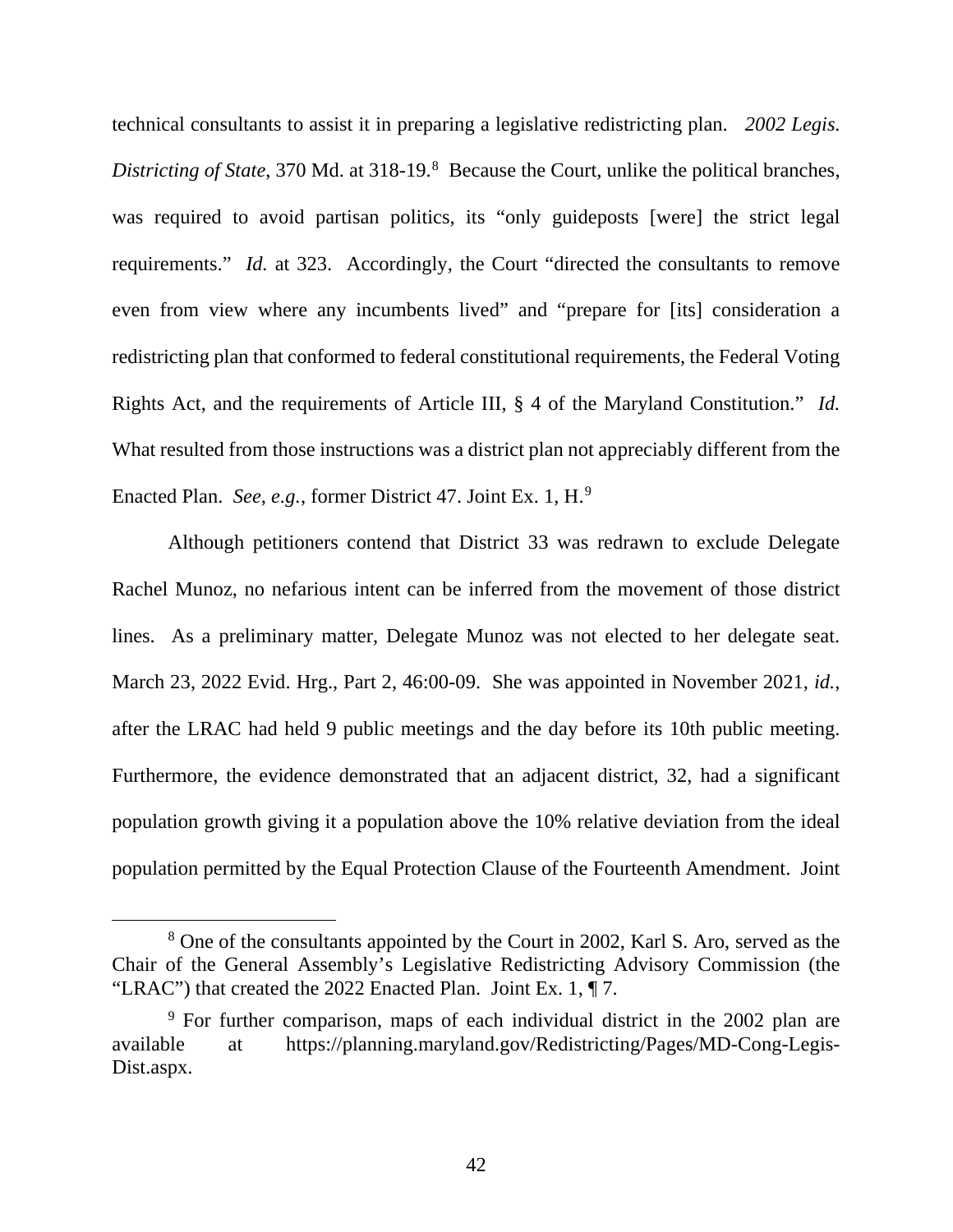Ex. 1, F at 2. That population increase necessitating a shift of voters to adjacent districts which thereby affected those districts' relative deviations. *Id.* That those inevitable shifting of lines resulted in movement of registered Democrats and Republicans in a manner that may have benefitted Democrats does not demonstrate unlawful gerrymandering.

### <span id="page-42-0"></span>**B. Petitioners Failed to Present Compelling Evidence That Senate District 27 Violates Article III, § 4 of the Maryland Constitution.**

Petitioners take a different approach on District 27 because their own expert acknowledged that District 27 scores well on compactness measures. March 23, 2022 Evid. Hrg., Part 1, at 2:13:35. Instead, petitioners contend that District 27 does not give due regard to political subdivisions and natural boundaries. In particular, they complain that it crosses three counties and the Patuxent River. The evidence demonstrates, however, that county crossings were required by changes in population distribution. When such crossings are required due to shifts in population, the legislature has discretion as to where to make those crossings. *2012 Legis. Districting*, 436 Md. at 159 ("In the absence of evidence of invidious, impermissible discrimination, the choice of where the Baltimore County crossing would be located and what form that crossing would take was a political one, well within the authority of the political branches to make.")

Charles County has sufficient population to comprise 1.27 districts, and on that basis it has the minimum number of districts for population reasons required under the plan: one district entirely within its boundaries (District 28), and a shared district with Prince George's County (District 27). Joint Ex. 1, G. St. Mary's County, to Charles County's

43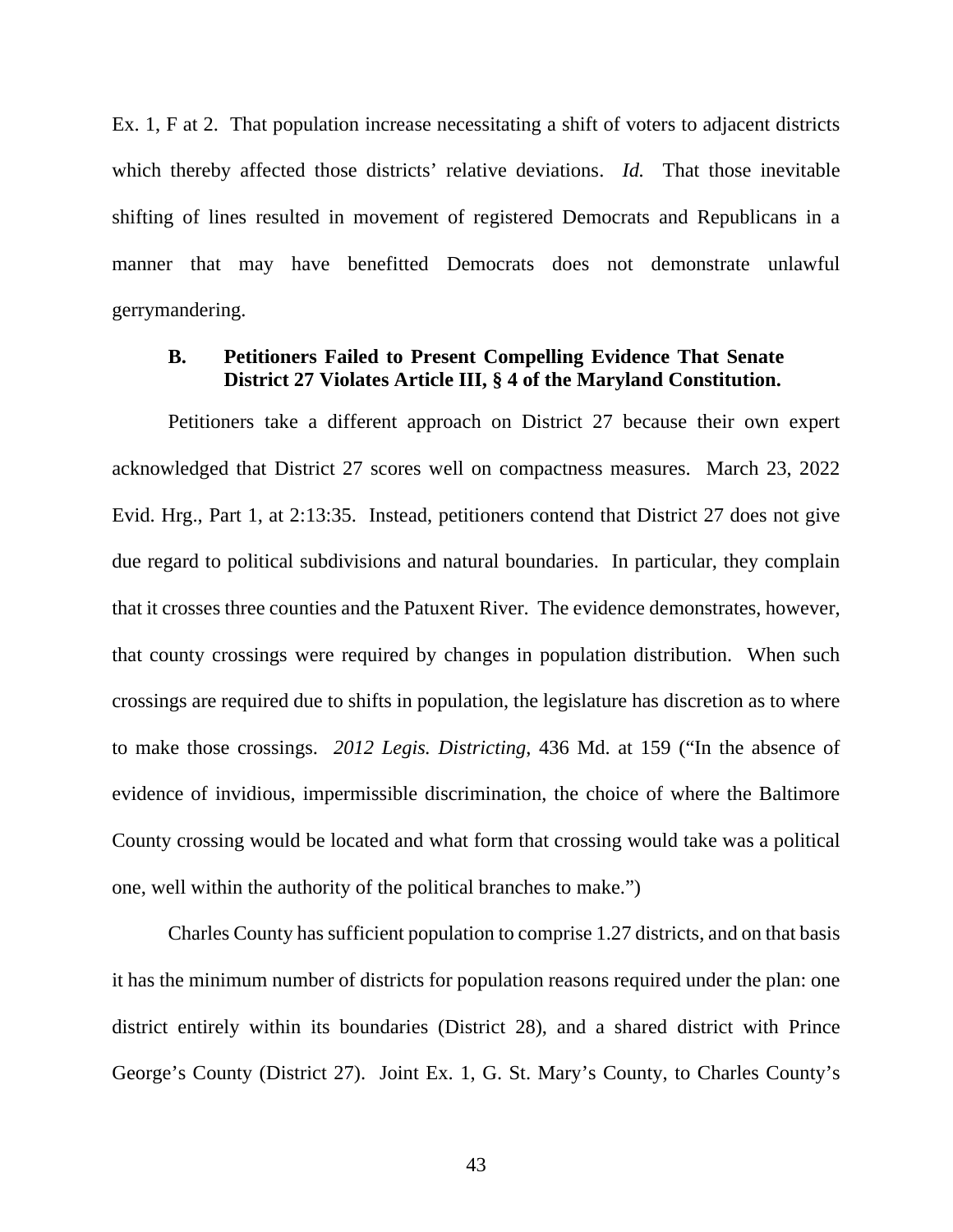south, has sufficient population to comprise .87 districts, so its only legislative district must extend beyond its borders and across the Patuxent River to find sufficient population. Joint Ex. 1, G. It does this via District 29, which extends into Calvert County.<sup>[10](#page-43-1)</sup> Calvert County, in turn, only has sufficient population to comprise .71 districts, and contributes approximately .13 worth of a district to District 29, which it shares with St. Mary's County. Joint Ex. 1, G. Its remaining .58 of a district's worth of population is dedicated to District 27, which it shares with Prince George's County and Charles County.

A comparison of the Enacted Plan map and the Governor's Plan map demonstrates that the drawing of District 27 treats Black-majority Charles County and white-majority Calvert County equitably by leaving both counties largely within a single district and cutting off only a small portion of each. Joint Ex. 1, C. The Governor's Plan, by contrast, favors white-majority Calvert County by including all of it within District 31 at the expense of Black-majority Charles County which it splits between Districts 39, 40 and 41. Joint Ex. 1, B. Petitioners failed to present compelling evidence that the factors required by Article III, § 4, or any other legal obligation, were subordinated to political concerns.

<span id="page-43-0"></span>**V. MISCELLANEOUS NO. 26 EXCEPTIONS SHOULD BE DENIED BECAUSE PETITIONERS HAVE NOT PRESENTED COMPELLING EVIDENCE THAT THE ENACTED PLAN'S MIX OF MULTI-MEMBER AND SINGLE MEMBER DISTRICTS VIOLATES THEIR CONSTITUTIONAL RIGHTS.**

<span id="page-43-1"></span><sup>10</sup> Former Legislative District 29C of the Court's 2002 districting plan similarly crossed the river to extend from St. Mary's County to Calvert County, and all of 29 was split between St. Mary's, Charles, and Calvert Counties. *See* Map of 2002 Legislative Districts 29A, 29B, and 29C, https://planning.maryland.gov/Documents/OurProducts/Redistrict/LegDist/District/Color \_Map/LegDist/LD29ABC\_Col-100.pdf.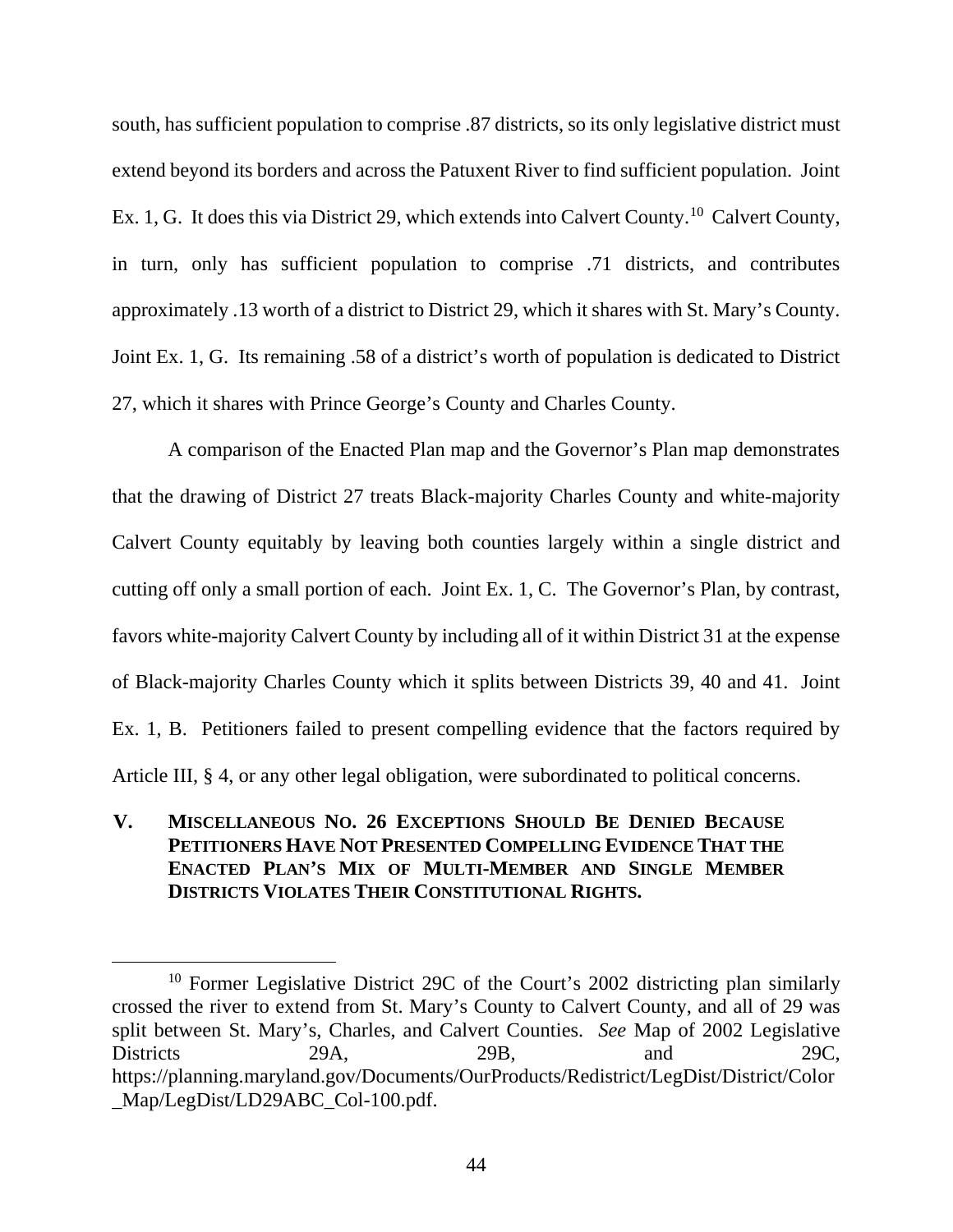Petitioners acknowledge, as they must, that the Maryland Constitution expressly permits the adoption of a legislative districting plan that includes a mix of multimember and single-member House of Delegates districts. (Misc. No. 26 Exceptions at 5-6.) They nevertheless assert that the use of this permitted practice invalidates the Enacted Plan because the practice "infringe[s] their rights under the [Maryland] Declaration [of Rights], including Articles 7 (Free Elections), 24 (Equal Protection/Due Process), and 40 (Free Expression), and Art. 1, § 7 of the [Maryland] Constitution." (*Id.* at 5.) Although petitioners contend that they seek to invalidate the Enacted Plan, but not Article III, § 3 of the Constitution, they provide no evidence, let alone compelling evidence, as to how the Enacted Plan's particular manifestation of single and multi-member districts infringes their rights. Instead, they rely on a purported conflict between Article III, § 3 and the other constitutional provisions they cite. There is no conflict.

### <span id="page-44-0"></span>**A. Article 7 of the Declaration of Rights Does Not Govern Legislative Districting.**

Article 7 of the Declaration of Rights provides, "That the right of the People to participate in the Legislature is the best security of liberty and the foundation of all free Government; for this purpose, elections ought to be free and frequent; and every citizen having the qualifications prescribed by the Constitution, ought to have the right of suffrage." The Court has never recognized Article 7 of the Declaration of Rights as the source of any constitutional requirement for legislative redistricting. Although litigants challenging legislative redistricting have in two prior instances referenced Article 7, *see 2002 Legis. Districting of State*, 370 Md. at 333, 335, 402-03, 404 (describing claims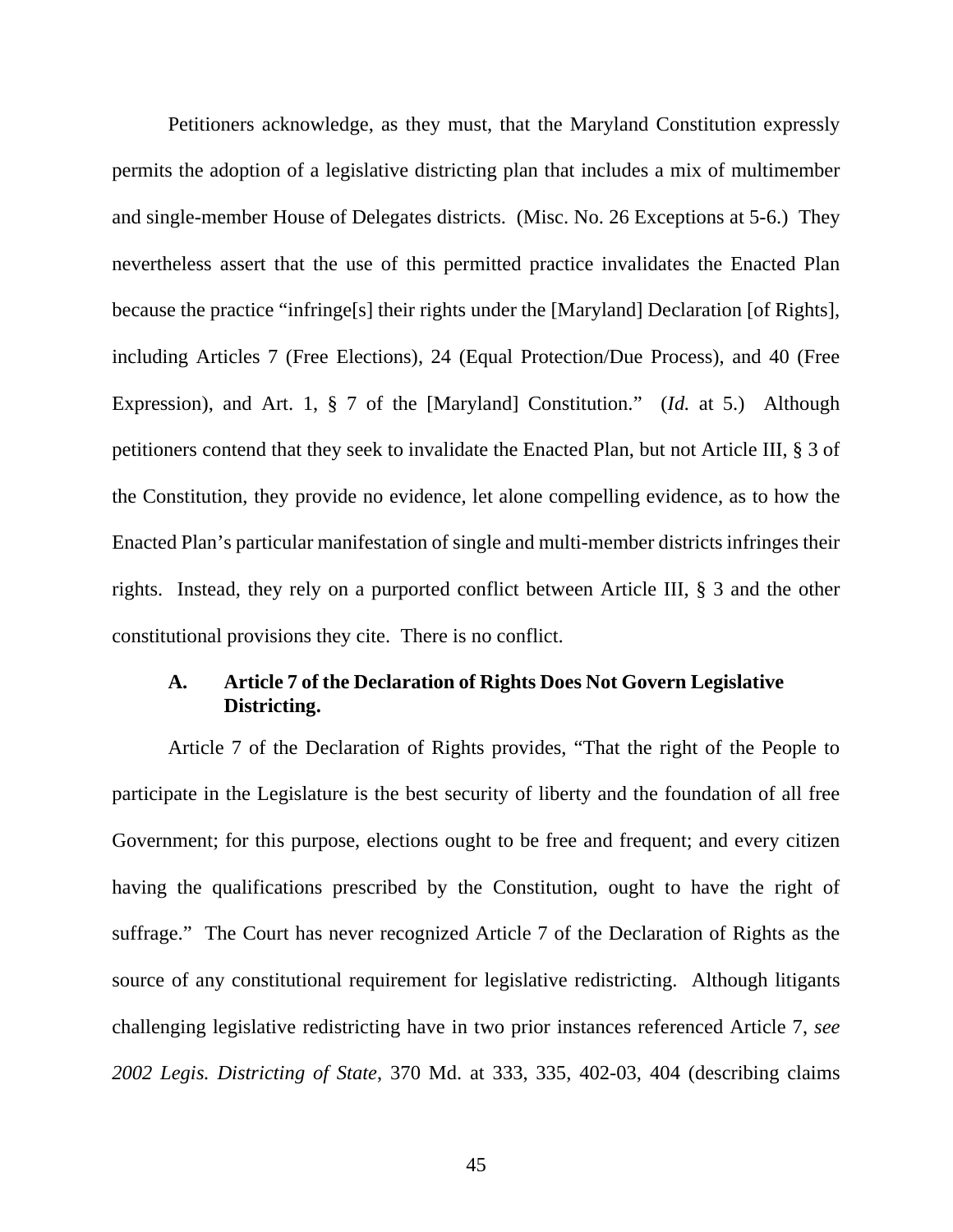asserted by Gandel and Schofield petition and Cole/Prettyman/Lagater petition); *Maryland Comm. for Fair Representation v. Tawes*, 228 Md. 412, 423 (1962) (describing complaint), in neither case did the Court deem it necessary or appropriate to discuss application of Article 7 in the redistricting context. Instead, most recently the Court has specified that "[w]ith respect to Maryland law, the provisions that govern the legislative redistricting process were adopted by the Maryland voters in 1970, *see* Ch. 785 of the Acts of 1970, and 1972, Ch. 363 of the Acts of 1972, when the State Constitution was amended." *2012 Legis. Districting*, 436 Md. at 132. These requirements are the ones found in Article III, §§ 2-5.

Though Article 7 is an important constitutional guarantee, its application has been limited to contexts that involve the right to participate in elections but do not involve redistricting. Its inapplicability to redistricting makes sense, given the history of the provision. Article 7 has its origins in the Constitution of 1776, where it appeared as Article 5 of the Declaration of Rights in substantially the same form.<sup>[11](#page-45-0)</sup> At the time of its promulgation, Maryland did not have legislative districts; under the original Constitution of 1776, Delegates represented and were elected by eligible voters residing within the counties at large. *See* Const. of 1776 art. 2.<sup>12</sup> Thus, the framers' directive that elections

<span id="page-45-0"></span><sup>&</sup>lt;sup>11</sup> Article 5 of the Declaration of Rights of 1776 stated, in full (with emphasis added), "That the right in the people to participate in the legislature is the best security of liberty, and the foundation of all free government; for this purpose, *elections ought to be free and frequent*, and every man having property in, a common interest with, and attachment to the community, ought to have a right of suffrage."

<span id="page-45-1"></span><sup>12</sup> Senators were not directly elected under the Constitution of 1776. *See* Const. of 1776 arts. 14-15.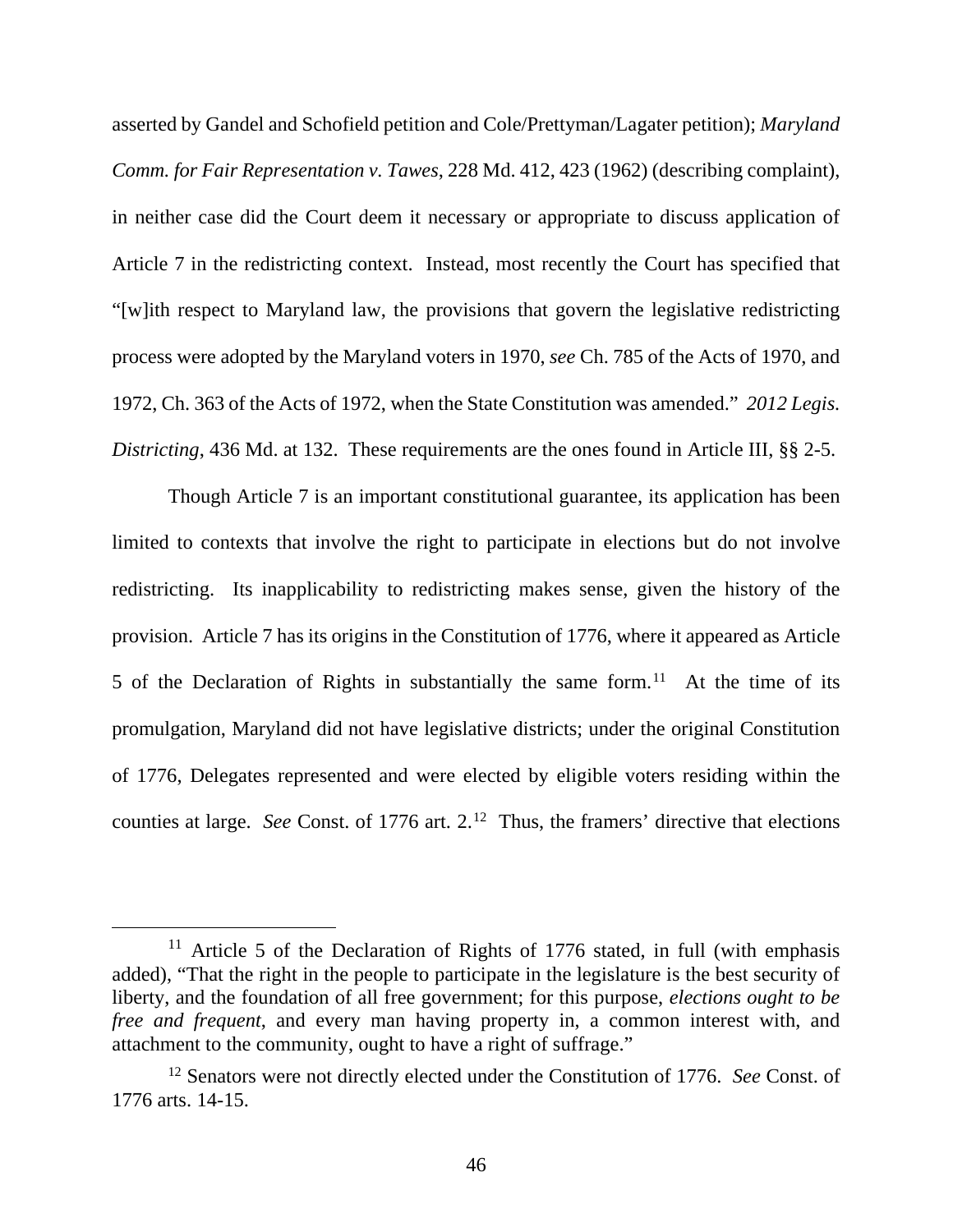should be "free and frequent" could not have had any reference to what was then a nonexistent legislative districting process.

Since 1776, Article 7 has not been interpreted to encompass rights that are implicated in the redistricting challenges now before the Court. Instead, the Court has held that Article 7 "embodies the same principles" represented in Article I, § 1 of the Constitution. *State Board of Elections v. Snyder ex rel. Snyder*, 435 Md. 30, 60 (2013); *see* Dan Friedman, *The Maryland State Constitution: A Reference Guide* 50 (Praeger 2006) ("*The Maryland State Constitution*") (noting that Article 7 of the Declaration of Rights "describes the policy that animates" Article I of the Constitution)). Article I, § 1 provides, in relevant part, that "[a]ll elections shall be by ballot," and that "every citizen of the United States, of the age of 18 years or upwards, who is a resident of the State as of the time of the closing of registration next preceding the election, shall be entitled to vote." Art. I, § 1. This provision was promulgated as part of the 1851 Constitution "as a 'democratizing reform' to preserve the secrecy and independence of voters from the State's aristocratic classes who dominated Maryland politics at the time." *Snyder*, 435 Md. at 60 (quoting Friedman, *The Maryland State Constitution*, at 50-51). Thus, as Article I, § 1 makes clear, the rights embodied by Article 7 relate to the right of citizens to participate in elections.

Moreover, the first step in any "analysis of a constitutional challenge" in the elections context "is to determine, in a realistic light, the extent and nature of the burden imposed on voters by the challenged enactments." *Burruss v. Board of County Comm'rs of Frederick County*, 427 Md. 231, 264 (2012). But this Court's precedents confirm that the rights protected by Article 7 relate to the rights of eligible citizens to participate directly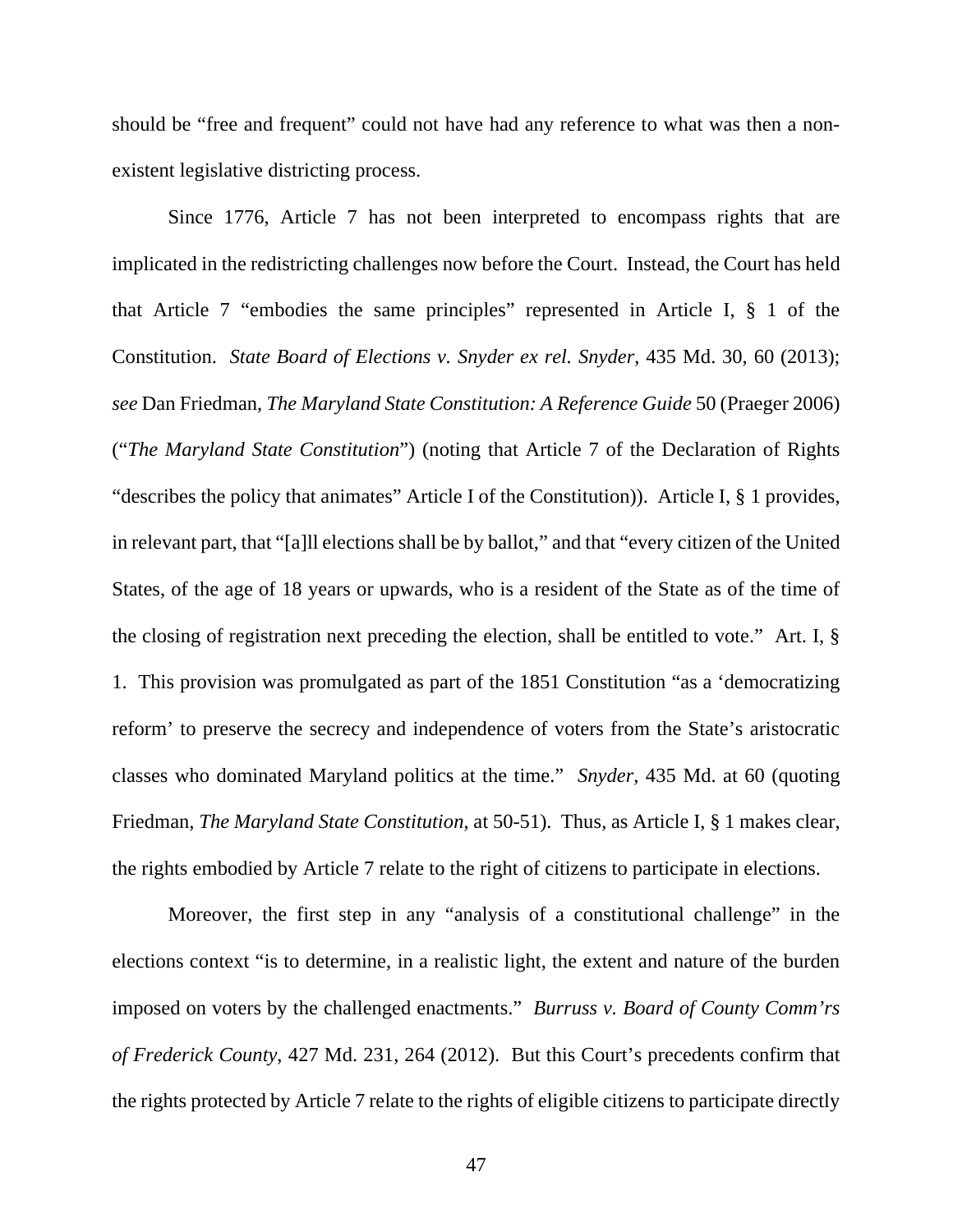in the electoral process—rights that are not implicated by the boundaries of a legislative district in which a voter finds herself. In other words, petitioners' rights to "free and frequent elections" and to "suffrage" under Article 7 are not burdened by the 2022 Plan. *Suessman v. Lamone*, 383 Md. 697, 731-33 (2004) (construing Md. Const. art. 1, § 1 and Articles 7 and 24 of the Declaration of Rights and holding that a prohibition against unaffiliated voters voting in party primary elections did not implicate "fundamental right" to vote).

### <span id="page-47-0"></span>**B. Articles 24 and 40 of the Declaration of Rights Do Not Govern Legislative Districting.**

Article 24 of the Declaration of Rights provides "[t]hat no man ought to be taken or imprisoned or disseized of his freehold, liberties or privileges, or outlawed, or exiled, or, in any manner, destroyed, or deprived of his life, liberty or property, but by the judgment of his peers, or by the Law of the land." Md. Decl. or Rights art. 24. Although there is no express "equal protection clause" set forth in this provision, this Court has held that the due process or "Law of the Land" clause in this article "embodies the concept of equal protection of the laws to the same extent as the Equal Protection Clause of the Fourteenth Amendment." *Murphy v. Edmonds*, 325 Md. 342, 353 (1992); *see 2012 Legis. Districting*, 436 Md. at 159 n.25 (equating the standard for evaluating petitioners' "political discrimination" claim under Article 24 with "the Federal right"). Moreover, this Court has "long recognized that decisions of the Supreme Court interpreting the Equal Protection Clause of the federal Constitution are persuasive authority in cases involving the equal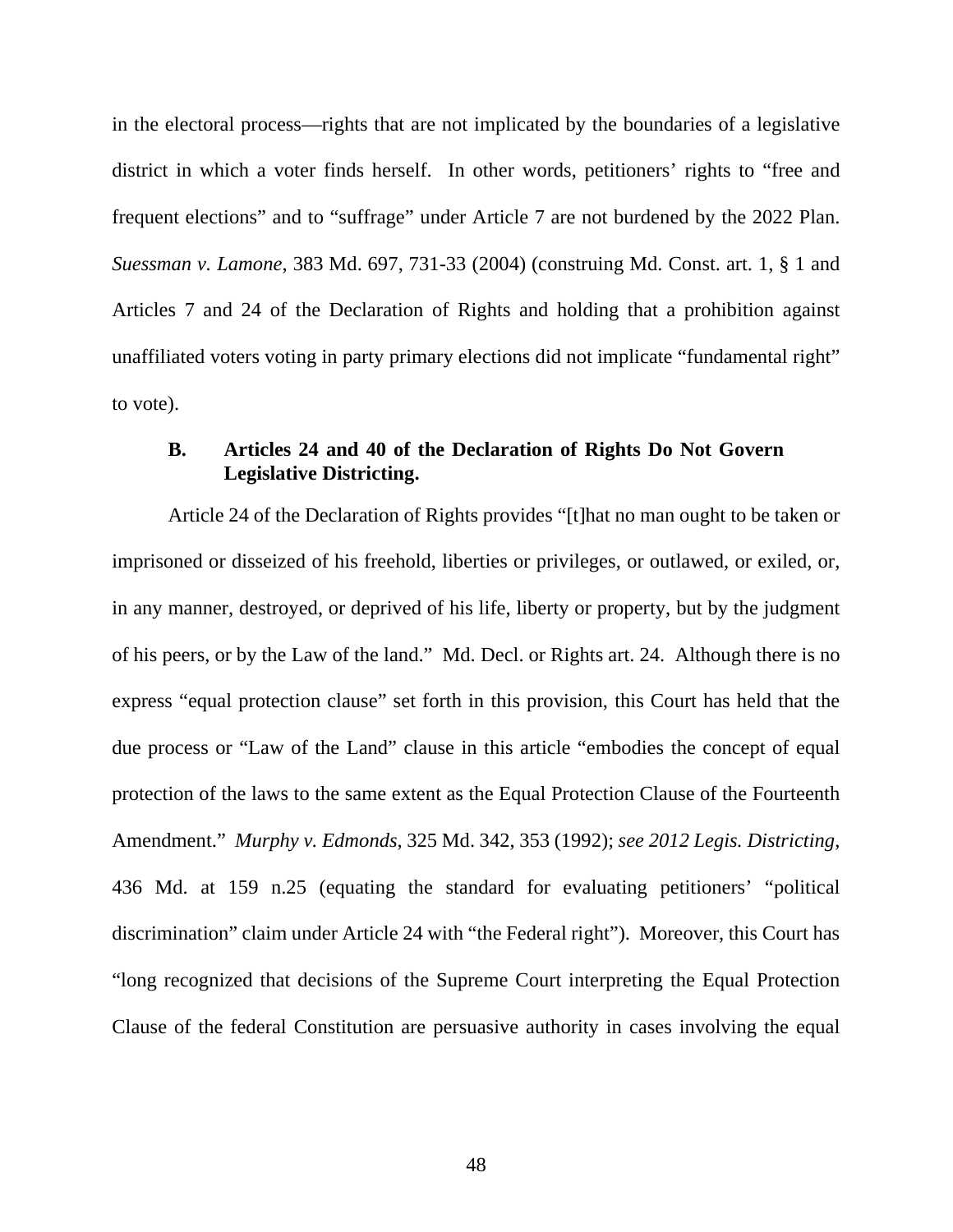treatment provisions of Article 24." *Hornbeck v. Somerset County Bd. of Educ.*, 295 Md. 597, 640 (1983).

This Court has taken a similar approach vis-à-vis the United States Constitution with regard to claims under Article 40 of the Declaration of Rights, which guarantees (in relevant part) "that every citizen of the State ought to be allowed to speak, write and publish his sentiments on all subjects, being responsible for the abuse of that privilege." Md. Decl. of Rights art. 40. Although this Court "has sometimes held out the possibility that Article 40 could be construed differently from the First Amendment in some circumstances, the Court has generally regarded the protections afforded by Article 40 as 'coextensive' with those under the First Amendment." *Clear Channel Outdoor, Inc. v. Director, Dep't of Fin. of Baltimore City*, 472 Md. 444, 457 (2021).

In light of this Court's precedent generally treating these provisions as *in pari materia* with their federal counterparts, petitioners' assertion of Article 24 and Article 40 is unavailing because both the Supreme Court and this Court have "made clear that such a district is not *per se* unlawful under the Equal Protection Clause." *2012 Legis. Districting* 436 Md. at 141 (citing *Whitcomb v. Chavis*, 403 U.S. 124 (1971), and *Lucas v. Colorado Gen. Assembly*, 377 U.S. 713 (1964)). The Supreme Court has further recognized that multimember districts are not "necessarily unconstitutional when used in combination with single-member districts in other parts of the State." *White v. Regester*, 412 U.S. 755, 765 (1973).

Indeed, in the seminal legislative redistricting case of *Reynolds v. Sims*, the Supreme Court sought to reassure States that, notwithstanding its holding that the Constitution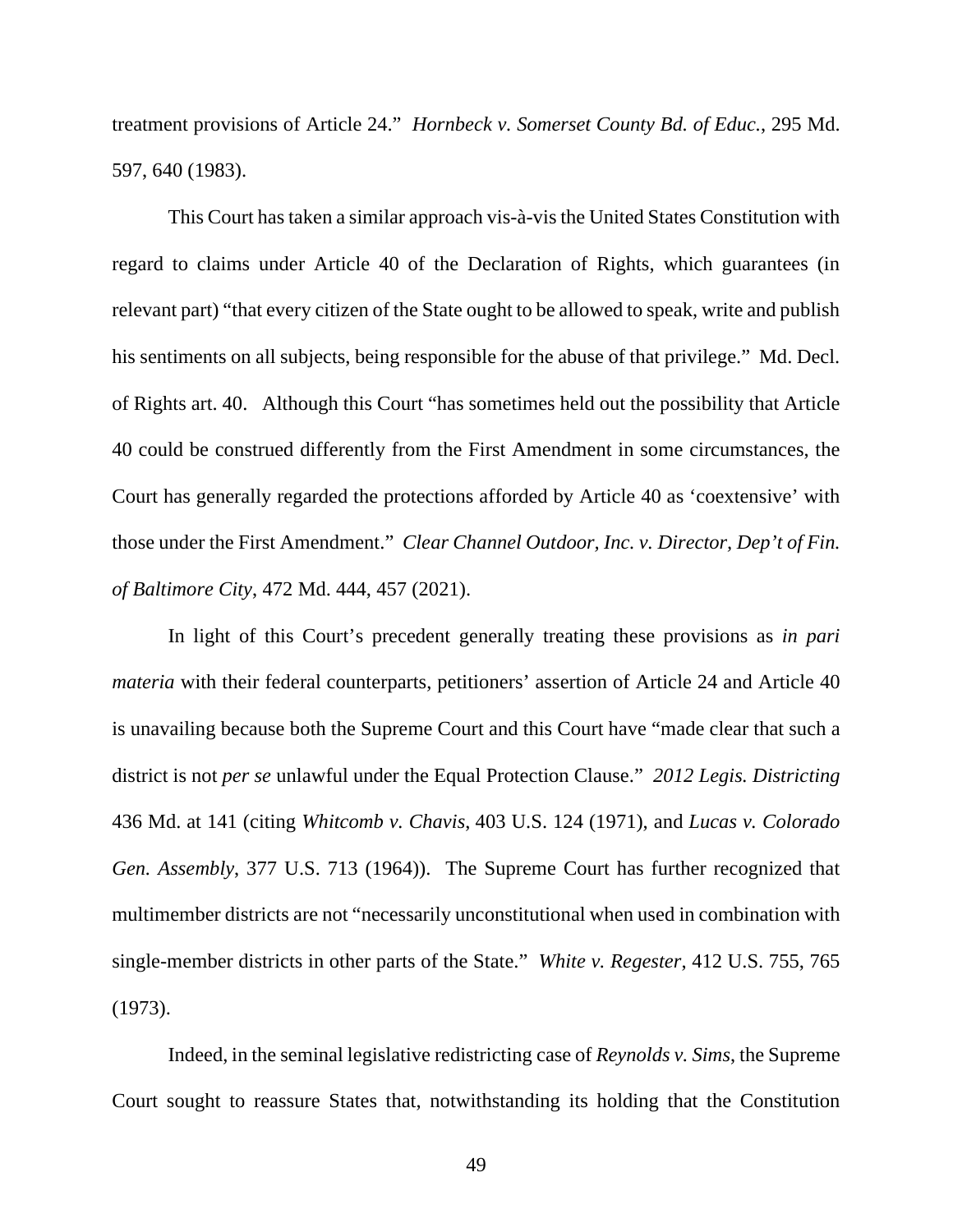required district population equality in both houses of a State's bicameral legislature, the two houses of a legislature could still differ by, for example, having one composed of single-member districts while the other "could have at least some multimember districts," 377 U.S. 533, 576-77 (1964), and the Court further recognized that a State "might desire to achieve some flexibility by creating multimember or floterial districts," *id.* at 579.

In the decades since, aside from cases involving the assertion of a valid claim of racial discrimination under the Equal Protection Clause or the Voting Rights Act<sup>[13](#page-49-0)</sup>—a type of claim raised in none of the pending petitions—the Supreme Court has rejected challenges to multimember legislative districts, including challenges that objected to the use of different types of districts. *Burns v. Richardson*, 384 U.S. 73 (1966) (rejecting challenge to State's mix of multimember and single member districts similar to Maryland's); *Fortson v. Dorsey*, 379 U.S. 433 (1965) (rejecting challenge to the use of a combination of single member districts and countywide voting from residence districts).

This Court has similarly upheld the combination of single and multimember districts permitted by Article III, § 3. *1984 Legis. Districting*, 299 Md. at 658, 673, 674 (("A multimember legislative district is not per se unconstitutional under the equal protection clause," and "[c]onsistent with these principles from *Reynolds*, § 3 of Article III of the

<span id="page-49-0"></span><sup>13</sup> *See, e.g.*, *Rogers v. Lodge*, 458 U.S. 613, 622 (1982) (affirming finding that county's at-large system "was being maintained for the invidious purpose of diluting the voting strength of the black population"); *Regester*, 412 U.S. at 769 (affirming finding that multimember district "invidiously excluded Mexican-Americans from effective participation in political life, specifically in the election of representatives to the Texas House of Representatives").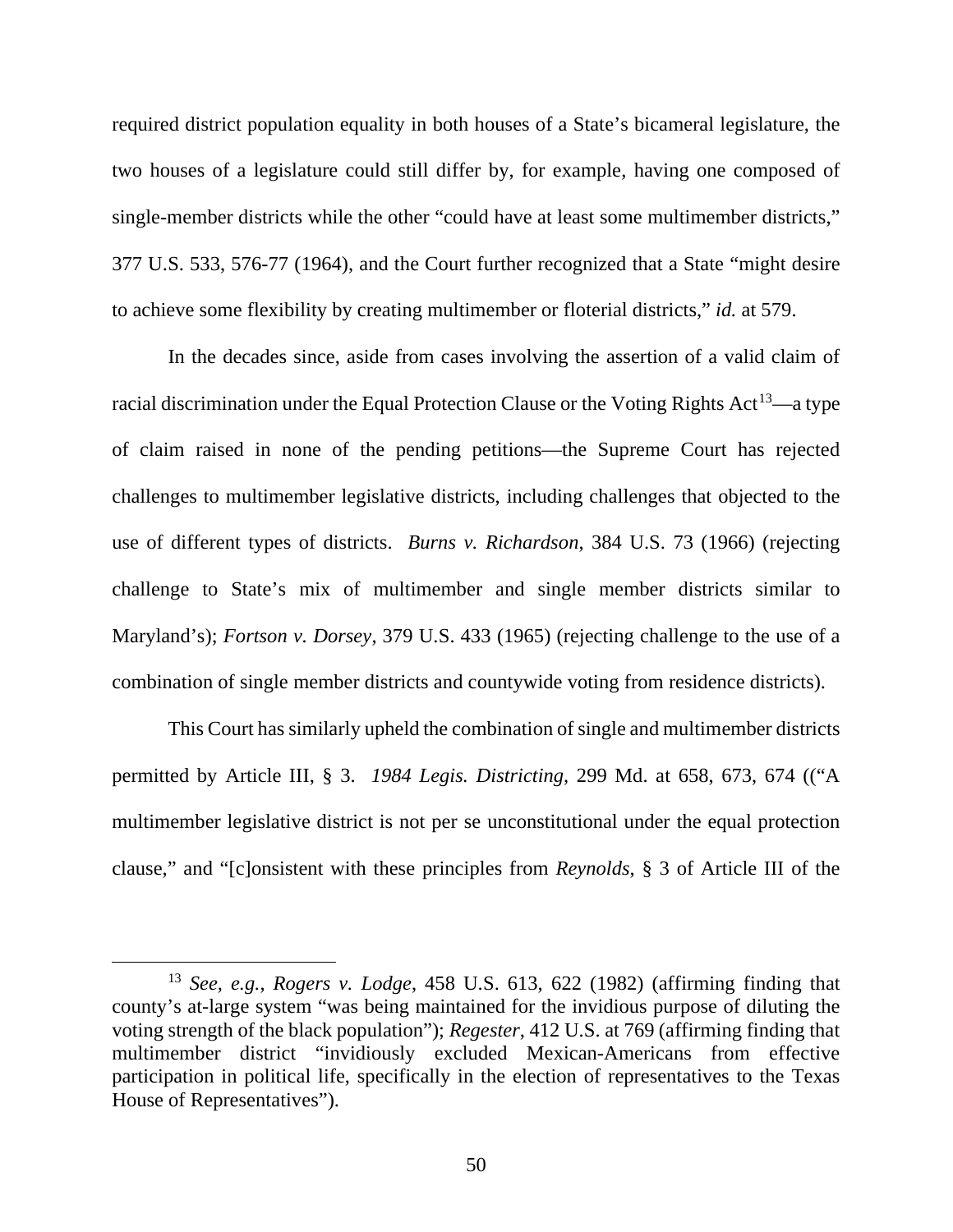Maryland Constitution . . . permits both single-member and multi-member delegate districts."); *2012 Legis. Districting*, 436 Md. at 143 (holding that petitioner "failed to show that any multi-member district provided for in the Enacted Plan would have the effect of diluting or canceling the voting strength of any racial or political element, he has failed to make a case for declaring any such district unlawful"); *2002 Legis. Districting of State*, 370 Md. at 347, 409, 439 (applying the factors set out in *Gingles v. Thornburg*, 478 U.S. 30 (1986), in rejecting claims that multimember districts were unconstitutional and that they had been used to discriminate on the basis of race); *State Administrative Board of Election Laws v. Calvert*, 272 Md. 659, 675 (1974) (upholding residence districts on the Eastern Shore). Notably, this Court itself used a mix of single and multimember districts in the remedial plan it drew in 2002. *In re Legis. Districting of State*, 369 Md. 601, 603 (2002) (per curiam order) (reciting as part of the Court plan's "General Provisions" that "(c) Each legislative district may be subdivided into 3 single member delegate districts or into 1 single member delegate district and 1 multimember delegate district").

In *2012 Legislative Districting*, this Court quoted Supreme Court language suggesting that multimember districts "may be subject to challenge where the circumstances of a particular case may 'operate to minimize or cancel out the voting strength of racial or political elements of the voting population.'" 436 Md. at 142 (quoting *Whitcomb*, 403 U.S. at 143). The Court hastened to add that the challenger must "carry the burden of proving that multi-member districts unconstitutionally operate to dilute or cancel the voting strength of racial or political elements.'" *2012 Legis. Districting*, 436 Md. at 142 (citation omitted). Petitioners have made no such showing.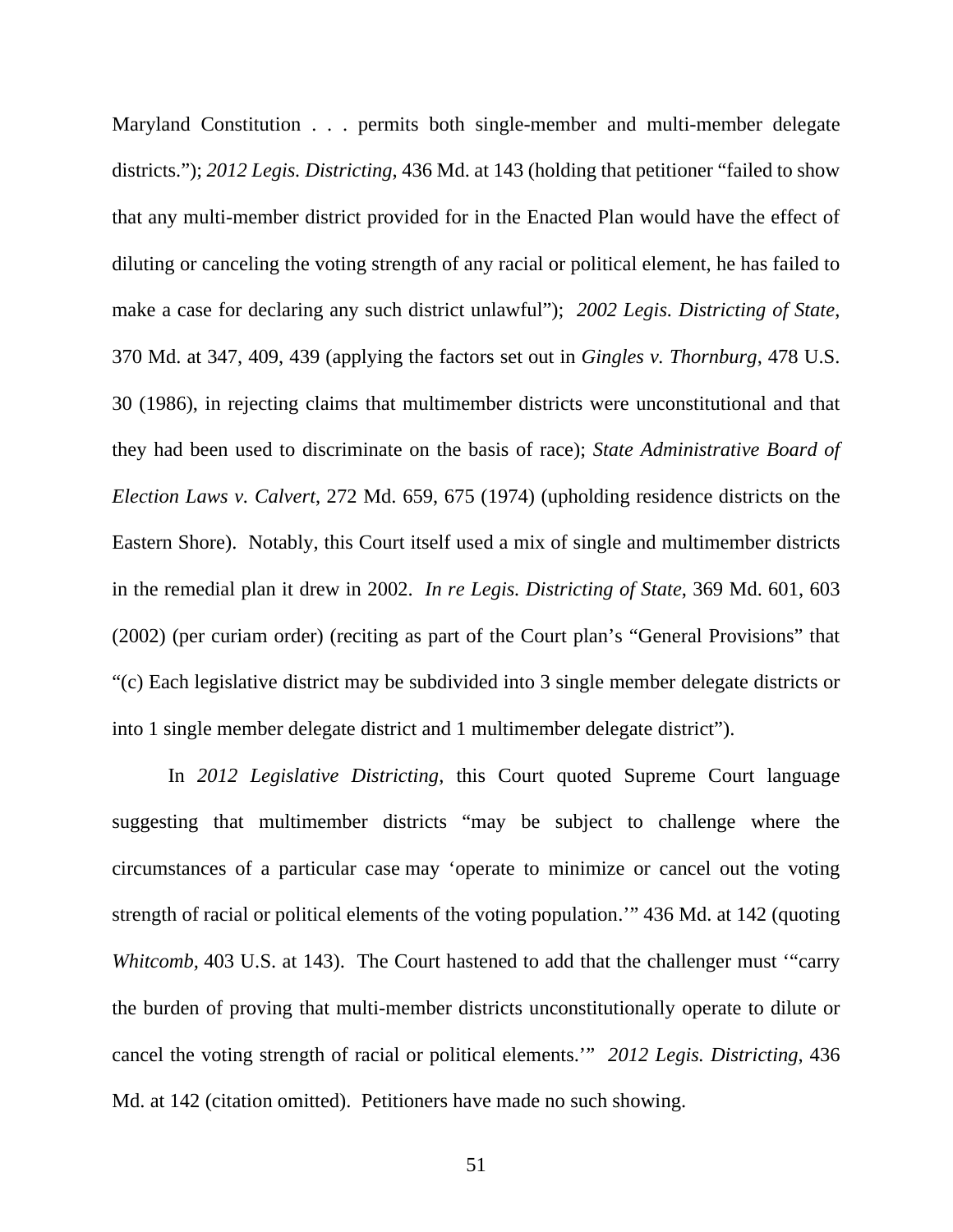# <span id="page-51-0"></span>**C. Article I, § 7 of the Constitution Does Not Govern Legislative Districting.**

Article I, § 7 of the Constitution directs the General Assembly to "pass Laws necessary for the preservation of the purity of Elections." Like Article 7 of the Declaration of Rights and Article I, § 1, Article I, § 7 has never been recognized by the Court as a source of constitutional requirements for legislative districting. Article I, § 7 has been mentioned only once in the Court's legislative redistricting precedents, and there the Court merely described the claim asserted in a petition, without further addressing the claim. *See 2002 Legis. Districting of State*, 370 Md. at 330 (describing Curry petition). Although interpretation of this provision has evolved since it first appeared in the Constitution of 1851, Article I, § 7 has only ever been interpreted to constitute an exclusive mandate directed to the General Assembly to establish the mechanics of administering elections in a manner that ensures that those who are entitled to vote are able to do so, free of corruption or fraud. It has never been interpreted as a restraint on the General Assembly's authority to act. Rather, it is "'a mandate to execute a power implicitly assumed to exist independently of the mandate.'" 61 Op. Md. Att'y Gen. 254, 256 (1976) (quoting *Hennegan v. Geartner*, 186 Md. 551, 555 (1945)). That is, the General Assembly's authority to pass laws to "preserve the purity of elections" exists independently of this provision. *See Kenneweg v. Allegany County Comm'rs*, 102 Md. 119 (1905) ("The power to legislate in regard to elections—primary or general—if unrestrained by the Constitution itself, is inherent in the General Assembly, and the provision just cited, instead of conferring the power, is a mandate to execute a power implicitly assumed to exist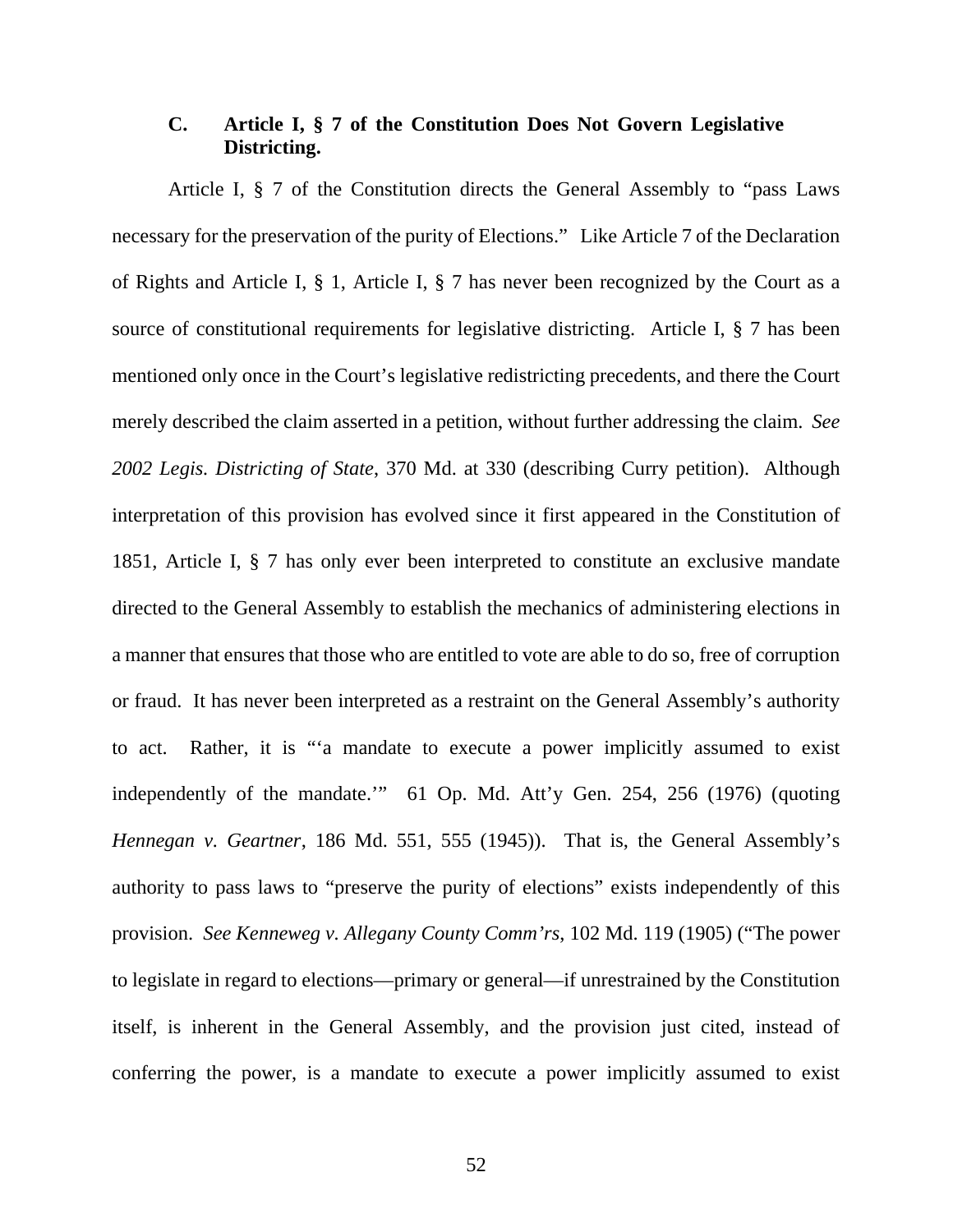independently of the mandate."). Thus, Article I, § 7 must be read as imposing an affirmative "*duty* upon the legislature to pass such laws," Alfred S. Niles, *Maryland Constitutional Law*, (Hepbron & Haydon 1915), rather than a restriction on the General Assembly's authority when it does so act.

Consistent with this interpretation, this Court has held that the General Assembly's "creat[ion of] boards of canvassers" while "giv[ing] them explicit directions how to collect and count votes, and carefully limit[ing] their authority to the performance of that function," were examples of legislation fulfilling the duty imposed by Article I, § 7. *Lamb v. Hammond*, 308 Md. 286, 303 (1987). Similarly, this Court has held that the promulgation of election-related anti-corruption statutes served the purposes of Article I, § 7, *Smith v. Higinbothom*, 187 Md. 115, 128-34 (1946), and that the express directive to the General Assembly to pass such laws signified an exclusive grant that preempted local legislative efforts in this space, *see, e.g.*, *County Council for Montgomery County v. Montgomery Ass'n, Inc., 274 Md. 52, 60-65 (1975) (holding that the "purity of elections"* clause, among others, "demonstrate[s] that the General Assembly is obligated to enact . . . a comprehensive plan for the conduct of elections in Maryland," thereby preempting local legislative efforts to regulate campaign finance activities). Thus, this Court has interpreted Article I, § 7, to require the General Assembly to prescribe the mechanics of elections, and to embody those mechanics with protections against corruption or fraud.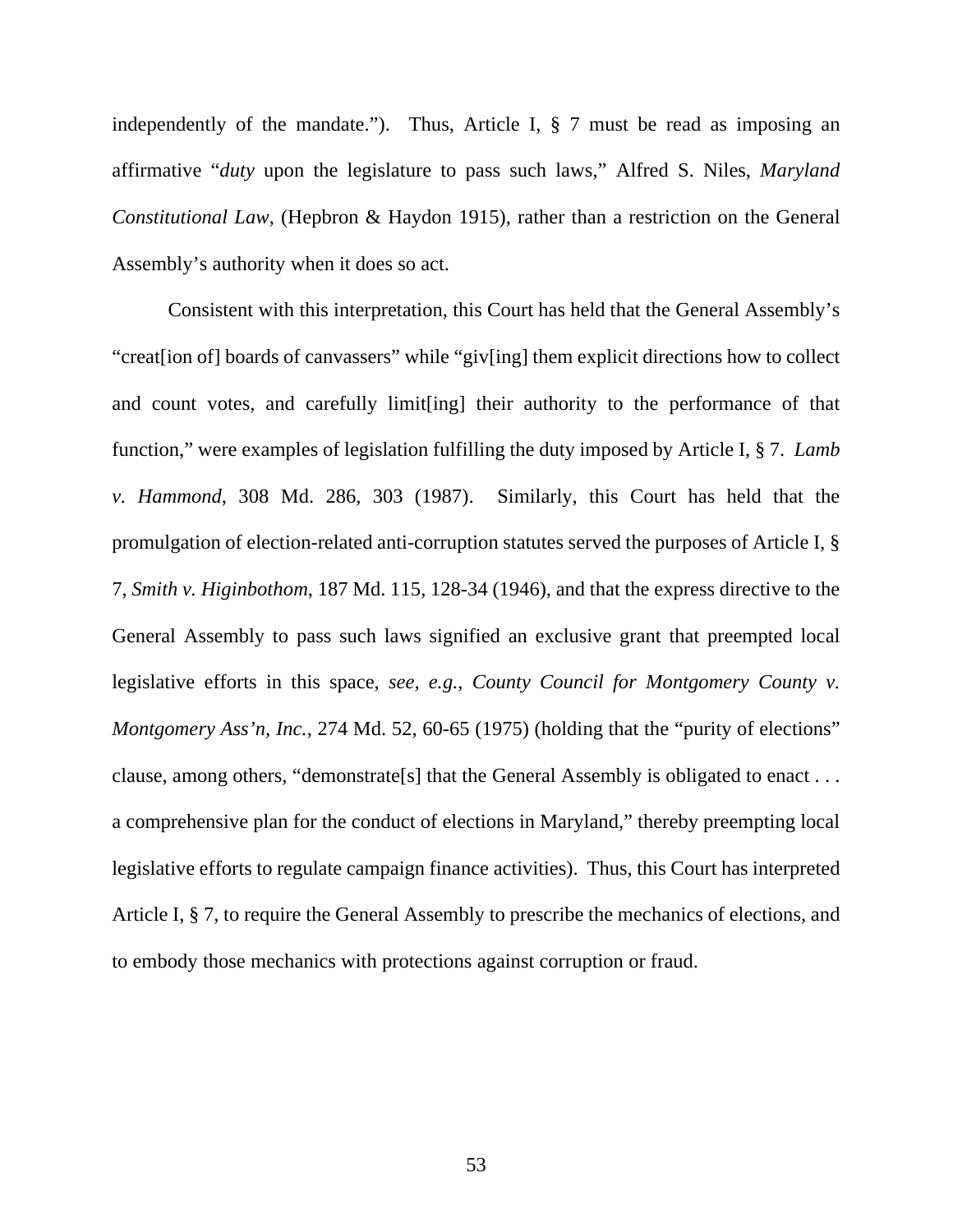<span id="page-53-0"></span>**D. Article III, § 3's Express Authorization of Mixed Single and Multi-Member Districts Necessarily Overrides Any Implied Prohibition that Might Be Read into Other Constitutional Provisions.**

Under Article III, § 3,

The State shall be divided by law into legislative districts for the election of members of the Senate and the House of Delegates. Each legislative district shall contain one (1) Senator and three (3) Delegates. *Nothing herein shall prohibit the subdivision of any one or more of the legislative districts for the purpose of electing members of the House of Delegates into three (3) single-member delegate districts or one (1) singlemember delegate district and one (1) multi-member delegate district.*

(Emphasis added.) This provision specifically rejects any prohibition on "subdivi[ding] any one or more of the legislative districts . . . into three (3) single-member delegate districts or one (1) single-member delegate district and one (1) multi-member delegate district." Thus, § 3 expressly preserves the General Assembly's power to choose whether to subdivide a legislative district and to select from two constitutionally permissible methods of subdivision. By contrast, no mention of legislative district subdivision appears in either the districting criteria set forth in Article III, § 4, or the procedural requirements for enactment and judicial review of a legislative districting plan found in Article III, § 5, or elsewhere in the Maryland Constitution or Declaration of Rights. By expressly addressing subdivision of legislative districts, § 3 necessarily overrides any implied prohibition that might arguably be found in Article III, § 4 or other portions of the Maryland Constitution and Declaration of Rights, including those cited by the Thiam petitioners.

As explained in *State v. Smith*, 305 Md. 489, 511 (1986), the "basic rule of construction that ordinarily the specific prevails over the general" applies to constitutional interpretation such that a "specific power" recognized by a constitutional provision "would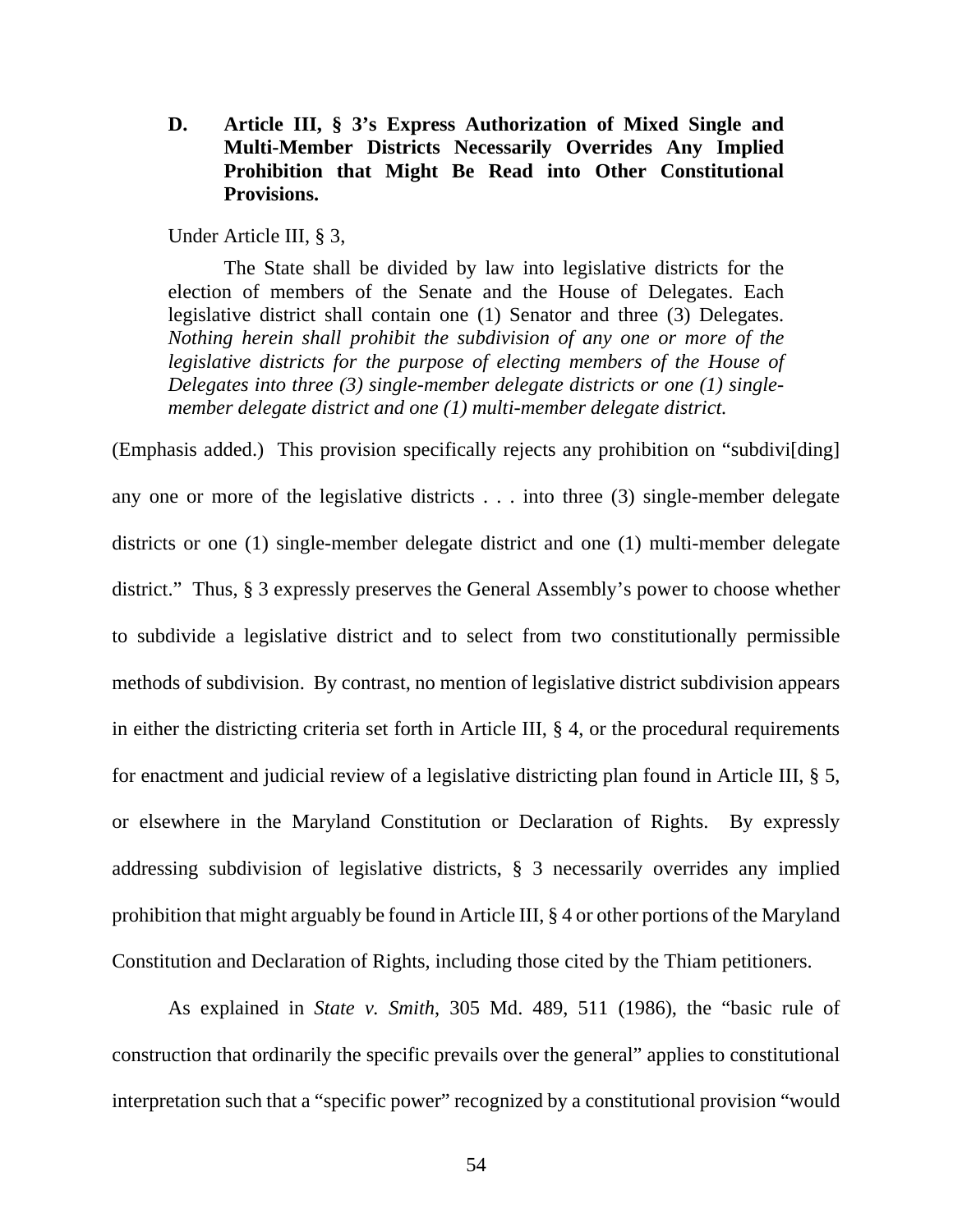prevail over the general principle or a general power relating thereto," and would do so "whether the general principle was in the Declaration of Rights and the specific power was in the Constitution or whether both were in the Constitution." This rule of construction has special force with respect to Article III,  $\S$  4, given that the modern version of  $\S$  4 was adopted at the same time, in the same enactments, as Article III, § 3. *See* 1969 Md. Laws, ch. 785; 1972 Md. Laws, ch. 363. The same legislators who adopted Article III, § 3's provision expressly safeguarding the General Assembly's district subdivision prerogatives could not have intended, without saying so, for Article III, § 4 to eliminate or impose obstacles to the creation of multimember districts.

### <span id="page-54-0"></span>**E. Petitioners Have Failed to Demonstrate, or Even Allege, that the Enacted Plan is the Product of Invidious Discrimination.**

Petitioners put on no evidence that the mix of single and multimember districts provided for in the Enacted Plan "would have the effect of diluting or canceling the voting strength of any racial or political element." *2012 Legis. Districting*, 436 Md. at 143. They thus have "failed to make a case for declaring any such district unlawful." *Id.*

Indeed, petitioners' solution to the purported Constitutional violation manifested in the Enacted Plan's mix of single and multimember districts demonstrates that they are not aggrieved by the plan. They seek to replace the Enacted Plan with one comprised of all single-member districts, but all of the petitioners are already in single-member districts. Without any input from voters in multi-member districts, and without any evidence that the configuration of districts is unlawful, they seek to abolish those districts. The Court should adopt Special Magistrate Wilner's recommendation to reject Petition No. 26.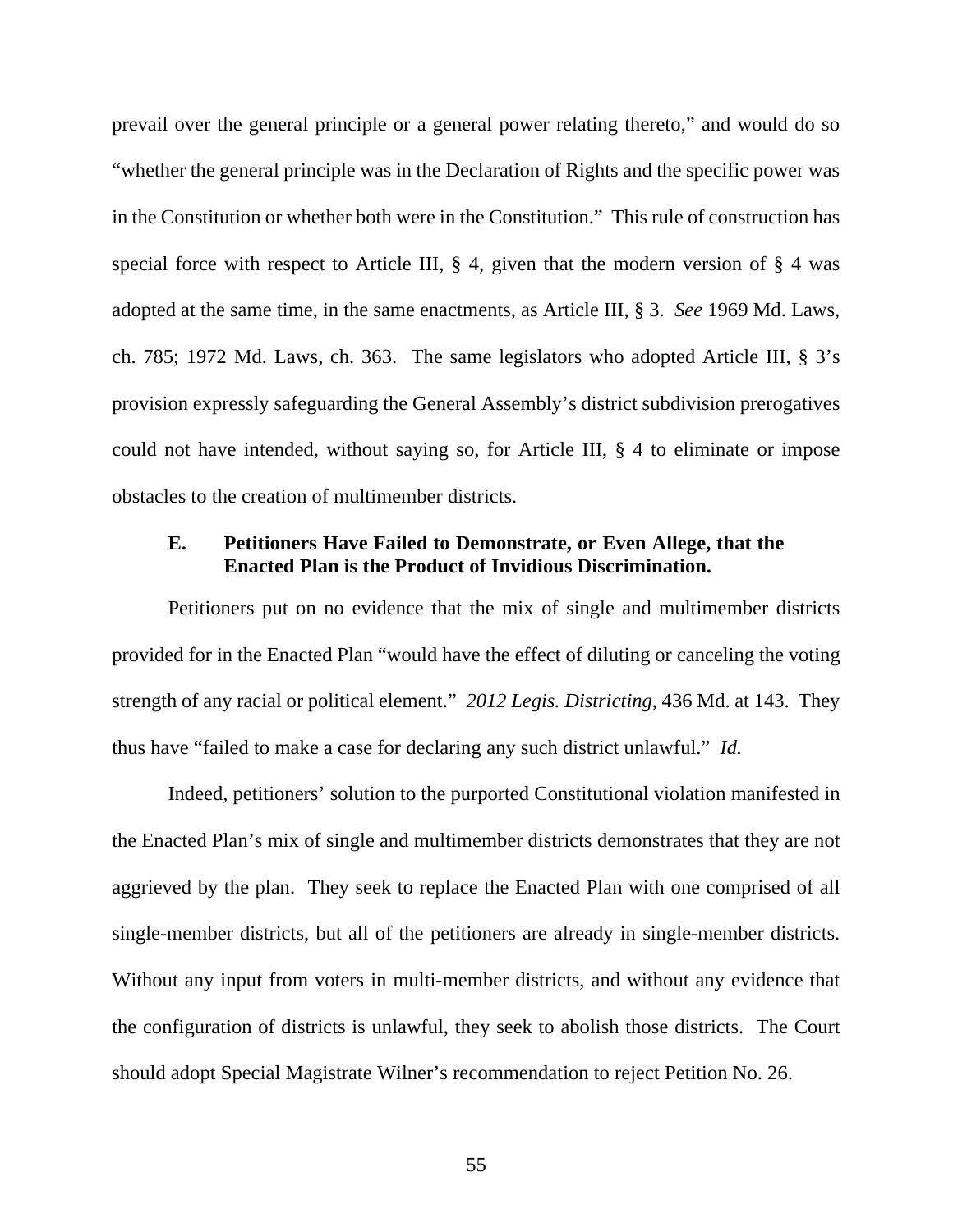# <span id="page-55-0"></span>**VI. MISCELLANEOUS NO. 27 EXCEPTIONS SHOULD BE DENIED BECAUSE THE SPECIAL MAGISTRATE CORRECTLY FOUND THAT PETITIONER FAILED TO DEMONSTRATE THAT HOUSE DELEGATE DISTRICT 2A IS UNCONSTITUTIONAL.**

Petitioner Wilson asserts that "the General Assembly failed to give due regard to political subdivisions as required by Article III, Section 4 when it drew a two-member district (2022 LRAC District 2A) that crossed county boundaries for no reason." Misc. No. 27 Exceptions at 3. He acknowledges that population concerns required legislative district 2 to cross from Washington County into Frederick County, and further acknowledges that multimember house delegate districts are permissible, but he contends that subdistrict 2A should not have crossed county lines. Misc. No. 27 Exceptions at 5. Mr. Wilson's challenge fails because once a border crossing is required by population constraints, "the choice of where the . . . crossing would be located and what form that crossing would take was a political one, well within the authority of the political branches to make." *2012 Legis. Districting*, 436 Md. at 159 (emphasis added).

The evidence established that District 1 had to extend into Washington County because Garrett and Alleghany Counties are not populous enough to comprise their own legislative district. Special Magistrate's Report at 3. And Garrett, Alleghany, and Washington Counties are not populous enough to comprise two senate districts, so District 2 had to extend into Frederick County. Special Magistrate's Report at 3. District 2 includes a subdistrict 2B that is largely coterminous with the municipal boundaries of the City of Hagerstown. Joint Ex. 1, K-1, District 2. The configuration of District 2 and its subdistricts thereby gives due regard to the boundaries of political subdivisions.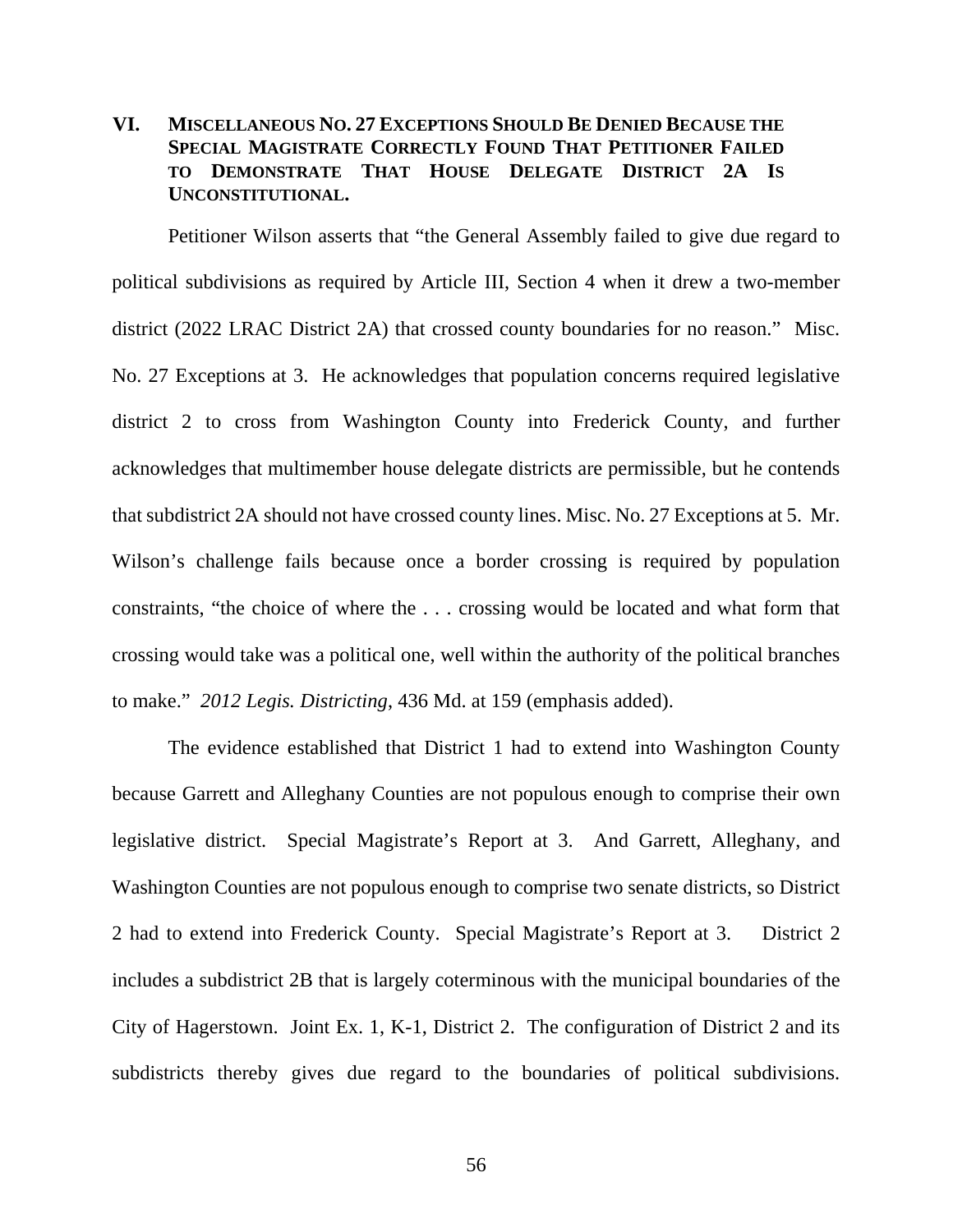Mr. Wilson has failed to present compelling evidence that the Enacted Plan violates Article III, § 4 or any other constitutional provision. The Court should deny his exceptions.

### **CONCLUSION**

<span id="page-56-0"></span>The exceptions to the Report of the Special Magistrate should be denied, the recommendations to deny the petitions should be adopted, and the petitions should be denied in their entirety.

Respectfully submitted,

BRIAN E. FROSH Attorney General of Maryland

\_\_\_\_\_\_\_\_\_\_\_\_\_\_\_\_\_\_\_\_\_\_\_\_\_\_\_\_\_\_\_\_\_

\_\_\_\_\_\_\_\_\_\_\_\_\_\_\_\_\_\_\_\_\_\_\_\_\_\_\_\_\_\_\_\_\_

/s/ Steven M. Sullivan

STEVEN M. SULLIVAN Attorney No. 9706260005 Solicitor General

/s/ Ann M. Sheridan

ANN M. SHERIDAN Attorney No. 9112190160 Assistant Attorneys General Office of the Attorney General 200 Saint Paul Place, 20th Floor Baltimore, Maryland 21202 ssullivan@oag.state.md.us (410) 576-6325 (410) 576-6955 (facsimile)

Attorneys for Respondent